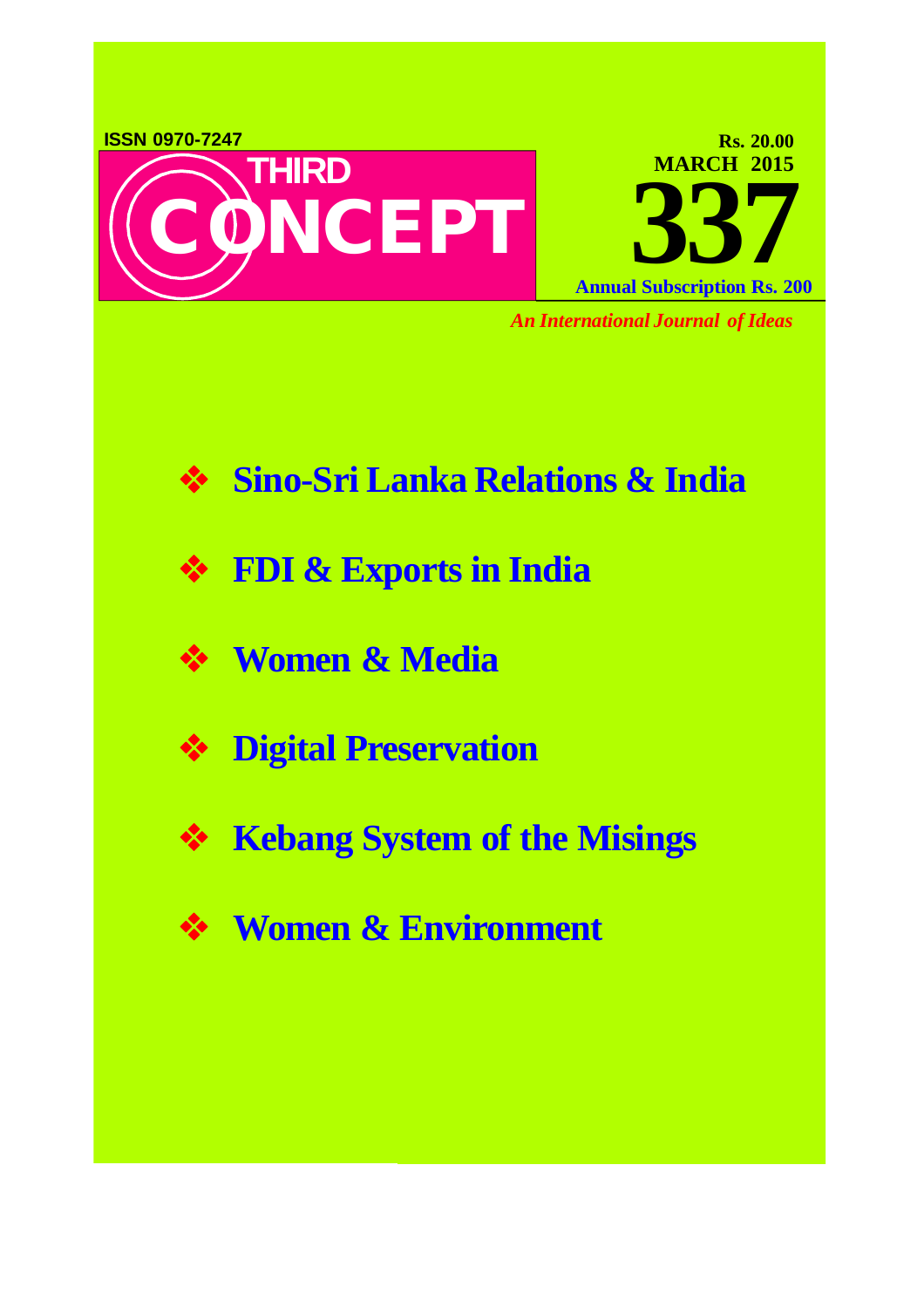2 THIRD CONCEPT, MARCH 2015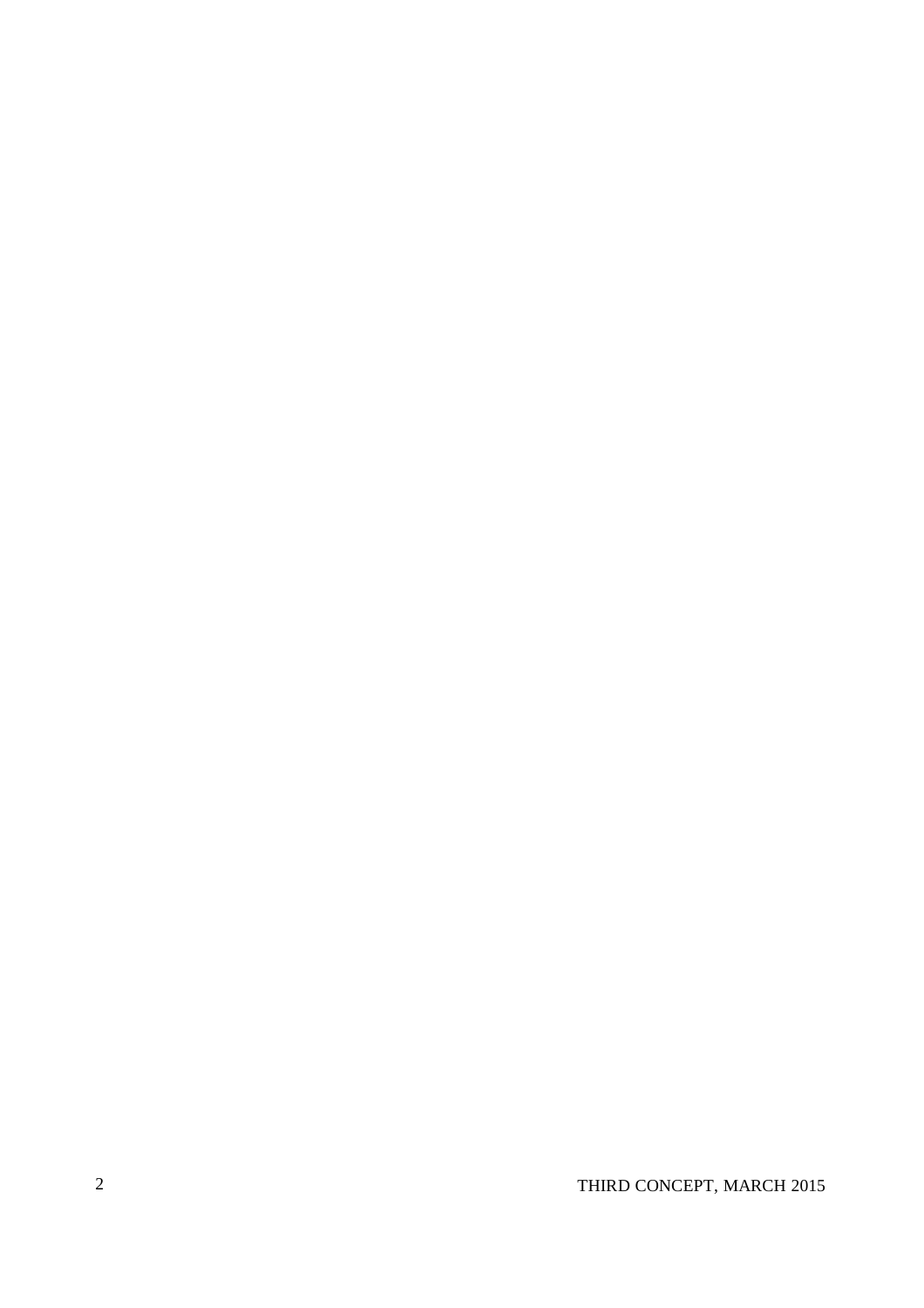

# **An International Journal of Ideas**

### **Vol. 29 No. 337 MARCH 2015 Rs. 20. 00**

**Third Concept** aims at providing a platform where a meaningful exchange of ideas can take place among the people of the Third World. The attempt will be to communicate, debate and disseminate information, ideas and alternatives for the resolution of the common problems facing humankind. We welcome contributions from academics, journalists and even from those who may never have published anything before. The only requirement is a concern for and desire to understand and take the issue of our time. Contributions may be descriptive, analytical or theoretical. They may be in the form of original articles, reactions to previous contributions, or even a comment on a prevailing situation. All contributions, neatly typed in double space, may be addressed to:

> Third Concept LB - 39, Prakash Deep Building, 7, Tolstoy Marg, New Delhi-110 001. Phones : 23711092, 23712249 Fax No: 23711092. E-mail : third.concept@rediffmail.com Website: www.thirdconceptjournal.co.in

While the Editor accepts responsibility for the selection of materials to be published, individual authors are responsible for the facts, figures, and views in their articles. However, the Editor reserves the right to edit the articles for reasons of space and clarity.

| Editor<br><b>Babuddin Khan</b> | <b>Consulting Editor</b><br>M. L. Sharma |
|--------------------------------|------------------------------------------|
| <b>Managing Editor</b>         | <b>Art Director</b>                      |
| R. Prudhvi Raju                | <b>Purba Roy</b>                         |
| <b>Business Executive</b>      | <b>Chief of Production</b>               |
| <b>R.S.Rawat</b>               | N. P. Agarwal                            |

**Designed by**: **Pt. Tejpal**

# **INSIDE**

**Editorial** 

BJP's Predicament 5

 *B.K.*

What ails India's Global Educational Ranking? 7

 *Anil Singh*

Sino-Sri Lanka Relations and India's Security 17

## *Puja Bansal*

| Tax Revenue <i>vis-à-vis</i> |    |
|------------------------------|----|
| Public Revenue in India      | 24 |

 *Dr. Stanly Joseph P & Prarthna P*

| FDI and Exports in India: An Overview | 28 |
|---------------------------------------|----|
|                                       |    |

 *Dr. C.Prabu*

| Women and Media |  |
|-----------------|--|
|                 |  |

 *Deepan Das*

| <b>Ethical Perspective of Women towards</b> |    |
|---------------------------------------------|----|
| Environment                                 | 35 |

 *Mrs.S.Velanganni & Mrs. M. A. Barveen Dr. D. Jeba Selvi Anitha*

| How Timothy Leary Changed America? | 38 |
|------------------------------------|----|
|                                    |    |

 *Eddie J. Girdner*

| Democratic Aspects of Kebang |    |
|------------------------------|----|
| System of the Misings        | 45 |

## *Dr. Nabo Kumar Pegu*

Issues and Strategies in Digital Preservation 52

 *V. Harineeswaran*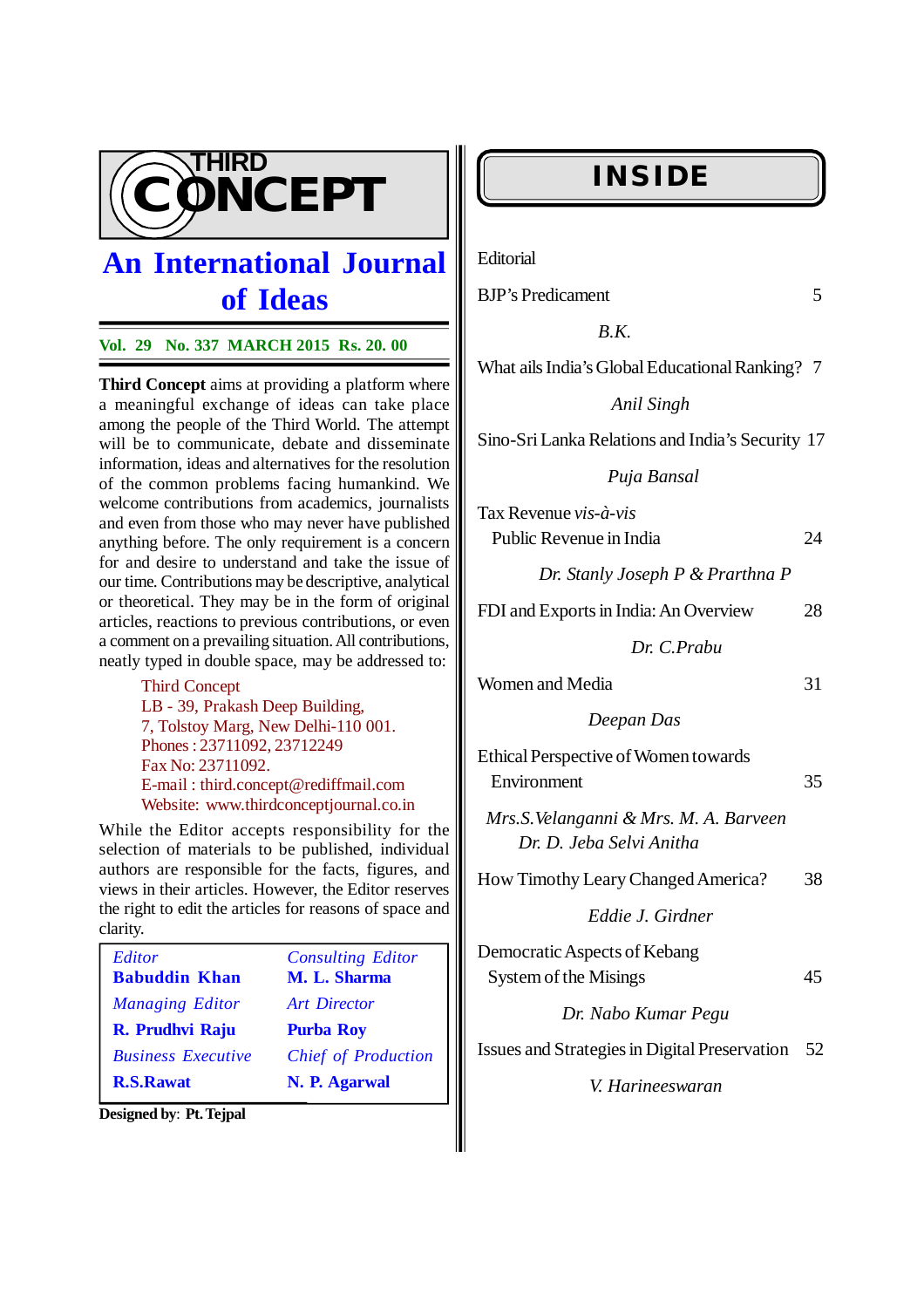THIRD CONCEPT, MARCH 2015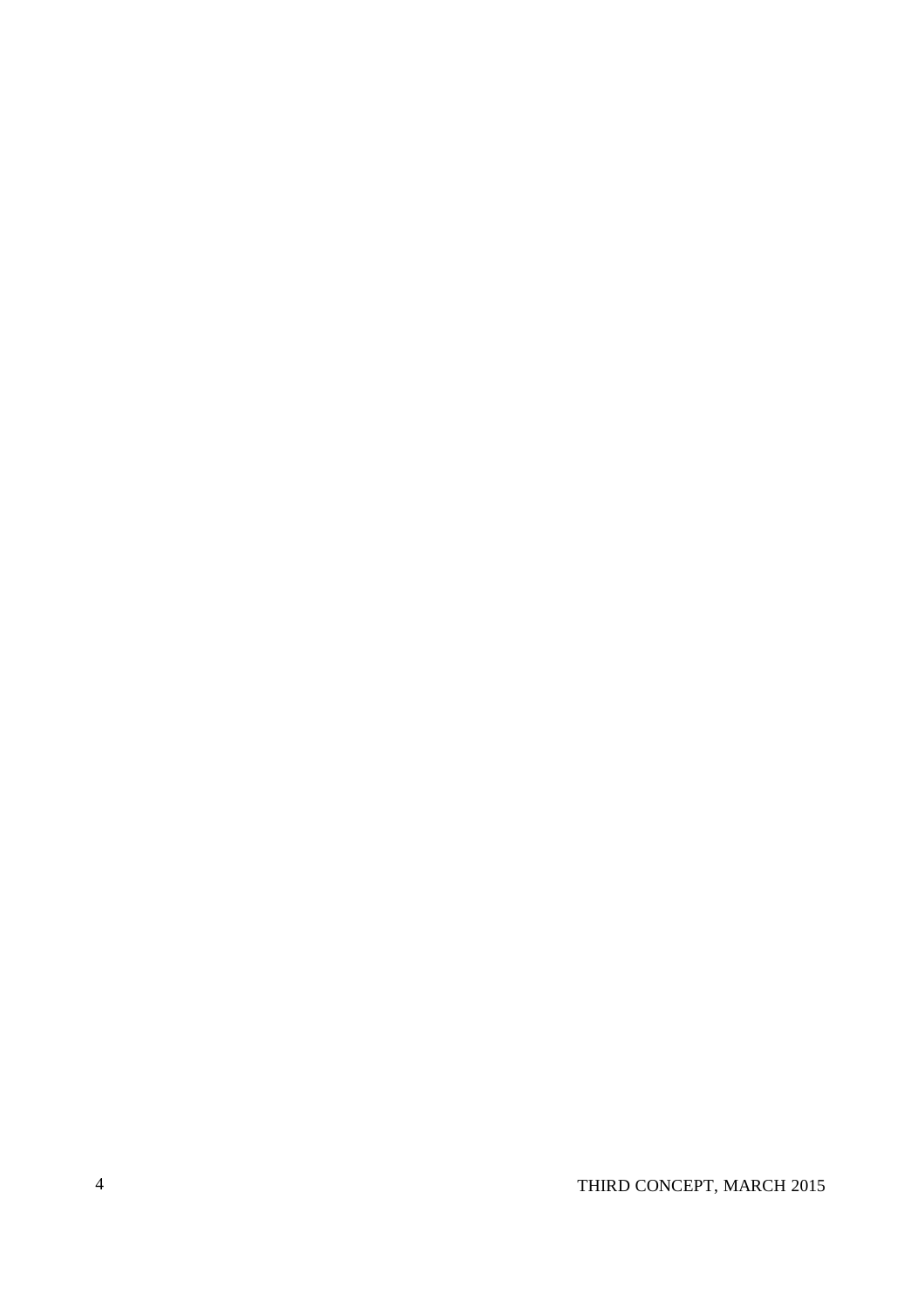# *Editorial*

# **BJP's Predicament**

When it comes to delivering the promises. Populist slogans aided by the social media campaigns, bizarre rhetoric and media blitzkrieg indulged in by the BJP proved instrumental in hoodwinking the gullible masses to transla hether at the helm of affairs or in the opposition, the BJP is often found at the horns of dilemma when it comes to delivering the promises. Populist slogans aided by the social media campaigns, bizarre rhetoric and media blitzkrieg indulged in by the BJP proved instrumental in hoodwinking the delivering on what it had promised within a time frame, the party leadership has continued to gloat over its unprecedented success and so far has seldom bothered to address serious issues. Finding its own promises cumbersome to deliver, it has found an easy way to implement the unfinished agenda of the outgoing UPA and reworking on projects of the previous regime. In other words, the party has taken a U-Turn.

The new dispensation has officially gone back on its 2014 Lok Sabha election manifesto promise of providing farmers 50 per cent profit over input costs as suggested by the MS Swaminathan report. Its logic that the benefit to farmers would alter market prices is unacceptable because the additional cash called "profit" can be passed on separately through direct cash transfers or by cheque without affecting the market price. Agriculture after all survives on subsidies everywhere. The new government seems to be apathetic towards the distress of farmers, suicides by farmers in debt or welfare of the 65 per cent population dependent on agriculture. However, its emphasis seemingly seems to be on cutting its own subsidies and expenditure. The previous UPA government messed up its finances by building huge grain stocks in preparation for implementing the food security law. Factors like State taxes, corruption at FCI and PDS levels, manual handling of grains, pilferage and waste due to insufficient storage and processing capacities contribute to increase in the cost of farm produce for the government and the consumer. The poor farmer remains at the receiving end and suffers ultimately.

The BJP government at the Centre has shown urgency to pass the Bill to replace the ordinance on land acquisition in the just-started Parliament's Budget session. The aggressive tone of the BJP has been mellowed down in view of the fact that it lacks majority in the Rajya Sabha and accordingly it has begun with a conciliatory note on this issue. The BJP's top brass, including the Prime Minister, are talking of working together with the Opposition and Prime Minister Modi even attended a family function of Mulayam Singh Yadav and Lalu Prasad recently. For the first time, the BJP has reached out to Congress president Sonia Gandhi.

However, the Opposition is unlikely to tone down its stance on the land acquisition bill, especially on the issue of changes being made. The Congress and other opposition parties are expected to maintain their hardened stand on this issue. If the Bill is not passed before early April this year then the ordinance would automatically lapse. Under the prevailing circumstances, the BJP is faced with the proverbial Hamletian dilemma of to be or not to be. Predicament for the BJP is: whether to get all the six Bills passed through a joint session of both Houses of Parliament in keeping with its image of providing a strong government, or buckle under Opposition pressure and appear weak before its supporters in industry. Its past role as a disruptive Opposition may enfeeble the BJP's efforts for garnering cooperation from other parties. After a U-turn on the Swaminathan report the party annoying farmers would further hurt itself politically. Its allies like Akali Dal and Shiv Sena have already echoed their opposition to the new changes made in the land acquisition bill.

No party would like to be seen supporting a Bill that hits its rural vote bank. The pressure is also being built up by the Bharatiya Kisan Sangh and social activist Anna Hazare. In view of the high political cost involved, the BJP may have no option but to revisit the clauses concerning social impact assessment and consent. And by doing so, it may send a wrong signal to industry. In the wake of ensuing assembly elections in Bihar in the backdrop of having faced drubbing in Delhi, it may not like to alienate vast chunk of rural vote bank just to please the industry.

-BK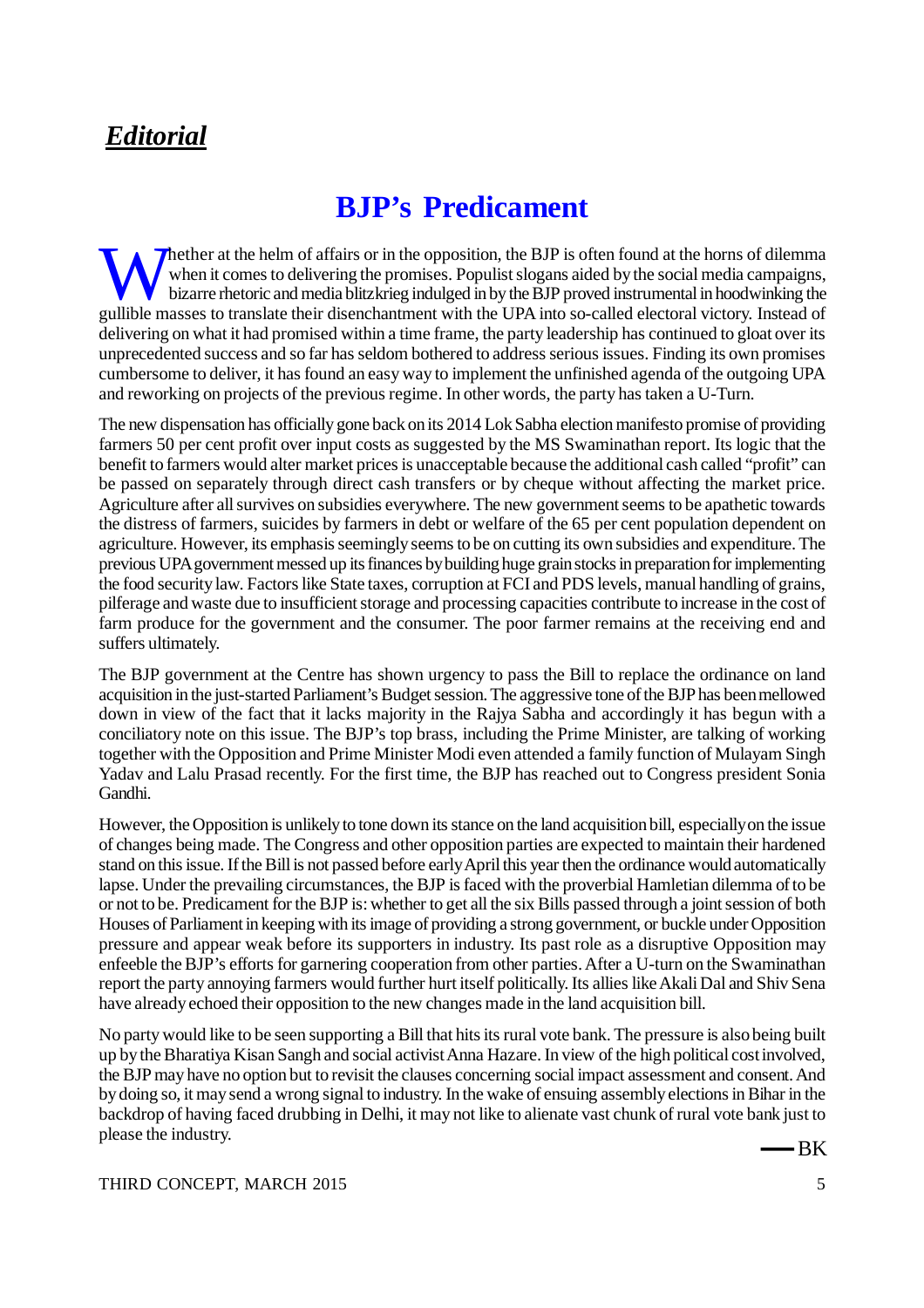THIRD CONCEPT, MARCH 2015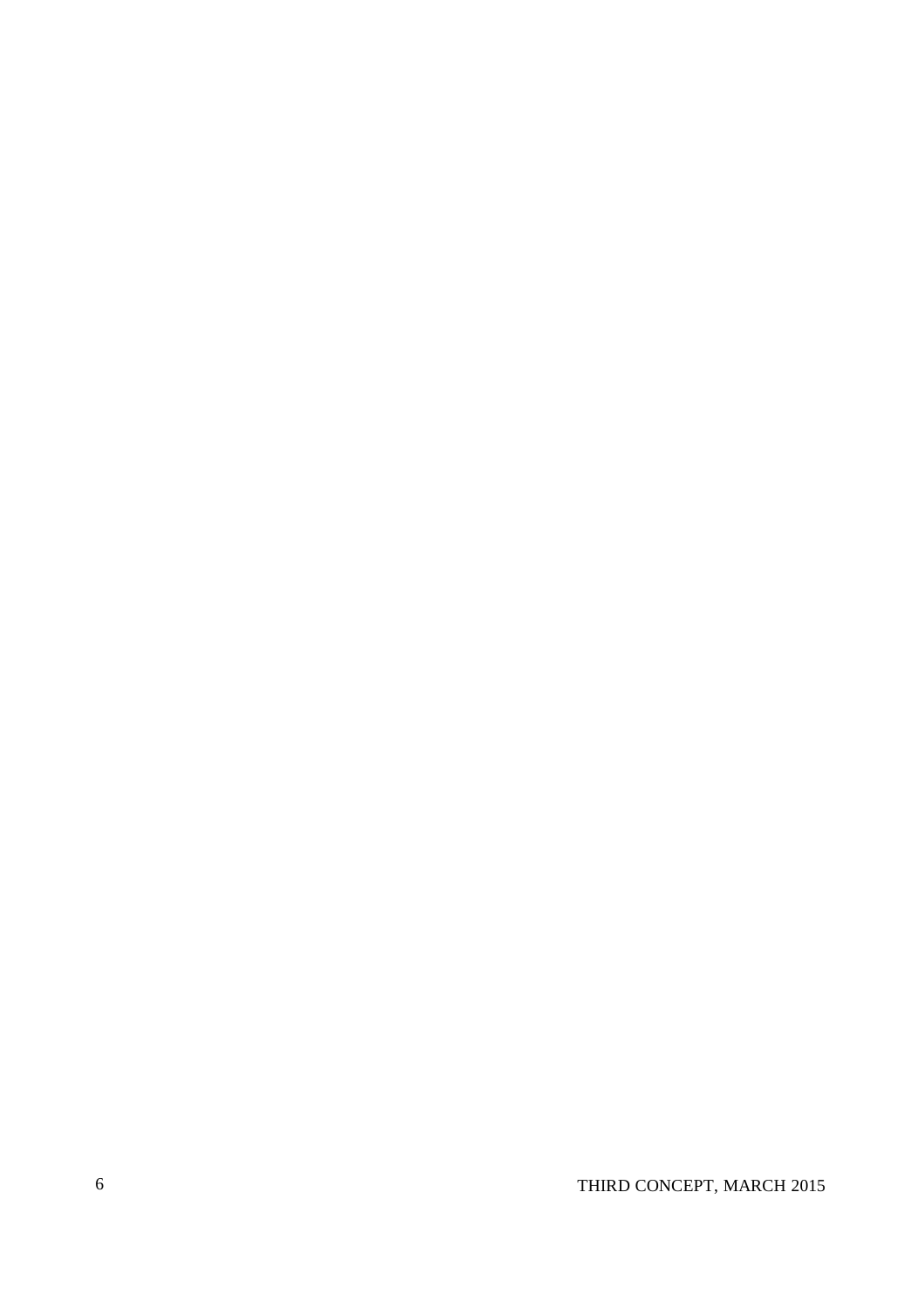# **What ails India's Global Educational Ranking?**

Anil Singh\*

[*India has one of the largest higher education systems in the world. Over the past few years, India's higher education sector has witnessed tremendous growth. The sector boasts of 44 central universities, 298 state universities, 148 state private universities, 130 deemed universities, 82 MHRD funded technical institutions including IITs, IIMs, IISERs, etc. While India has shown impressive growth in the number of institutes and enrolment in the country, it still faces challenges on several fronts including low and inequitable access to higher education, shortage of faculty, deficient infrastructure as well as low-quality and inadequate research.]*

**I** t seems that entire Indian Higher education system is going through a crisis of identity. While delivering convocation addresses of various universities and educational institutions, President Pranab Mukherjee also expressed deep concern over the poor quality of higher education, and said that institutes in the country have failed to claim international repute like those enjoyed by Oxford, Harvard or Stanford universities and attributed this to the poor quality of education, vacant teaching posts and lack of competitiveness among centres of excellence.

The three most widely observed university rankings – Quacquarelli Symonds (QS) World University Rankings, Times Higher Education World University Rankings powered by Thomson Reuters and the Academic Ranking of World Universities commonly known as Shanghai Ranking – have published their result of 2014 and none of the Indian educational institution could get the place in top 200. Naturally a pertinent question appears why our national elite institutions are not within the top rankings, whereas many universities from other Asian countries have got better ranks than us.

Considering that India is one of the global emerging and knowledge dependent economies, it is a serious concern in terms of quality of advance education that is being offered by our universities. To get the place in global ranking, there are many issues which need immediate attention by our educational planners and policy makers to revamp our education system before it is too late. Some of them are discussed in this paper.

### **Teaching an unattractive profession**

The educational system of India has not been able to attract meritorious students in teaching and research. For the past fifteen to twenty years, interest in teaching profession has been declining and it has not been opted as a first choice as career by the students. Due to attractive pay and perks, our best talent is attracted towards MNCs and other private sector jobs and second choice is government civil services.

Then remaining students want to join teaching profession. If we conduct survey at the level of Assistant Professor, we will find that mostly joined this profession by chance and not by choice. To make this profession more attractive, we have to start Indian Education Service (IES) at par with other central services like IAS, IFS, and IPS for which selection should be done by Union Public Service Commission (UPSC). In many states of India there is State Education Service to select Assistant Professor through their respective Public Service Commissions.

### **Shortage of Qualified Teachers**

The strength of an institution is its human resource. It has been amply realized that the way faculty is recruited leaves much to be desired. The moment any faculty position is advertised, a sort of rat race and lobbying starts. All of us are aware of these

<sup>\*</sup> Library & Documentation Division, NCERT, New Delhi. (dr.anilsingh5@gmail.com)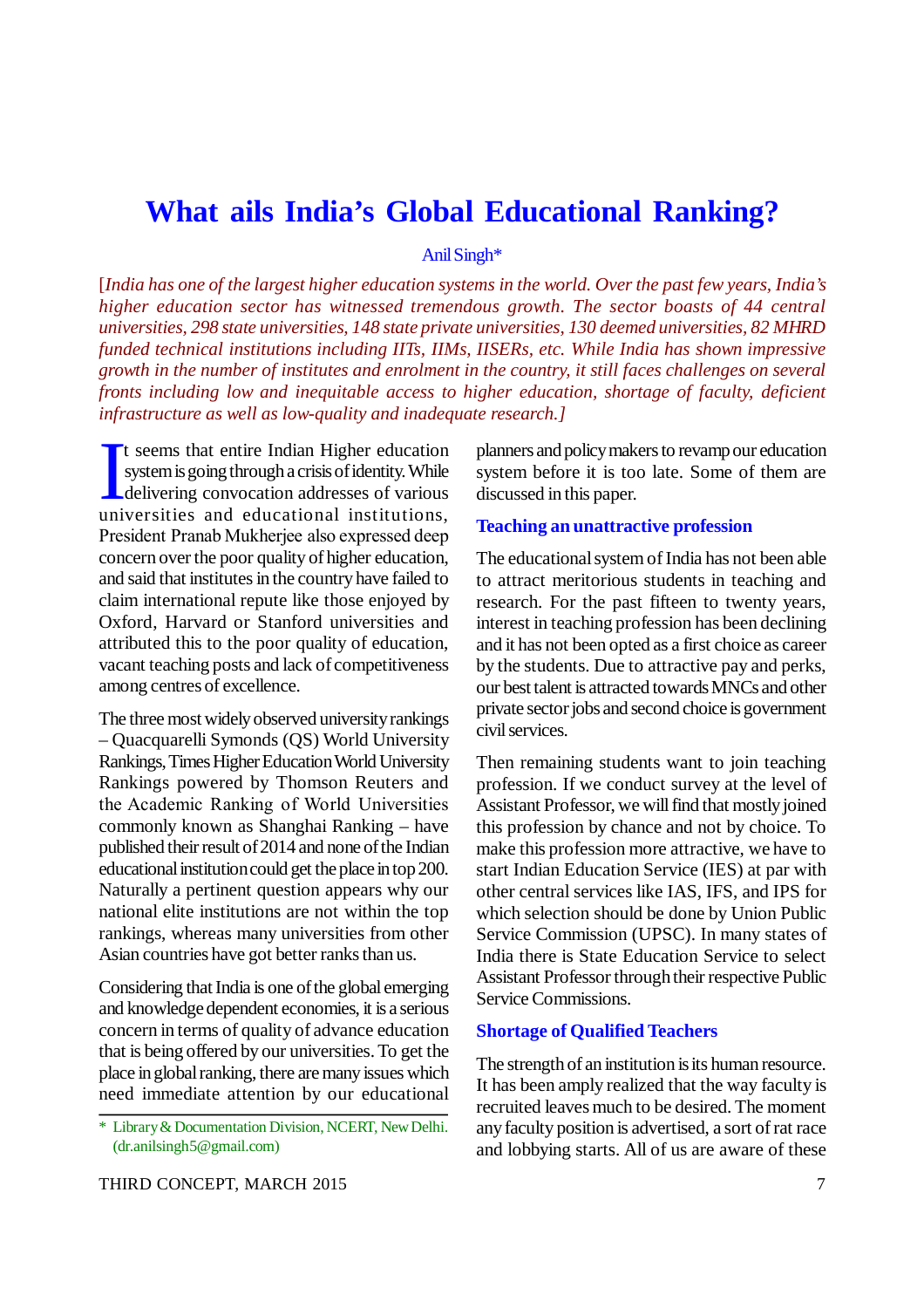facts and need to be candid about accepting them. Recruitment of poor faculty has a cascade effect on the overall health of the institutions as well as on the human resource they generate by way of education and research.

It has been seen that non-meritorious, mediocre and predetermined candidates are entering in teaching profession through unfair means. In most of the cases, subject experts do not give their frank opinion on the performance and domain knowledge of the candidate. They merely attend the interview to fulfill the quorum. Chairpersons dominate the whole interview board. Fresh appointments at the level of Assistant Professor are not done on a transparent basis especially in autonomous bodies.

Due to lack of standard guidelines for screening, stronger candidates are screened out deliberately to make way for pre-determined candidates. For example, at the entry level for Assistant Professor the essential qualification is Post graduation with UGC-NET. When number of candidates for the post is very large, screening is carried out keeping in mind the qualification of favourite candidate. There are no standard criteria fixed by the UGC regarding number of candidates to be called against one post.

There are many universities in India which have been running various regular and professional courses for so many years without appointing any regular faculty. These courses are being taught by contractual teachers on *ad-hoc* or per period basis. Now we can imagine as to what type of teaching standard these universities have and how can these universities compete at global level?

A new practice started in this profession is to declare the interview result as "NFS" which means "None Found Suitable". Such types of cases have been seen in many interviews where there is no favourable candidate of the Chairperson of the interview board. There are no defined criteria of suitability. It is just a matter of interpretation.

### **Lack of Regular Curriculum up-gradation**

While addressing the first-ever conference of Directors of National Institutes of Technology (NIT) on November 07, 2013, President Pranab

Mukherjee said at least one or two departments in every NIT must be turned into centres of excellence. He called for a revision and up-gradation of curricula, examination reforms and promotion of a culture of excellence and stressed that programmes must be periodically evaluated, based on industry trends and emphasis should be on research and innovation.

But in our country, mostly state universities do not care to revise the curriculum periodically. The pace at which knowledge and information is multiplying warrants the regular update of syllabi. People from diverse fields like administrators, managers, engineers, doctors, librarians, scientists, accountants, lawyers and artists having practical knowledge should be encouraged to work for universities so that regular up-gradation of syllabus can be executed as per the demand of industry.

#### **Contractual Appointments in Teaching**

In the "UGC regulations for higher education 2010", it is clearly mentioned that the teachers should be appointed on contract basis only when it is absolutely necessary and in case student-teacher ratio does not satisfy the laid down norms. The fixed emoluments paid to such contract teachers should not be less than the monthly gross salary of a regularly appointed Assistant Professor. Such appointments should not be made initially for more than one academic session.

However, for the last few years, a trend has been started in teaching profession to appoint contractual staff on fixed salary between Rs.5000-20000 and job depends upon the mercy of Head of the Department. There are thousands of contractual teachers who are working in different universities since last so many years with the hope of getting regular appointments. If a teacher does not get job surety, how he/she can be expected to teach the students with full intellectual potential and calibre.

Appointment of contractual teaching staff is also a new breed of corruption in this profession. The obvious motive is to unfairly place the contract appointees for regular selections and it is obvious that vested interests are involved. If the government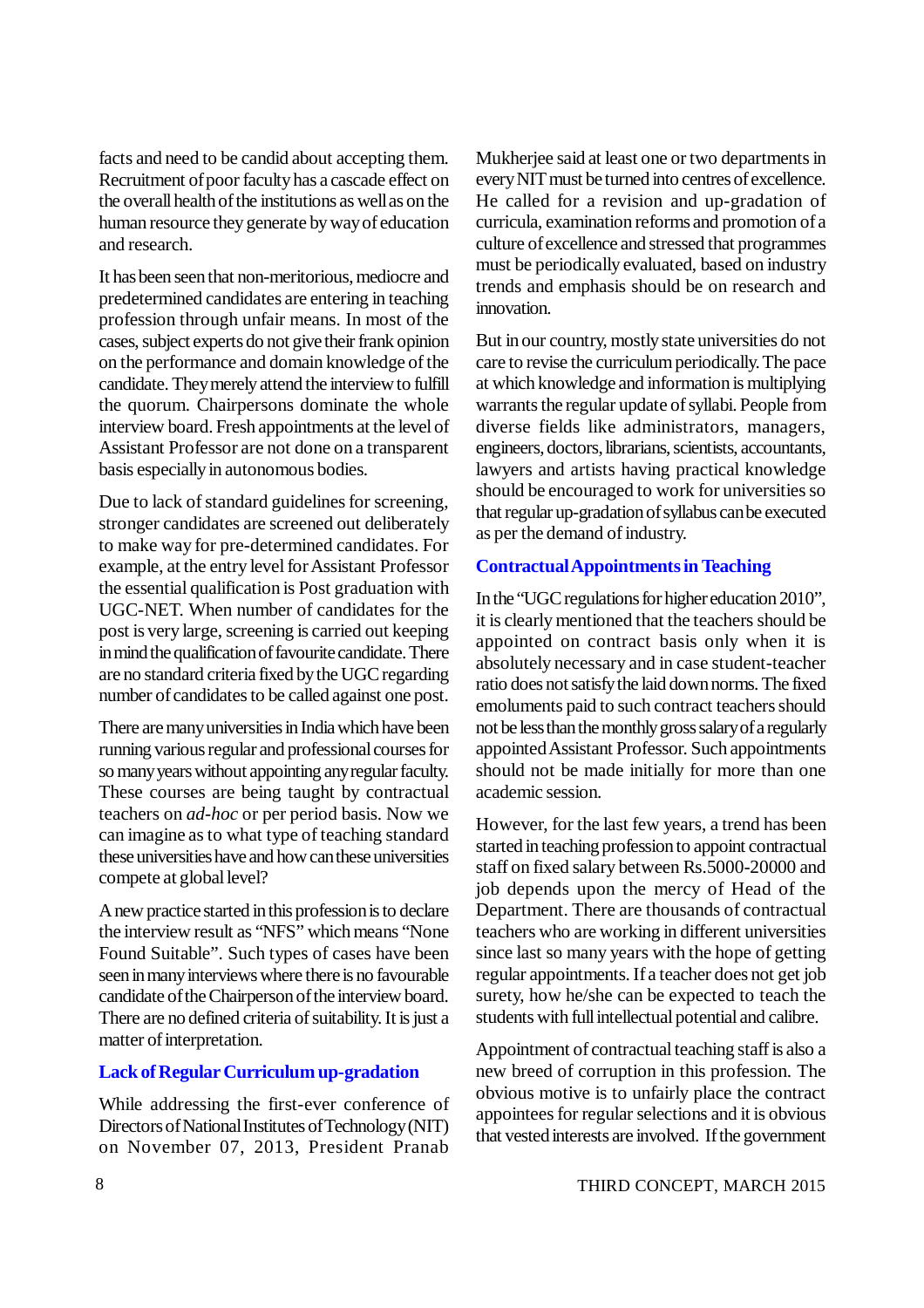has decided to follow the contractual appointment system, the terms and conditions must be clear. We have enough talent in our country; it is primarily the question of providing them an encouraging and respectful academic system.

#### **Teaching without research**

Faculty members, whether in schools, colleges, or universities, must be capable and talented and they must also be interested in teaching and research both. If we look at Indian universities, the mandate of most universities is to just teaching without research. As a result, their output in terms of research is small. Recently, government has set up a committee to create a framework for evaluation of research and rankings by promoting healthy competition among institutions, departments and individual researchers.

The move follows a disappointing performance by India's higher educational institutions in world rankings this year. The 18-member committee to improve research performance of academic institutions will be chaired by K. Vijay Raghavan, Secretary, Department of Biotechnology, and will submit a report within three months. But it is a big question, whether there will be any fruitful result of this committee like many other committees in higher education.

### **Time consuming recruitment process**

It is common among higher educational institutions, whether it may be central or state universities, or any centrally funded other autonomous bodies, to remain headless for a long time after the incumbent demits office. Therefore, it is needed to have collegiums of scholars to select the head for these institutions. In the absence of regular head of the institutions many important decision could not be taken by the officiating head. There should also be a time-bound recruitment process of three to six months for all teaching posts. It has been noted that if personal interests are involved then the recruitment process is completed within a month; otherwise, it takes more than a year and in some cases it has also been seen that institutions advertise the posts again and again till their favourite person is selected.

In India, there is no agency to audit as to how many times the institution has advertised the post, how much amount has been spent on these advertisements, whether the post is filled up or not. On the name of autonomy, the heads of these institutions are wasting valuable tax-payers money. It has also been seen that when any teacher retires, there is no seriousness to fill the vacancy at the earliest. If appointment on many prominent posts (like CJI, CVC, CIC, CEC, Cabinet Secretary etc.) can be done well in advance before the person retires, then why not for faculty.

### **Selection of Non-academic Head of the Institutions**

It has also been observed that there is lack of efficient leadership in nurturing our universities. If there is a mediocre person at the highest position in the university, then the system would be polluted. Vice-Chancellor from IAS, IPS and defence background cannot make good academics. When such persons are appointed in the universities, the whole system collapses. These institutions only cater to admission, examination, revaluation, reexamination, and distribution of degrees. They do not care much about teaching and research.

In recent years, it has been observed that persons from non-academic background are selected on the basis of 'political consideration' as Vice-chancellor and Directors by violating the norms and qualification as prescribed by UGC. Such types of person are appointed to implement political agenda of respective political party in education.

Recently teachers of Jamia Millia Islamia (JMI) wrote to the President Pranab Mukherjee, who is also the visitor of the university, requesting him to appoint "an academician of high repute and integrity" as the next vice-chancellor of the university in conformity with the qualifications for the appointment of V-Cs as prescribed by the University Grants Commission (UGC).

### **Quality of Doctoral Research (PhD)**

Poor research output is considered as one of the biggest drawbacks of Indian higher education system. There are many causes for deteriorating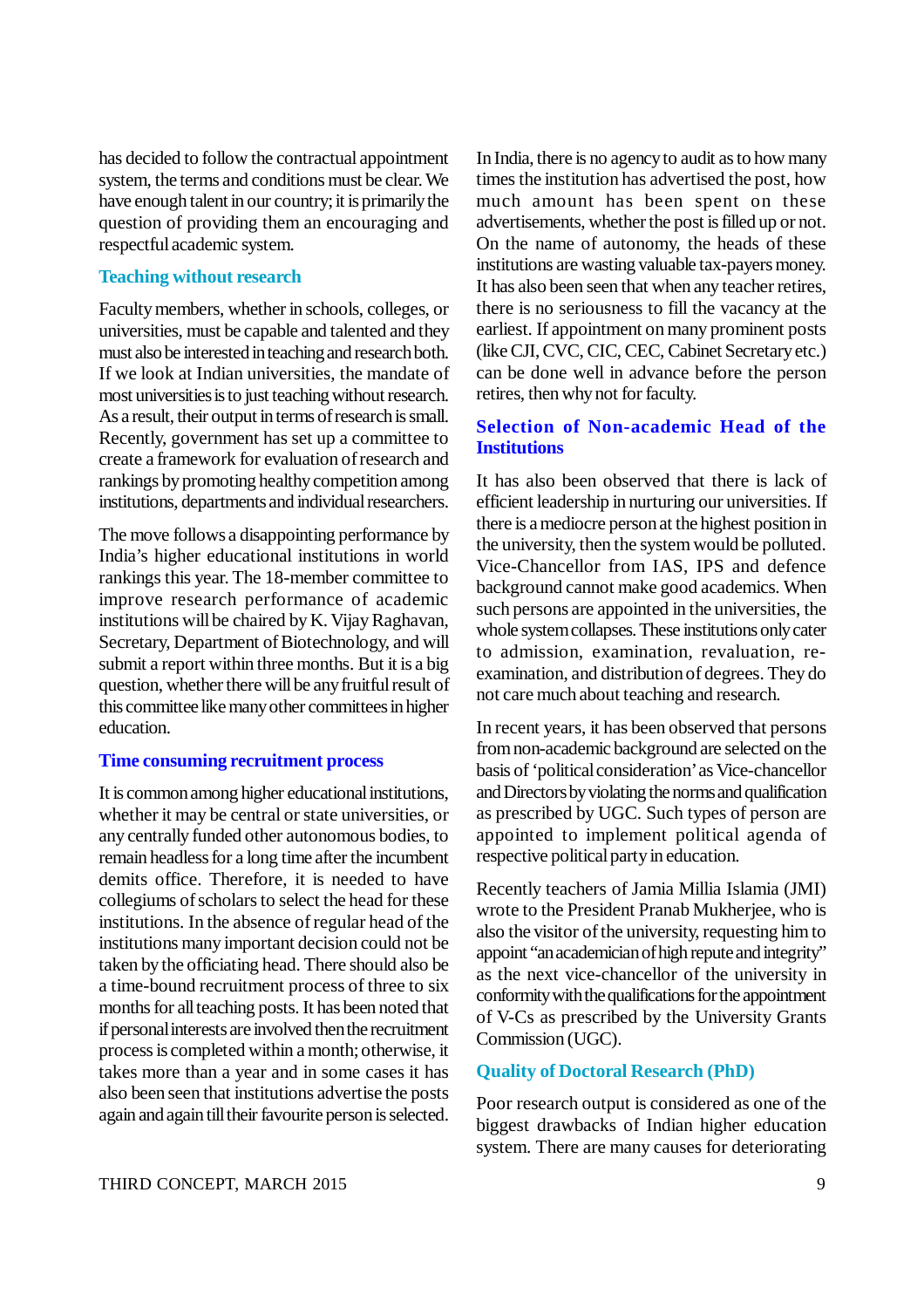quality of the PhDs in India. In 2002 more than 1500 PhD theses were submitted within four months in various universities in India due to exemption in NET for Lectureship for those who submit their theses on or before 31st December 2002. Again in 2009, UGC extend this rule and exemption has been given for PhD holder from UGC-NET exam.

After 2009, there is boom in number of PhDs awarded by Indian universities (see Table 1). On one side, UGC has made strict rules in government universities for doing PhD where coursework and entrance test is necessary, whereas on the other side, it has opened the door for undeserving and mediocre persons for doing PhDs from private universities.

In India, PhD has become easiest degree to earn from most of the private universities. In these universities, there are no screening tests and interviews, no coursework, and no rigorous assessment of research work, just a Master's degree in hand and a pre-determined waiting period will

lead you to a doctorate. It's now an open secret that anyone can virtually buy a PhD degree. You just need to pay two/three lakh rupees to the right person.

In some universities, registration, coursework, thesis and *viva-voice* are all effectively managed. There are many universities which do not have adequate infrastructure and faculty for even postgraduate-level teaching, but have been offering PhDs. Most of these universities target students who fail to get a place in premier institutions.

Recently, we have seen the case of one of the private university of Meghalaya. In one year, it has awarded more than 400 PhDs. If we investigate the number and quality of PhDs awarded by private institutions, we will find many irregularities. Our educational planners are happy to see the quantitative growth in number of PhDs awarded by the Indian universities between 2008-09 and 2011-12. But, the real question is that has anybody tried to check the quality of these theses?

| S.No           | Faculty                    | 2007-08 | 2008-09 | 2009-10 | 2010-11 |
|----------------|----------------------------|---------|---------|---------|---------|
| 1              | <b>Arts</b>                | 4405    | 3496    | 4862    | 5037    |
| $\overline{2}$ | <b>Science</b>             | 4514    | 3603    | 4619    | 5232    |
| 3              | <b>Commerce/Management</b> | 873     | 724     | 980     | 1259    |
| $\overline{4}$ | <b>Education</b>           | 425     | 403     | 588     | 645     |
| 5              | Engineering/Technology     | 1427    | 1141    | 1449    | 1682    |
| 6              | Medicine                   | 277     | 298     | 386     | 601     |
| $\tau$         | Agriculture                | 664     | 427     | 652     | 586     |
| 8              | <b>Veterinary Science</b>  | 123     | 93      | 162     | 165     |
| 9              | Law                        | 127     | 152     | 146     | 220     |
| 10             | <b>Others</b>              | 402     | 444     | 633     | 666     |
|                | Total                      | 13237   | 10781   | 14477   | 16093   |

### **Table 1: Faculty-wise Number of Doctorate Degrees (Ph.D.) Awarded from in 2007-2011**

Arts: includes Humanities, Social Sciences, and Languages etc.Science : includes Home-Science, Computer Science and Computer Application.Education: includes Vidya Varidhi,

VachaspatiMedicine: includes Ayurveda, Dentistry, Homeopathy, Nursing, Pharmacy, Public Health/ Social Preventive Medicine, Unani, Tibbia, Physiotherapy, Occupational Therapy and Siddha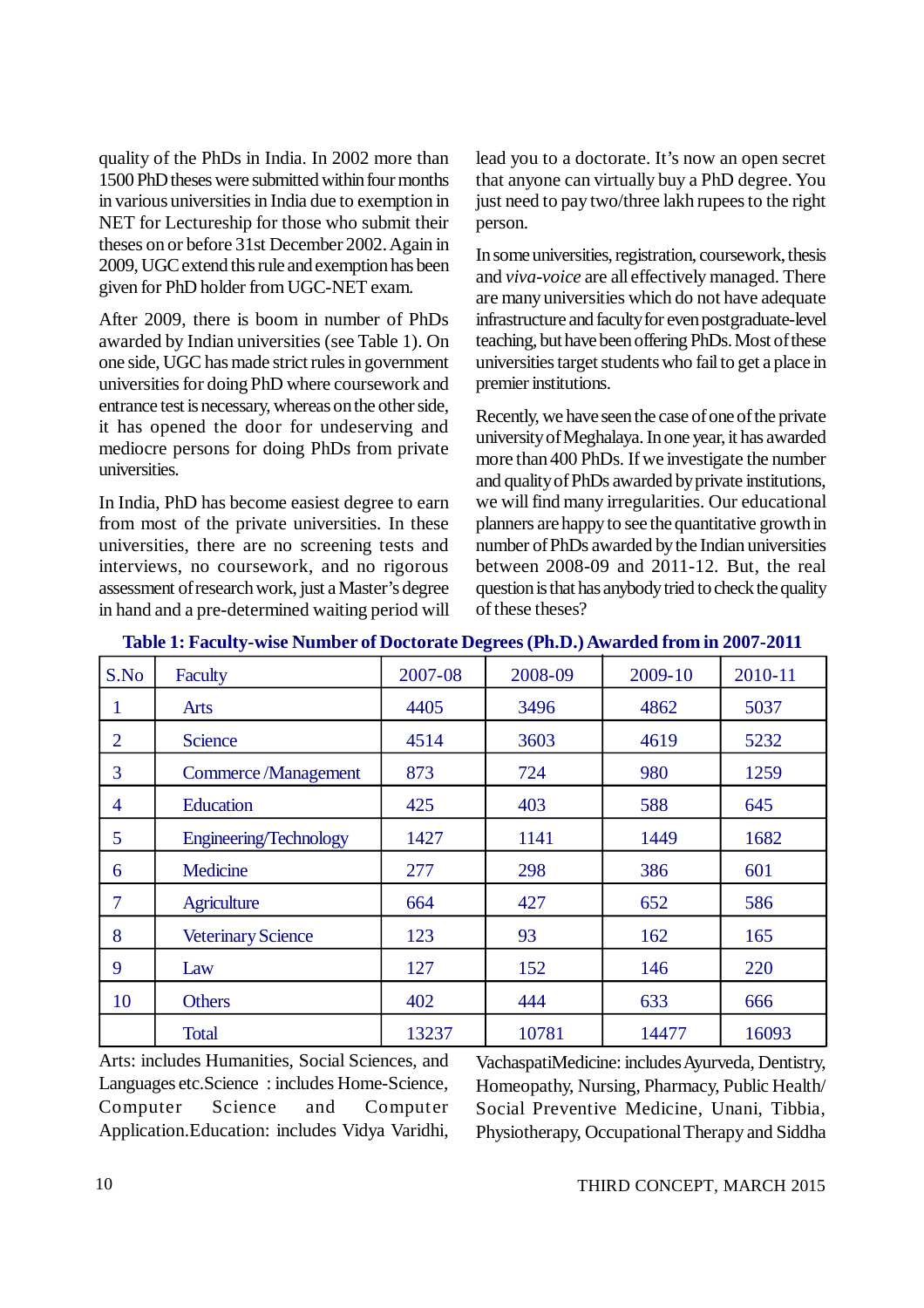Medicine etc.Others: includes Library and Information Science, Music, Performing/Visual Arts, Journalism & Mass Communication, Physical Education and Social Work etc.

Source: UGC Annual Report of 2008-09; 2009- 10; 2011-12

### **Quality of Research Papers and Articles**

After the implementation of API/PBAS by UGC for evaluation of performance of faculty for career advancement and recruitment, a trend has emerged in the last five years to start an in-house journal within the organization, or by individual association and non-government organisation. In 2007, there were 5147 journals registered in India as per ISSN register whereas this number reached 13851 in 2012 (see Table 2). In many Indian universities, for the selection of faculty the research journals are classified into national and international for allotting

the marks. While quantifying these values by nontechnical persons, many times a journal having word "International" is treated as foreign publication and it gets more marks. An influential person can get his or her paper published easily, whether it has any novelty or not. People with little experience in a particular field become expert referees. Plagiarism is rising day by day in education system. We have seen many prominent persons in the field of education who have been caught in this act. The 'copy/cut and paste' tendencies have increased the plagiarism activity. And there are several 'cottage – industry journals' which publish anything that is in type form, but who is to blame. Therefore, we should have a strict code of conduct for editors and referees. Therefore, while evaluating the quality of publications, emphasis should be given to those publications which are indexed and cited by international databases like SCOPUS, Web of Knowledge etc.

**Table 2: Number of Journals Registered as per ISSN Record (from 2007 to 2012)**

| Year                       | 2007 | 2008 | 2009 | 2010 | 2011  | 2012  |
|----------------------------|------|------|------|------|-------|-------|
| No. of Journals Registered | 5145 | 6400 | 7425 | 9119 | 11425 | 13851 |

Source: ISSN Registrar (www.issn.org

### **Disparity in Budget Allocation**

The UGC has been providing grants to Central and Deemed Universities, both under Plan (Development) and Non-plan (Maintenance) schemes while assistance to State Universities is being made available only under Plan (Development) Schemes. Under General Plan Development Assistance, the UGC assists each eligible University for the overall development covering the aspects namely, enhancing access, ensuring equity, imparting relevant education, improving quality and excellence, making their University administration more effective, providing more Faculty Improvement Programmes,

enhancing facilities for students, augmenting research facilities and any other plans of the University.

In order to fulfil these objectives, the financial assistance to meet the requirements of the University in terms of infrastructure, staff, equipment, books & journals, library etc. can be provided by the UGC under the General Plan Development Grant. But, it has been seen that there is much disparity in allocation of budget to different universities which is also one of important reason of degradation of the universities.

Table 3 & 4 shows the five highest and five least allocated budget to different universities under plan and non-plan allocation in the year 2011-12 by UGC.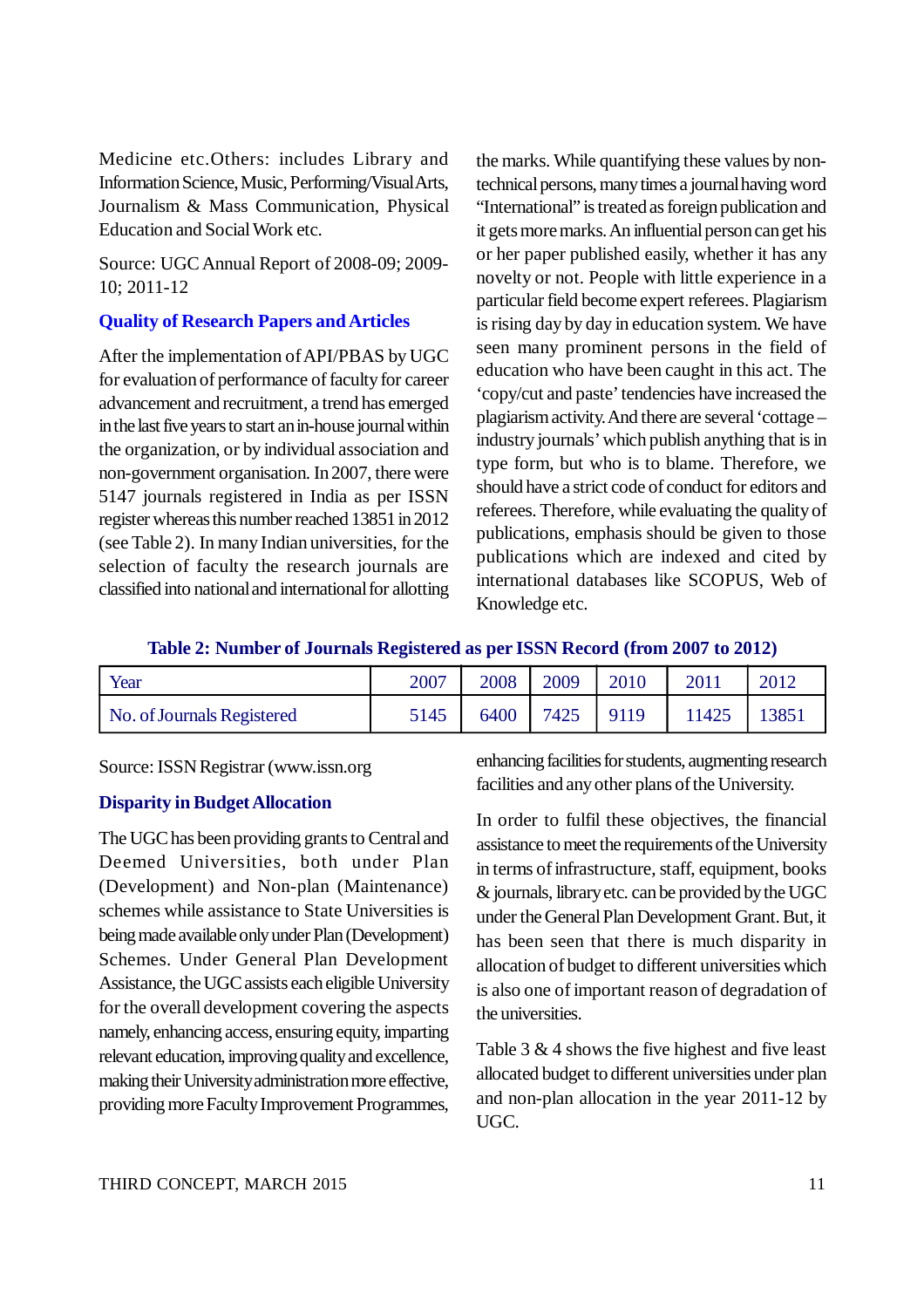| <b>Highest allocated budget Universities</b>    | Rs. in Crore | <b>Least allocated budget</b><br><b>Universities</b>                    | Rs. In Crore |
|-------------------------------------------------|--------------|-------------------------------------------------------------------------|--------------|
| <b>Indira Gandhi National Tribal University</b> | 95.02        | <b>Maulana Azad National</b><br><b>Urdu University</b>                  | 5.20         |
| University of Hyderabad                         | 80.33        | The English & Foreign<br><b>Languages University</b>                    | 24.00        |
| University of Delhi                             | 75.87        | University of Allahabad                                                 | 25.25        |
| Jamia Millia Islamia                            | 63.94        | <b>Aligarh Muslim University</b>                                        | 34.20        |
| <b>Pondicherry University</b>                   | 63.84        | <b>Mahatma Gandhi</b><br>Antarrashtriya Hindi<br><b>Vishwavidyalaya</b> | 37.15        |

## **Table 3: Plan grants paid to Central Universities in 2011-12**

## **OLD CENTRAL UNIVERSITIES**

## **CENTRAL UNIVERSITIES IN NORTH-EASTERN REGION (NER)**

| <b>Tezpur University</b>      | 63.00 | Rajiv Gandhi University    | 13.75 |
|-------------------------------|-------|----------------------------|-------|
| <b>Mizoram University</b>     | 42.13 | <b>Sikkim University</b>   | 20.00 |
| North-Eastern Hill University | 39.60 | <b>Tripura University</b>  | 22.25 |
| <b>Manipur University</b>     | 34.97 | <b>Nagaland University</b> | 26.25 |
| <b>Assam University</b>       | 32.95 |                            |       |

## **NEW CENTRAL UNIVERSITIES**

| 10.00          |
|----------------|
|                |
| 11.50          |
| $25.00$ (each) |
|                |
| 30.00          |
| 35.00          |
|                |

Source: UGC Annual Report 2011-2012, pp.82-83.

## T**able 4 Non-Plan grants paid to Central Universities in 2011-12**

| <b>Highest Least allocated budget</b><br>Universities                                |        | Rs. in Crore   Least allocated budget<br><b>Universities</b> | Rs. In Crore |
|--------------------------------------------------------------------------------------|--------|--------------------------------------------------------------|--------------|
| <b>Banaras Hindu University (including</b><br><b>Institute of Medical Sciences</b> ) | 559.17 | Mahatma Gandhi Antarrashtriya<br>Hindi Vishwavidyalaya       | 8.83         |
| Aligarh Muslim University (including<br>J.N. Medical College)                        | 545.22 | Babasaheb Bhimrao Ambedkar<br>University                     | 13.15        |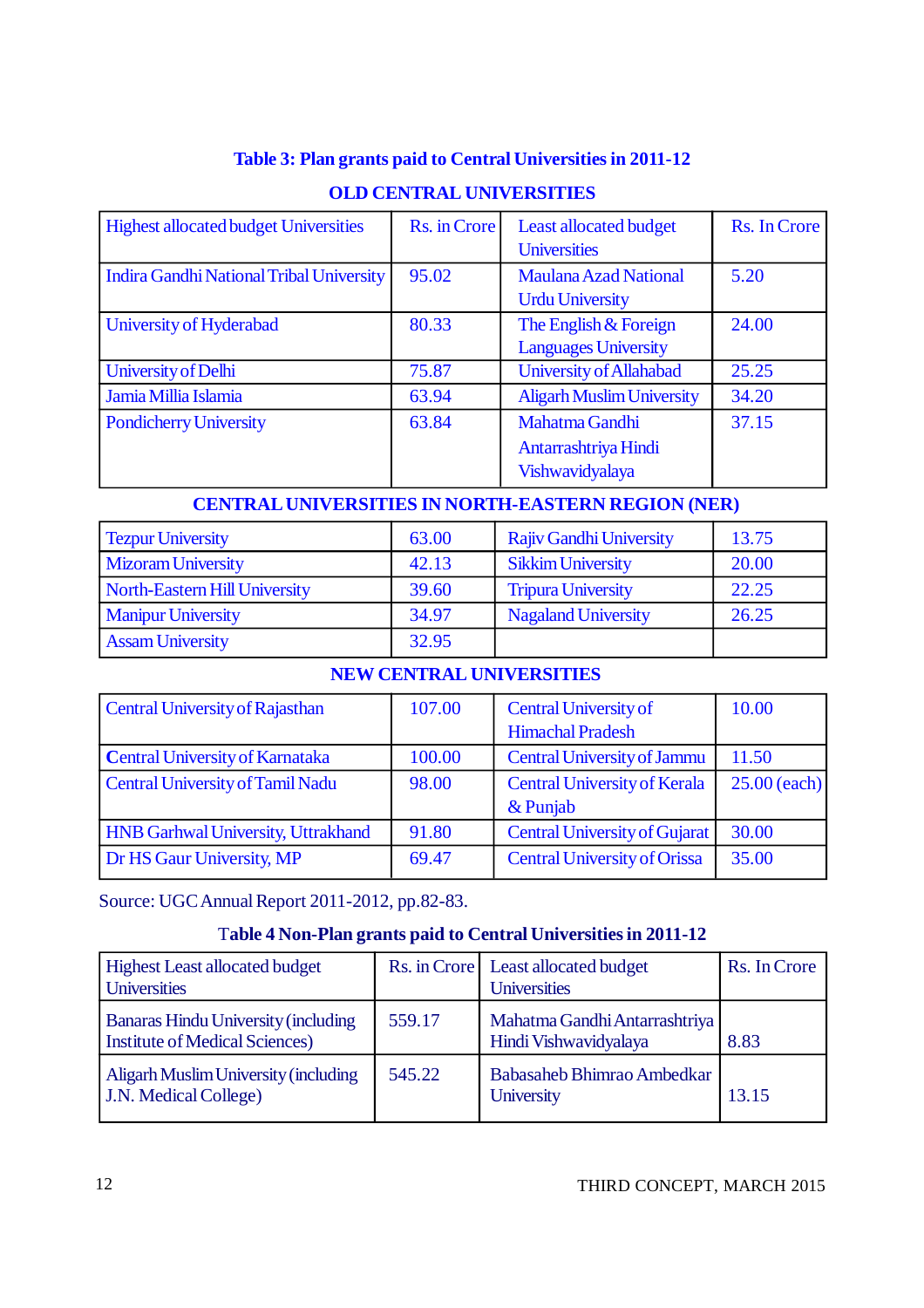| University of Delhi (including University |        | MaulanaAzad National Urdu | 20.13 |
|-------------------------------------------|--------|---------------------------|-------|
| College of Medical Science                | 390.83 | University                |       |
| Jawaharlal Nehru University               | 201.14 | Rajiv Gandhi University   | 21.78 |
| Jamia Millia Islamia                      | 165.62 | <b>Tripura University</b> | 22.50 |

Source: UGC Annual Report 2011-2012, pp.86- 87.

## **Too Many Regulatory Bodies**

Presently, most of the educational regulators like AICTE, NCTE, DEC, MCI etc. (see Table 5) are entrusted to regulate the institutions of higher education and also to overlook the other norms. These regulators were envisioned to play a role of a catalyst regulatory body catering to the burgeoning manpower needs of the Indian economy. Instead of fulfilling these roles, these regulators have become '*Kamdhenu*' cow for the nexus of corrupt politicians, bureaucrats, academicians and businessmen helping each other in making quick money through setting up more and more institutions. All norms for infrastructure, faculty, and curriculum have been flouted. These regulators have given licenses to set up thousands of institutions

without any reference to the actual manpower needs of various professions.

In recent years, we have seen that number of senior authorities of these regulatory bodies have been arrested due to involvement in corruption. One of the core questions is that "Whether the colleges affiliated to University are obliged to take separate permission/approval from these regulators to run a course.

Professor Yashpal Committee (2009) had suggested the integration of various statutory bodies related to education into one agency i.e., "The National Commission for Higher Education and Research (NCHER)". Constitution of one apex body can facilitate better governing of the institutions of higher education. However, no concrete step has been taken to implement this recommendation of the report.

| S.No           | <b>Regulator</b>                                 | <b>Year of</b><br>Estb. | <b>Area</b>                        |
|----------------|--------------------------------------------------|-------------------------|------------------------------------|
| 1              | <b>Indian Nursing Council (INC)</b>              | 1947                    | <b>Nursing Education</b>           |
| $\overline{2}$ | Dental Council of India (DCI)                    | 1948                    | <b>Dental Education</b>            |
| 3              | Pharmacy Council of India (PCI)                  | 1948                    | <b>Pharmacy Education</b>          |
| $\overline{4}$ | Medical Council of India (MCI)                   | 1956                    | <b>Medical Education</b>           |
| 5              | The Bar Council of India (BCI)                   | 1961                    | Law Education & Practice           |
| 6              | Central Council for Indian Medicine (CCIM)       | 1970                    | <b>Education in Indian Systems</b> |
|                |                                                  |                         | of Medicine                        |
| $\overline{7}$ | The Council of Architecture (COA)                | 1972                    | Architectural education            |
|                |                                                  |                         | and registration                   |
| 8              | Central Council of Homeopathy (CCH)              | 1973                    | Homeopathic Medicine               |
| 9              | Veterinary Council of India (VCI)                | 1984                    | <b>Veterinary Education</b>        |
| 10             | Distance Education Council (DEC)                 | 1985                    | <b>Open and Distance Education</b> |
| 11             | All India Council of Technical Education (AICTE) | 1987                    | <b>Technical Education</b>         |

## **Table 5: Major Regulatory bodies in India**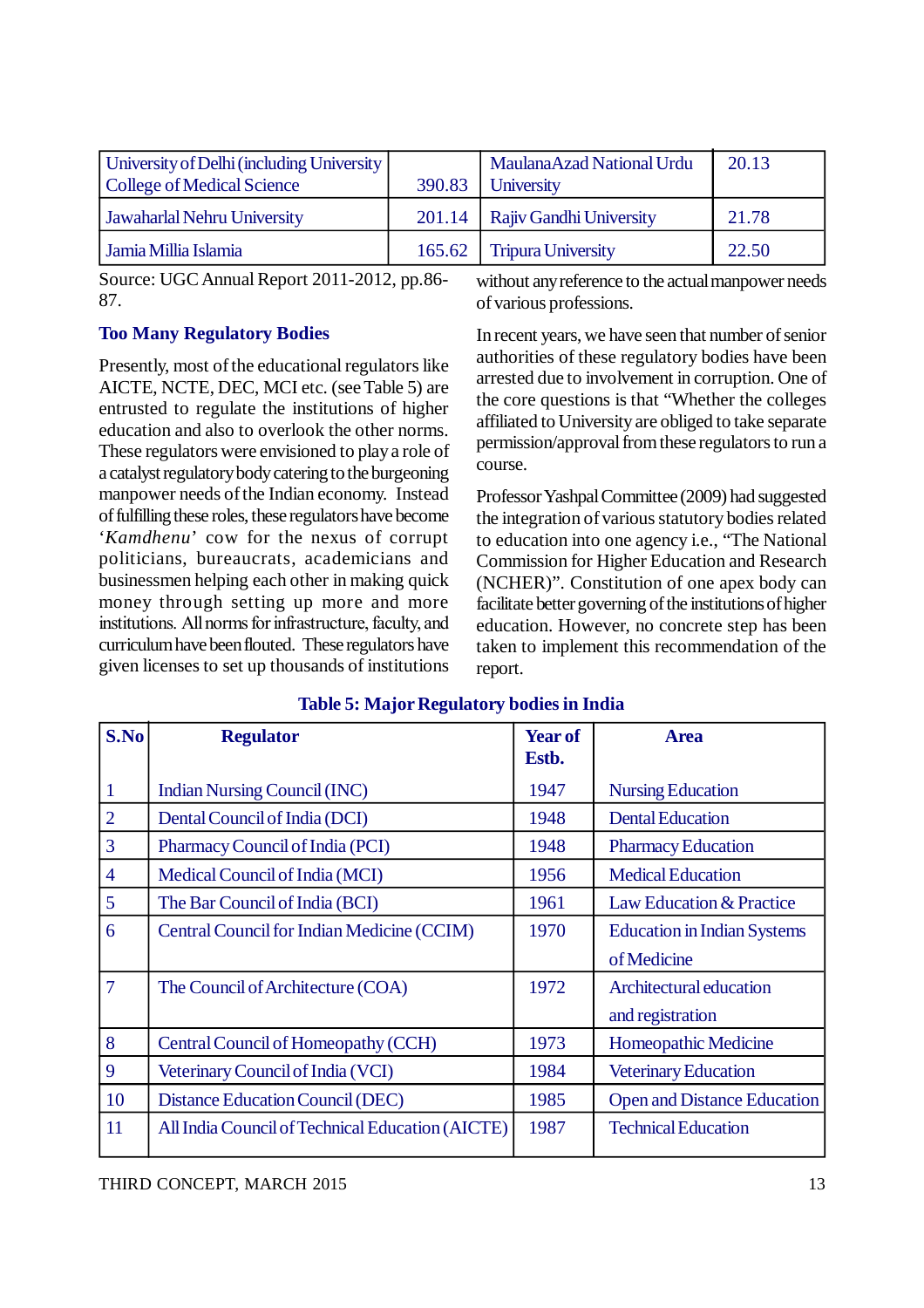| The Rehabilitation Council of India (RCI)     | 1992 | Rehabilitation and<br>Special Education |
|-----------------------------------------------|------|-----------------------------------------|
| National Council for Teacher Education (NCTE) | 1993 | <b>Teacher Education</b>                |

Source: http://www.ugc.ac.in/page/Professional-Councils.aspx

## **Proliferation of Open & Distance Learning (ODL) Institutions**

Higher education sector has grown significantly in scale and size but it is still unable to meet the growing demands because of many reasons including resource constraints. It is not possible to meet this rising demand through the capital-intensive conventional system of education only. The need for an alternative strategy to supplement the conventional system of higher education has been appreciated and accepted long back by the policy makers of the country.

Through various policy and programme interventions, attempts have been made to promote Open and Distance Learning (ODL) system to facilitate the expansion of higher education sector for the fulfillment of aspirations of those who are deprived of pursuing it for whatever reason.

In the initial phase of Distance Learning, no regulatory framework outside the University system was envisaged. The institutional arrangements and delivery mechanism for the programmes were devised and developed internally by the universities on its own through respective Statutory Bodies like Academic Council and Executive Council. Later on, when the number of institutions offering correspondence courses started increasing, the University Grants Commission in 1978-79, with a view to maintaining high standards, prescribed certain guidelines for starting correspondence courses.

In 1985, the UGC in exercise of the powers conferred by clause (f) of sub-section (1) of section 26 of the University Grants Commission Act, 1956 came out with the detailed regulations for maintenance of standards of instructions for the grant of the first degree through Non-Formal/Distance Education system. These Regulations applied to all first degrees in the faculties of Arts, Humanities, Fine Arts, Music, Social Sciences, Commerce and Sciences. The UGC also notified rules in 1988 to determine the fitness for grants to Open Universities imparting education exclusively through distance education in any branch or branches of knowledge.

In order to keep pace with the growing demand for recognition of ODL programmes, the DEC in the year 2007, decided to accord institutional recognition instead of programme specific recognition on the assumption that the appropriate academic bodies of universities/institutions would take care of the quality of education imparted. On the basis of approval of DEC, many universities / institutions started technical education programmes without the approval of the concerned regulator like AICTE, NCTE etc.

A large number of them "misused" the opportunity for commercialization of ODL system through unregulated expansion disregarding standards of education. The proliferation of such ODL Institutions are the main reason for deterioration of Indian education system, which are behaving like degree dispensing mills and has also affected the credibility and acceptability of such programmes adversely (see Table 6).

| Year | Dual ModeUniversities/<br><b>Institutes</b> | <b>Single ModeOpen Universities</b> | <b>Total Distance</b><br><b>Education Institutions</b> |
|------|---------------------------------------------|-------------------------------------|--------------------------------------------------------|
| 962  |                                             | $\overline{\phantom{a}}$            |                                                        |
| 1975 | 22                                          | $\overline{\phantom{a}}$            | 22                                                     |

### **Table 6: Year-wise Growth of ODL Institutions in India**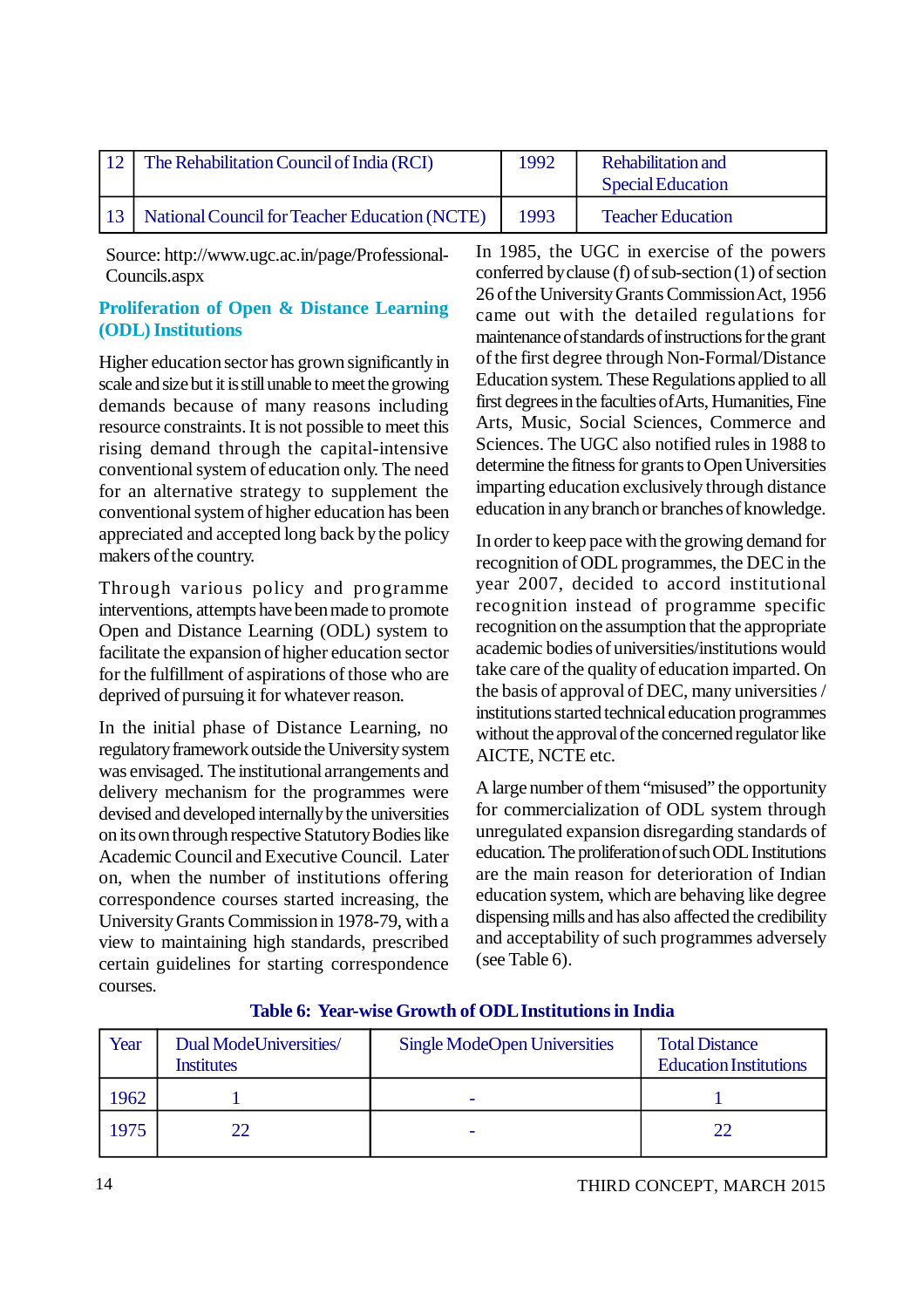| 1982 | 34  |    | 35  |
|------|-----|----|-----|
| 1985 | 38  |    | 40  |
| 1990 | 46  |    | 51  |
| 2000 | 70  |    | 79  |
| 2005 | 106 | 13 | 119 |
| 2010 | 242 | 14 | 256 |

Source: http://www.ugc.ac.in/deb/pdf/ growthDEB.pdf

### **Clash between Professional versus Support staff**

In the development and progress of any educational institution, each and every staff has an important role whether it may be academic, non-academic or ministerial. Everybody should make one's optimum contribution. Unfortunately, there is always clash between Professional versus Support staff in almost all educational institutions in our country.

It may be teacher or scientist, they think that they are superior to the other staff and due to their emergence other supportive staffs are working in the organization. But they should realize that in any organization academics and administrative set-up work in tandem. Nobody is supplement to anyone. Both are complementary to each other and admittedly they should realize each other's importance in the effective functioning and growth of organization.

### **Conclusion**

Getting a place in global ranking is a matter of pride for any educational institutions. Degradation of the Indian education system warrants a revival of intellectual convention. The malaise is deep-rooted and needs serious thinking and a complete overhaul of the India education system. It is high time for our policy makers to formulate a comprehensive plan for the educational institutions to meet global standards.

But, before taking any decision, a proper evaluation of the existing system is warranted. The government is investing huge amount of resources in higher education. The effort to increase 'quantity'

THIRD CONCEPT, MARCH 2015 15

exponentially must be matched with commensurate efforts to improve 'quality'. We must lead our institutions into the ranks of the best global institutions.

### **References**

- 1. AA Mao. (2008). "Standard of refereeing in science journals", *Current Science*, Vol. 95(11), 10 Dec 2008, p.1509.
- 2. BITS Pilani to apply for global rankings next year. http://www.thehindubusinessline.com/ industry-and-economy/education/bits-pilani-toapply-for-global-rankings-next-year/ article5164388.ece accessed on 25 September 2013.
- 3. Collegiums of scholars to select IITs, IIMs Head, *Times of India*, August 21, 2013.
- 4. Education in India has very poor quality: President. http:// articles.timesofindia.indiatimes.com/2013-07- 10/jaipur/40490816\_1\_president-pranabmukherjee-top-200-universities-educationsector, accessed on September 23, 2013.
- 5. Gupta, DP (2005). "Reinventing Indian universities", *Current Science*, Vol. 89(3) 10 August 2005, p. 426.
- 6. Gurpreet Singh. (2003), "PhD and Quality Control", *Current Science*, Vol. 84(12) 25 June 2003, pp1497-98.
- 7. Higher Education in India: Twelfth Five Year Plan (2012-2017) and beyond: FICCI Higher Education Summit 2012, Ernst & Young Pvt. Ltd., FICCI & Planning Commission, p.5-6.
- 8. Jamia teachers write to President, want 'academician of high repute' as next Vice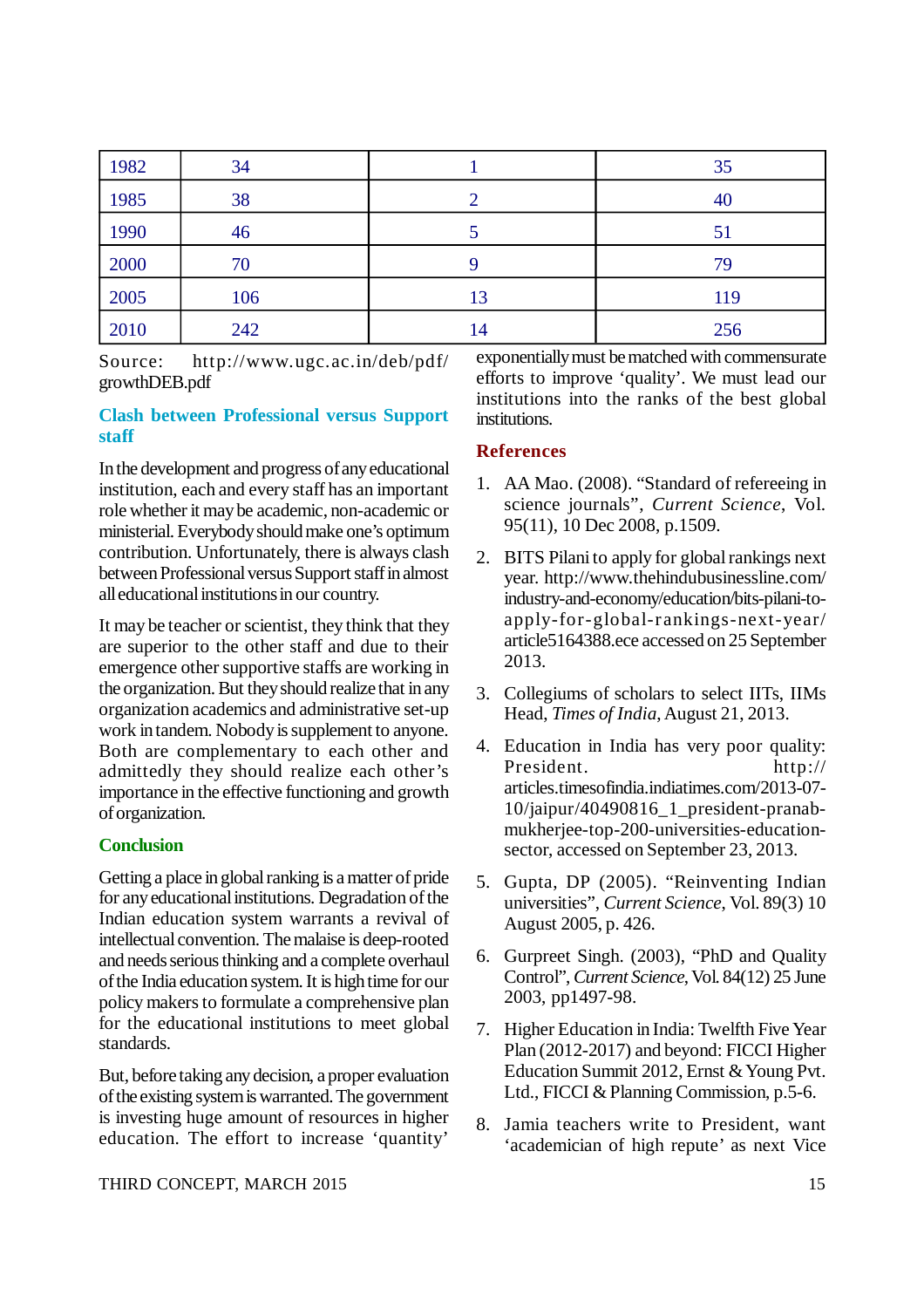Chancellor. *Indian Express*. http:// www.indianexpress.com/news/jamia-teacherswrite-to-president-want—academician-ofhigh-repute—as-next-vice-chancellor/ 1171560/ accessed on 25 September 25 2013.

- 9. Lakhtakia, Akhlesh. (2009), "Faculty recruitment in India", *Current Science*, Vol. 97(5), 10 September 2009, p.614-615.
- 10. MHRD. (2009). Report of the "Committee to Advise on the Renovation and Rejuvenation of Higher Education" (Prof. Yashpal Committee Report) submitted to MHRD. P.55, available at http://mhrd.gov.in/sites/upload\_files/mhrd/ files/YPC-Report\_0.pdf accessed on 13 November 2013
- 11. MHRD. (2011). Report of the Committee to Suggest Measures to Regulate the Standards of Education Being Imparted through Distance Mode Under the Chairmanship of Prof. N R Madhava Menon. Ministry of Human Resource Development, Government of India, New Delhi. pp.128; available at www.mhrd.gov.in accessed on 10 November 2013.
- 12. Ministry of Human Resource Development, MHRD order F. No.22·10120131U-Policy dated 09 September 2013 (Committee to drive up the Research Performance of Academic Institutions.) Available at www.mhrd.gov.in accessed on 05 November 2013
- 13. Pahari, Susanta. (2011). World University Rankings and Indian Universities. Current Science, Vol. 100(1), 10 January 2011, p7.
- 14. President for revision, upgradation of curricula in universities. The Hindu, 08 November 2013, http://www.thehindu.com/todays-paper/tp-

national/tp-newdelhi/president-for-revisionupgradation-of-curricula-in-universities/ article5328287.ece

- 15. Sharma, Om P. (2009), "Criteria and mechanisms for faculty hiring in science", *Current Science*, Vol. 96(12), 25 June 2009, p. 1560.
- 16. Singh, RN Singh. (2003), "Academic performance should govern open-ended salary of contractual appointments", *Current Science*, Vol. 84(6), 25 March 2003, p.740
- 17. UGC, *Annual Report 2008-09*. Faculty-wise Number of M.Phil & Doctorate Degrees (Ph.D.) Awarded in 2006-2007 & 2007-2008, APPENDIX- X, pp284.
- 18. UGC, *Annual Report 2009-10*. Faculty-wise Number of M.Phil & Doctorate Degrees (Ph.D.) Awarded in 2008-2009 APPENDIX-XI, pp322.
- 19. UGC, *Annual Report 2011-12*. Faculty-wise Number of M. Phil & Doctorate Degrees (Ph.D.) Awarded in 2009-2010 & 2010-2011 APPENDIX-X, pp348.
- 20. UGC Regulations on Minimum Qualifications for Appointment of Teachers and other Academic Staff in Universities and Colleges and Measures for the Maintenance of Standards in Higher Education 2010. (13.0 Appointments on Contract Basis), Gazette of India, Part III Sector 4, p.7904 (www.ugc.ac.in)
- 21. V. K. Anand (2013). "Quantity outpaces quality in growth of universities", *The Tribune*, Tuesday, July 23, 2013. http:// www.tribuneindia.com/2013/20130723/ edu.htm  $\rightarrow \rightarrow$

 *To our Contributors.....................*

- **& Please check up grammatical & typographical mistakes before sending. Editor will not be responsible for these lapses.**
- **& Editor reserves the right to reject/ modify / edit an article without assigning any reason.**

**<sup>&</sup>amp; Original articles are welcome.**

**<sup>&</sup>amp; Only Original copy of the manuscript, neatly typed in double-space should be sent. Please do not send carbon, cyclo-or photo-copies.**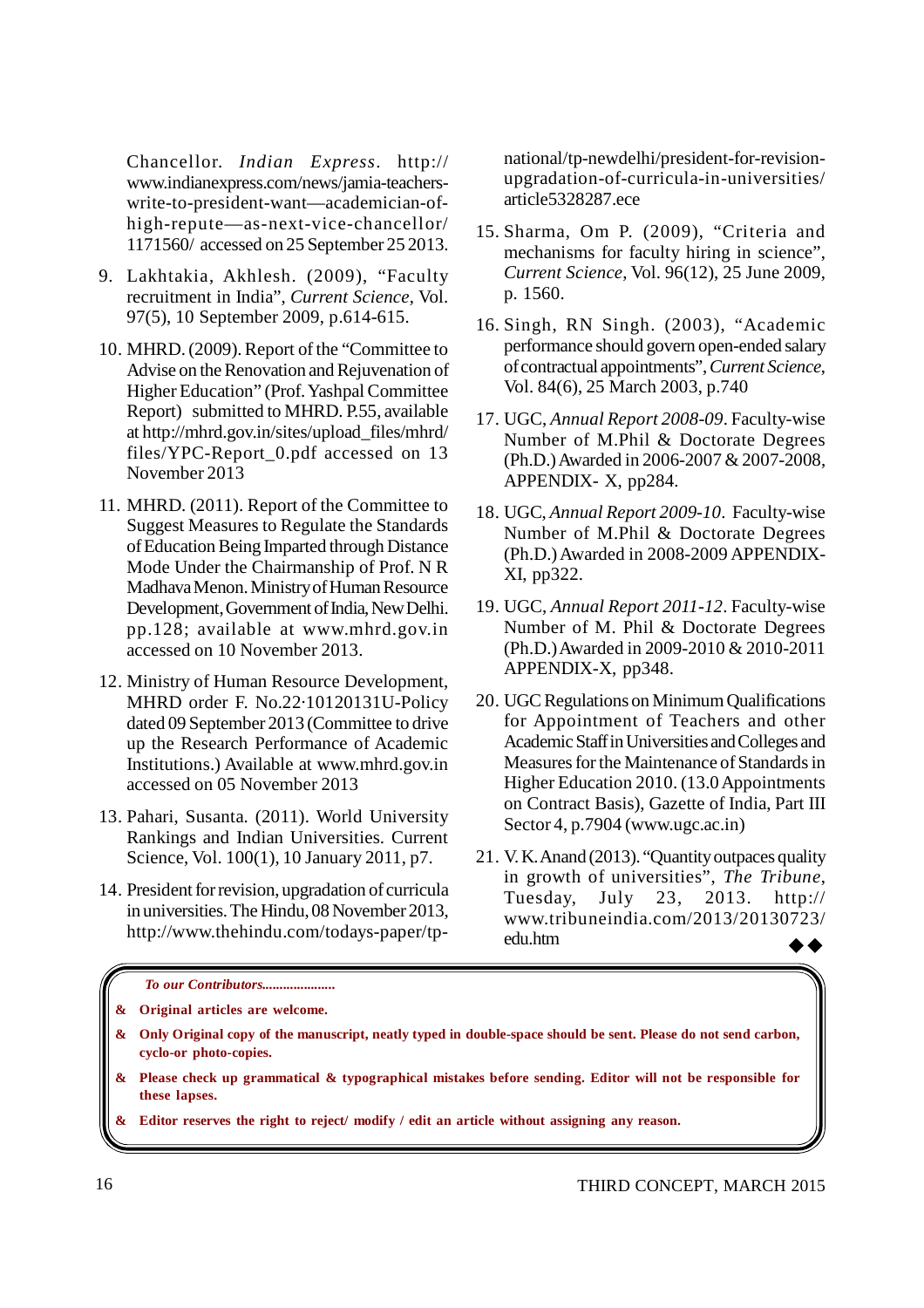## **Sino-Sri Lanka Relations and India's Security**

Puja Bansal\*

[*Sri Lanka's relationship with China dates back to several centuries. Sri Lanka's central position and the geo-strategic location in the Indian Ocean enhance its importance in terms of maritime trade and security. Sri Lanka's strategic location has encouraged China to develop a strategic relationship with Sri Lanka. China knows the geo-strategic significance of retaining in its footprint in Sri Lanka and the importance of keeping Sri Lanka as a friend to realize its global ambitions in the coming years.]*

hina believes that the primary tools for realizing mutual benefits and reciprocity are the expansion of trade investment relations and financial support for development projects. Sri hina believes that the primary tools for realizing mutual benefits and reciprocity are the expansion of trade investment relations Lanka is one of the key ports in the Indian Ocean and has also been a prominent locality to exchange goods. China desires to enhance its influence over the sea-lanes of communication (SLOCs) between Europe and East Asia and the oil tanker routes from the Middle East to this region.

Beijing is reportedly weaving a 'string of pearls' strategy around India. With Bangladesh, Myanmar and Pakistan forming part of this strategic circle, China wants to complete this encirclement around India by integrating Sri Lanka within it, to curtail India's presence in South Asia and the Indian Ocean  $region.<sup>1</sup>$ 

Sri Lanka is also strategically important to India for its Indian Ocean strategy and for networking its partners in the Indian Ocean Rim Community. The Chinese presence would thwart the Indian Navy, which has to circle the island nation, to transfer its naval fleets between the Bay of Bengal and the Arabian Sea.

China's strategic interest in Sri Lanka is increasing day-by-day. Many of Chinese-assisted projects like Colombo-container-terminal, Hambantota port and Mattala airport, satellite and telecom endeavours provide legitimate access to Chinese specialist personnel. Under President Xi Jinping efforts are

on to build closer strategic linkages with Sri Lanka. These will have serious connotations for India's national security and maritime security.

Chinese entry into real estate and some manufacturing projects is also coming through. Chinese language teaching and cultural spread are also on the cards as Confucius Centre is scheduled to open in Sri Lanka. In China's Indian Ocean strategy, relations with Sri Lanka are proving to be its greatest asset. China's plan to establish a "maritime silk road" across the region requires that China can maintain a constant naval presence.

In the South Asian context, India's emergence as a rapidly growing economic and military power dominating the Indian Ocean is adding to China's strategic concerns. China has unresolved border dispute and unfulfilled territorial claims with India. China nurtures deep suspicions about India's role in sustaining the activities of exiled Tibetan spiritual leader Dalai Lama as well as India's growing strategic relationship with the US and Japan. China appears to have realized the need to avoid head-on confrontation with India and build a win-win relationship taking advantage of each other's economic strengths.

### **China – Sri Lanka Relations**

Sri Lanka has always been a centre of international attention since ancient times. Although it is a small island, Sri Lanka is an ideal place to access both the West and the East, the central position of Sri Lanka between the Straits of Malacca and Hormuz lies at the crossroads of all maritime routes in the

PhD Scholar, Dept of Defence and Strategic Studies, Punjabi University, Patiala. (bansalpuja.13@gmail.com)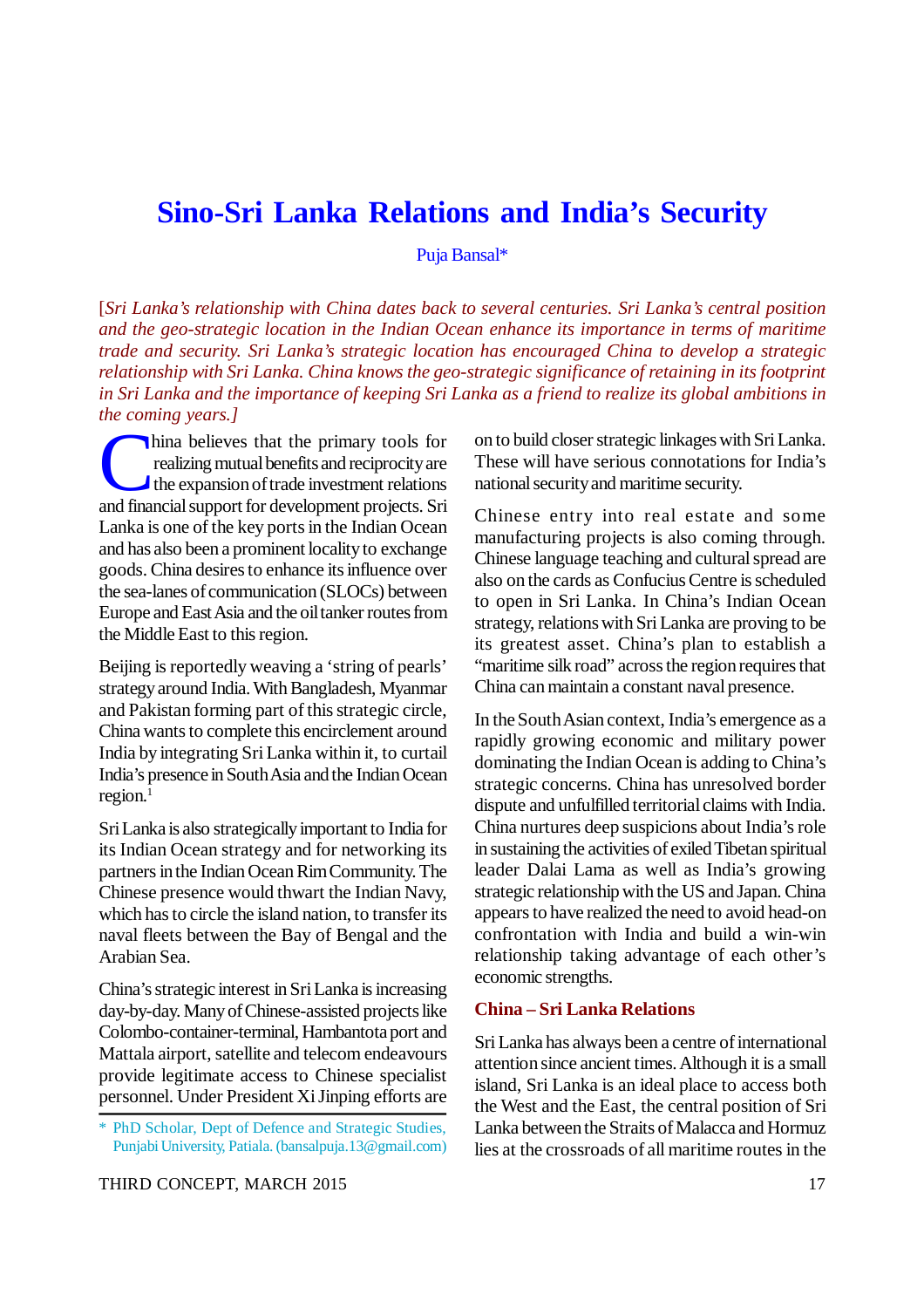### region.

China has been particularly attracted by that country's vantage location in the centre of the Indian Ocean, a crucial international passageway for trade and oil. Through Indian Ocean passes 70% of the global oil trade and 50% of container traffic. This sea route is operational with 36,000 ships passing through Sri Lanka's southern port of Hambantota annually, including 4,500 oil tankers.

For China, Sri Lanka represents a major attraction. It facilitates not only the supply of its fleet but will strengthen trade links with its southern province of Yunnan.<sup>2</sup> This strategic location has become of increasing interest to both world powers and emerging powers. If China attains a foothold in Sri Lanka, it will be easier for it to control the Indian Ocean and dominate the large part in Asia. Sri Lanka has had trade and diplomatic relations with ancient kingdoms in Asia and ruling empires in Europe.

China's oil import from Middle East is likely to reach 70% of its total oil imports. The oil from the Middle East reaches China through the sea route. China has wisely foreseen this energy dependence from the Middle East. To ensure smooth flow of oil from Middle East, China has identified the need to have control over this sea route in case of any conflicts. To protect this sea route, China has knit 'String of Pearls' along this sea route.<sup>3</sup>

Sri Lanka and China have enjoyed constructive diplomatic relations since the 1950s. Although witnessing change in the political context both locally and internationally, the Sri Lanka has considered China as its most trusted ally and friend in several stages. Hence relations between the two countries have blossomed over the years. The China-Sri Lanka Rice-Rubber Trade Agreement was signed in April 1952. The two countries established full diplomatic relations in February 1957.

The Agreement on Economic and Technological Cooperation between China and Sri Lanka was signed in 1962 and a Maritime Agreement in 1963. The Sri Lanka-China Business Cooperation Council (SLCBCC) was formed in 1994. These developments suggest that throughout this period, China has been an important trading partner and a significant source of foreign economic assistance to Sri Lanka.<sup>4</sup>

In June 2002, China and Sri Lanka signed an agreement in which China provided weapons and agreed to assist in upgrading the Sri Lankan navy to prevent weapons smuggling by the Sri Lankan terrorist group the Liberation Tigers of Tamil Elam.<sup>5</sup> In May 2007 China and Sri Lanka signed the 'establishment of friendship city relationship' which was related to the Hambantota district for development of infrastructure.<sup>6</sup>

Sri Lanka signed agreements in 2009 with China's two defence entities- Poly Technologies Corporation and Norinco (China north Industries Corporation) for the supply of arms in ammunition. Sri Lanka has entered into an agreement with CATIC (China National Aero-Technology Import & Export Corporation) to purchase six MA-60 aircraft.

Even during Sri Lanka's operations against LTTE in 2009, it was reported that China provided Jian-7 fighter jets, anti-aircraft guns, type-85 heavy and type-80 light machineguns, type-56 rifles, 152mm howitzer, 81mm mortar shells, RPG-7 rockets and large quantities of ammunition.<sup>7</sup>

India's non-intervention policy provided China with an opportunity to make headway into Sri Lanka. There was an urgent need for India to take note of this growing Chinese influence in Sri Lanka. After the war, China became more intimate with that country. Important aspect of their relationship was the supply of more arms by China to Sri Lanka which the latter needed to fight with the Tamil militants in future also.

China also offered to build off-shore petrol craft for the Sri Lankan Navy.<sup>8</sup> This afforded an opportunity for China to strengthen its role in port development and to improve the naval exchanges. The strategic implications of the second dimension ought to be a matter of growing concern for the Indian Navy.<sup>9</sup> China funded Sri Lankan projects valued at US\$ 2,522 million in 2011, which inter alia included Sri Lanka Puttalam coal power project, the Mattala International Airport and the Colombo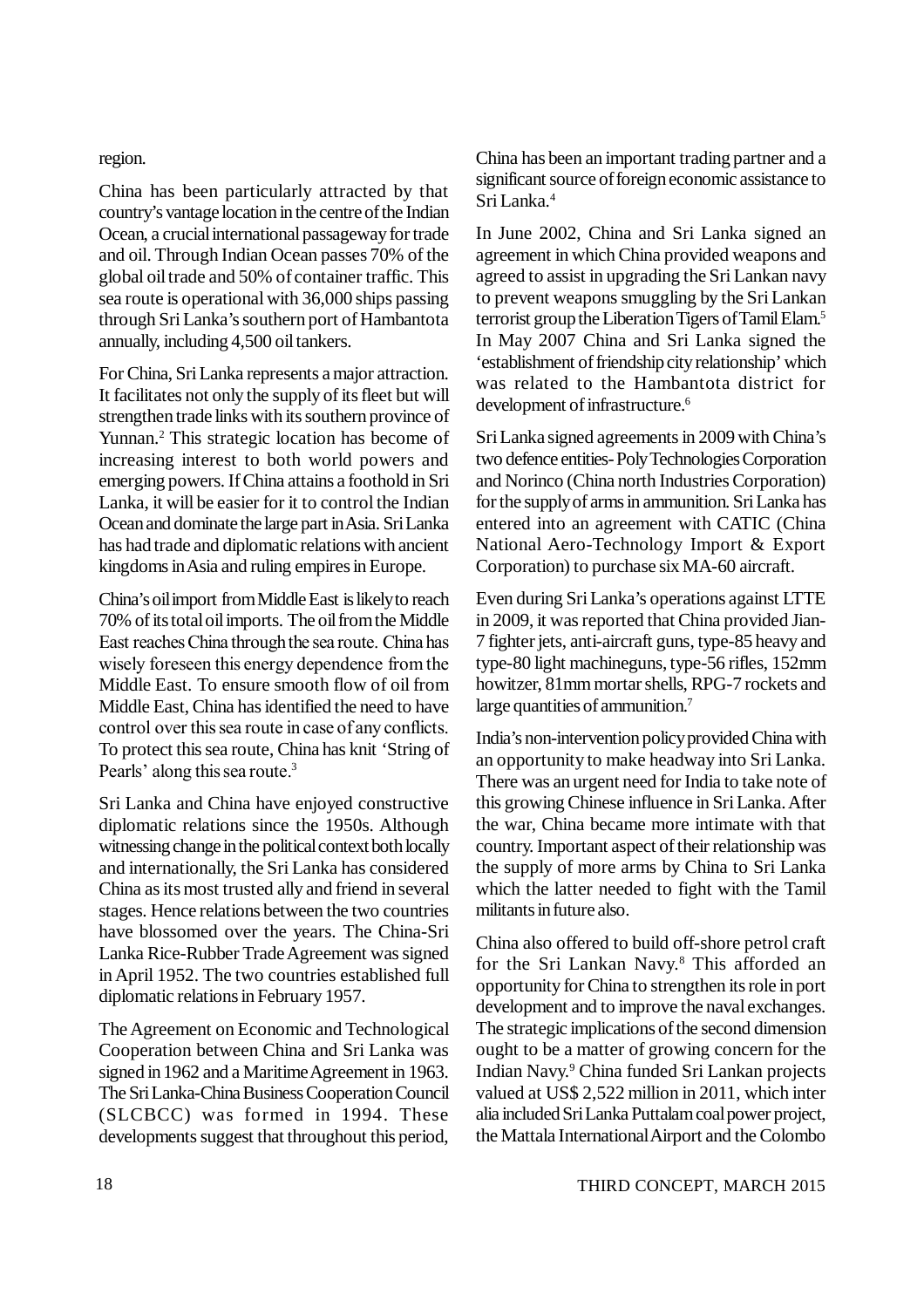### Katunayake expressway.<sup>10</sup>

Apart from the above projects, new project agreements have also been signed in September 2012, for the construction of roads and flyovers under the Hambantota Hub development, communication, railway electrification.<sup>11</sup> In November 2013 Sri Lanka was to sign two mixeddevelopment projects totaling \$700 million and also Sri Lanka was to sign \$2 billion worth foreign direct investment (FDI) deals, including the \$1.3 billion investment from China communications construction Co Ltd to build a port city.<sup>12</sup>

China has been a vocal supporter of Sri Lanka at the Human Rights Council, backing the island by voting against a U.S.-sponsored resolution calling for an international probe into Colombo's rights record. Some sections have been voicing concern over Sri Lanka's reliance on China and have noted that Sri Lanka's outstanding debt to China, in disbursed loans, was nearly Rs. 196 billion at the end of December 2013.<sup>13</sup>

On 16-17 September 2014, the Chinese President Xi Jinping held bilateral talks with President Mahinda Rajapaksa and also met with Prime Minister D. M. Jayaratne and Speaker of Parliament Chamal Rajapaksa of Sri Lanka and both countries signed a number of agreements in the areas of economy, science and technology and cultural exchanges. Both countries also signed number of Agreements covering bilateral economic cooperation, trade and commerce, power and energy, agriculture, education and culture, which would further strengthen the robust relations between the countries.

The two sides expressed their satisfaction with the outcomes of the joint feasibility study on the China-Sri Lanka Free Trade Agreement. Both sides announced the launch of the negotiations on the China-Sri Lanka Free Trade Agreement and expressed their commitment to ensure the early implementation and agreed that the FTA negotiations will be concluded at the earliest and agreed to work towards a more balanced and sustainable development of bilateral trade and economic cooperation in the fields of investment, joint ventures, bilateral trade, tourism, development projects and

#### capacity building.

The Joint Statement reaffirmed that the Chinese Government would continue to encourage competitive Chinese companies to invest and cooperate in technology-based next generation manufacturing activities in Sri Lanka to achieve mutual benefits. It also reiterated that Sri Lanka would continue to provide necessary assistance and institutional support.

The Chinese Government assured financing support for infrastructure and development projects agreed upon by both sides in Sri Lanka on superior terms. Even the two countries also agreed to strengthen defence cooperation, and to maintain the momentum of visits between the two defence authorities and military forces at all levels, intensify the cooperation in military training, training of personnel and to cooperate in the areas of defencerelated science and technology, exchange of military academics, and provide logistic support.

The statement reaffirmed that China would provide Sri Lanka with more scholarships through relevant channels to encourage Sri Lankan students to study in China. Sri Lanka supports the efforts of the Confucius Institute to teach Chinese language in Sri Lanka.

China has assured Sri Lanka of its support to latter's application for Observer Status of the Shanghai Cooperation Organization (SCO) and is willing to encourage the SCO to strengthen cooperation with Sri Lanka. And Sri Lanka has also invited China as an 'Observer' in South Asian Association for Regional Cooperation (SAARC), which will support China's effort in enhancing its cooperation with SAARC.

Thereafter, the Chinese involvement in Sri Lanka for infrastructure development, economic aid, oil exploration, investment, trade and a strong diplomatic support to the island state has grown day-by-day.<sup>14</sup>

China's crushing strategic imperative in the Indian Ocean is to protect its Sea Lines of Communication (SLOCs), especially the transport of energy to China through Malacca Strait. China is keenly aware that

THIRD CONCEPT, MARCH 2015 19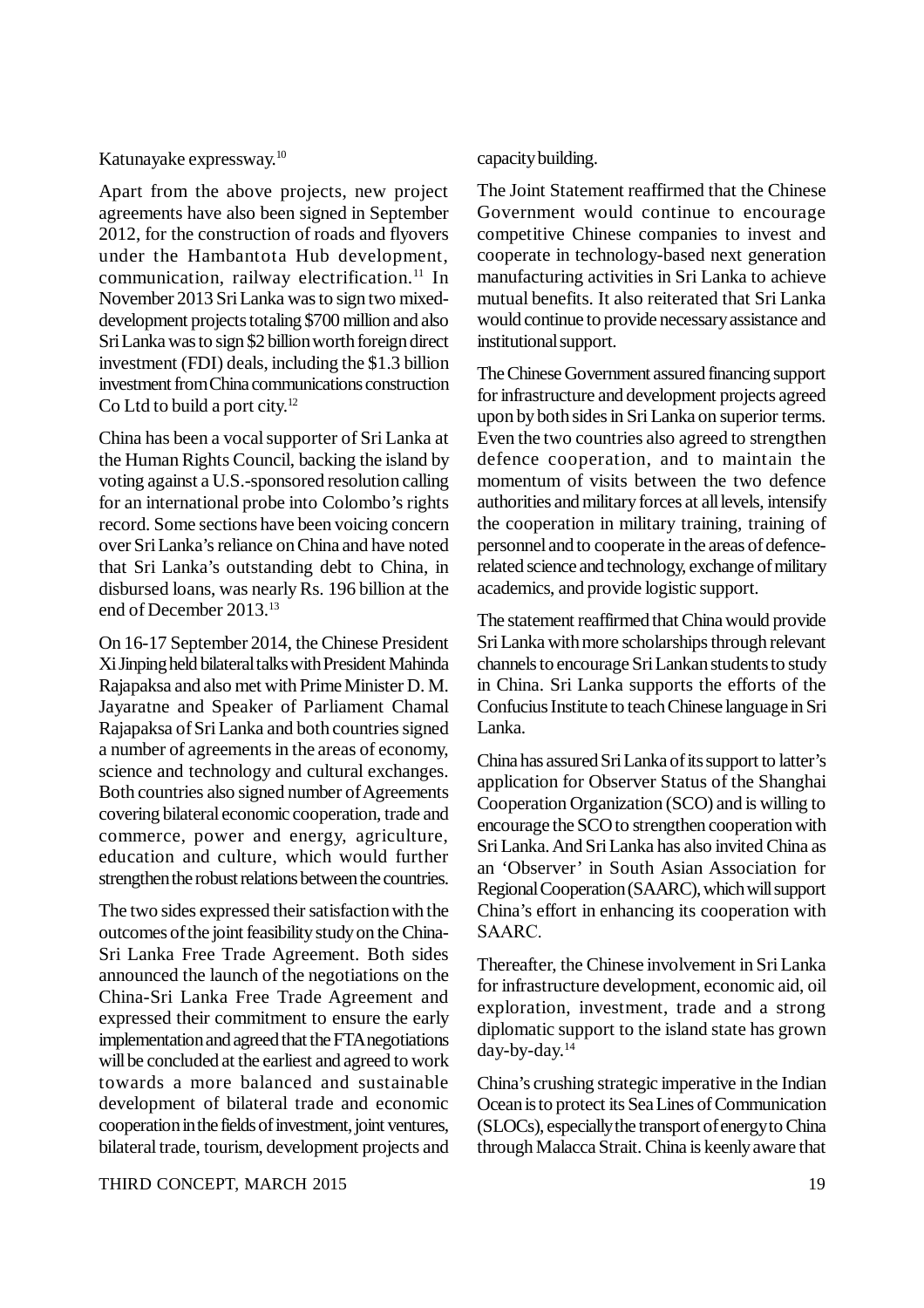its SLOCs are vulnerable to threats from state and non-state actors. It faces a Hormuz Dilemma in the Persian Gulf, where some 40% of China's oil imports transit the Strait of Hormuz. China is even more vulnerable in the Malacca Strait, through which around 82% of China's oil imports pass.<sup>15</sup>

Sri Lanka has welcomed the proposal by China to build the 21st Century Maritime Silk Road, Having been located on the ancient maritime route between the East and the West, as recognized in the *Mahinda Chintana - Vision for the Future*, China is confident to say that Sri Lanka will see a lot of development opportunities and will play a very important role during the cultivation and building process of the new Maritime Silk Road. "The ancient Maritime Silk Road is refreshing and opening up new channels."<sup>16</sup>

It has been stressed that currently the Chinese people are striving to realize the "Chinese Dream" of achieving the great rejuvenation of the Chinese nation, and Sri Lanka has put forward the "Mahinda Vision" of national rejuvenation and development, and the objectives of the two sides correspond with each other. China has expressed its willingness to work with Sri Lanka to seize the opportunity, plan the cooperation, and promote the China-Sri Lanka strategic cooperative partnership for solid and indepth development, so as to better benefit the two peoples.

The Chinese President has reportedly said that the new Maritime Silk Route proposed by China and the Mahinda Chinthana vision were cut out for each other and would be most conducive for development of Sri Lanka, especially in port construction and development, expansion of the maritime economy and ensuring maritime security.

There was also an agreement on China - Sri Lanka Coastal and Marine Joint Research and Development. The two leaders discussed many areas of possible close cooperation including support for Chinese naval vessels in Sri Lanka, carrying out joint naval exercises for common areas of maritime safety, expanding military assistance to Sri Lanka, including training of military personnel, providing of a coastal patrol vessel and cooperation on JF17

jets.

### **Indian security concerns**

India and Sri Lanka have traditionally enjoyed cordial relations. But, India's lethargic neighbourhood policy has created a vacuum, which the Chinese endeavor to fill. Regrettably, India's foreign policy is being dictated by domestic political compulsions, at the cost of India's national security interests.

The Sethu Samudram project was bogged down by domestic discord and bureaucratic red-tape for almost 150 years. It was first conceived in 1860, by a British naval officer, A.D. Taylor, around the same time when work started on the Suez Canal.

In the recent past, Sri Lanka has been pressing India for a Defence Cooperation Agreement. India, however, has been dithering on account of political compulsions in Tamil Nadu. Sri Lanka believes that stability can be ensured in the island nation with a comprehensive Defence Co-operation Agreement, reached with its large neighbour, committing to safeguard its security interests.

China's relations with India have gone through a rollercoaster from the highs of the early and mid-1990s to the lows of the late 1990s. Sino–Indian relations remain poor, with or without a risk of confrontation, despite a dramatic increase in bilateral exchanges at the political, economic, military and cultural levels including some high-level visits and the growing presence of the Chinese in Sri Lanka when India-Sri Lanka relations are under stress, has disturbing strategic connotations for national security.

Chinese leaders visit Sri Lanka to demonstrate a continuing determination to remain involved and a desire to reassure China's friends in the region that improvement in Sino–Indian relations would not be at their cost. India keeps a close eye on the political and strategic relations between China- Sri Lanka and India's neighbours.<sup>17</sup>

China wants good relation with India's neighbouring country for the growth of trade and building up its strategic assets and that's why China has stakes in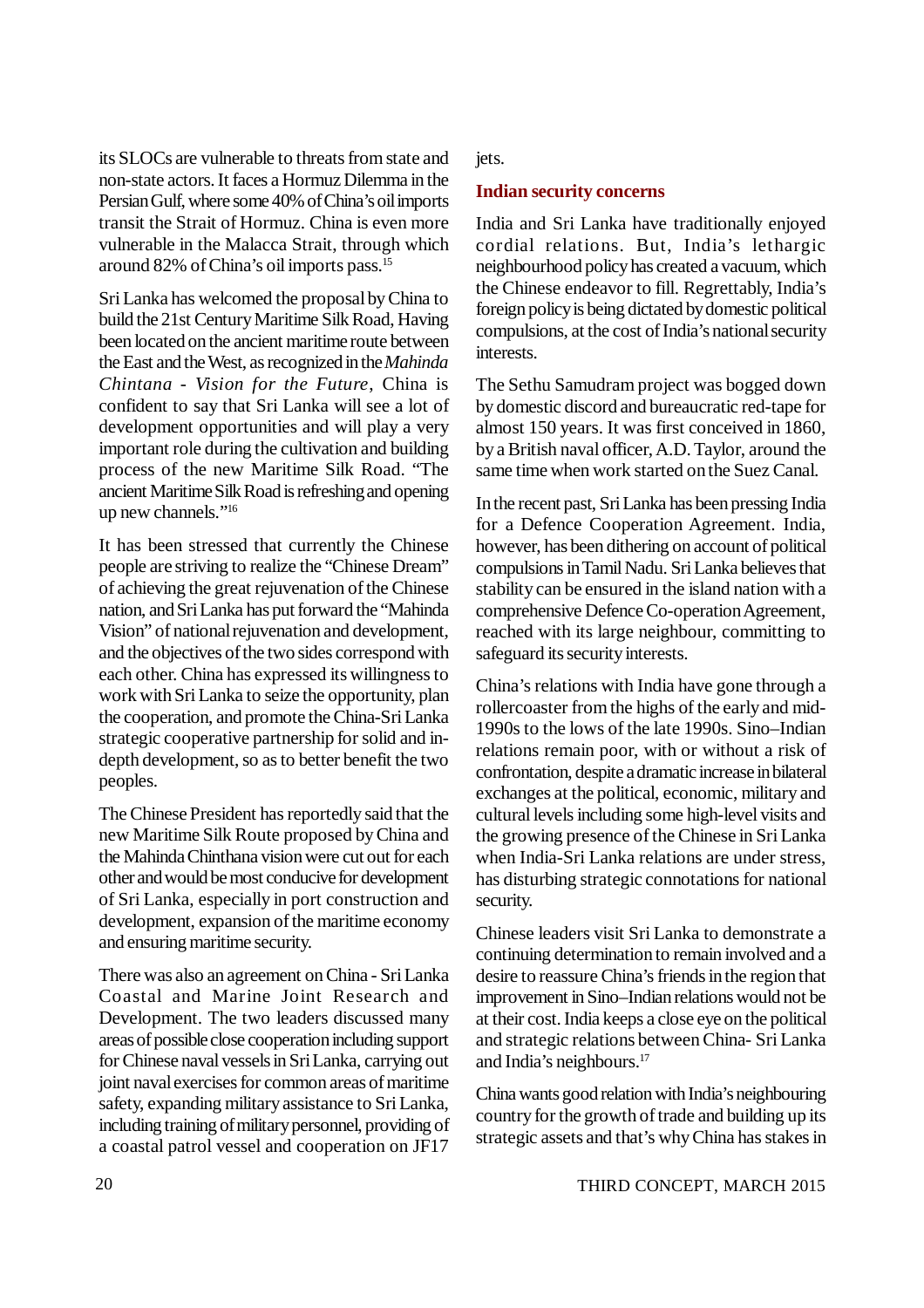Sri Lanka. China has developed its 'string of pearls' to encircle India. China's links with Pakistan and the realm in Nepal are based largely on Beijing's desire to counter India both because of Sino-Indian hostility and because of India's link to Russia.

But, India is fully aware that its destiny is inseparable from what happens in its neighbourhood. For our own sustained economic development and the welfare of our people we need a peaceful and tranquil periphery. We also believe that the establishment of a peaceful neighbourhood is integrally linked to economic development in our neighbouring countries, an objective that would be best served by India giving access to its neighbours to its huge and growing market.

Economic integration in the sub-continent must restore the natural flow of goods, people and ideas that characterized our shared space as South Asians, and which now stands interrupted due to political divisions. India must reassure its neighbours that it respects their independence and sovereignty.

What it should not accept is unhelpful display of narrow nationalism based on hostility towards India that often becomes a cover for failure to deliver on promises made to their own peoples. This inhibits the development of normal relations, including economic cooperation and prevents our region from emerging as a region of both political stability and economic dynamism.

China's attention in Sri Lanka before and after LTTE and *entente cordiale* with Sri Lanka continues to develop good relations for trade in the Indian Ocean and China's relations with Pakistan continue to flourish, underpinned by nuclear and missile co-operation. India continues to keep a close eye on the political and strategic relations between China – India – Sri Lanka.

Current strategic and economic trends indicate that South Asia's importance in China's national security calculus is likely to increase in the 21st century. A Sino–Indian-Sri Lanka rivalry in southern Asia and the northern Indian Ocean may well be a dominant feature of future Asian geopolitics.

### **Conclusion**

China has emerged as one of the important factors in India-Sri Lanka relations. China's strategy towards India has three elements: encirclement, envelopment and entanglement. In international relations' parlance, there are no permanent friends or enemies, only permanent interests. At this particular time in history it is Sri Lankan perception that China has offered unconditional and timely help for its overall development. It may seem obvious that silk and pearls match!

Viewed against the backdrop of clashes with India and the international calls for probes regarding allegations of war crimes and human rights violations during and after Sri Lanka's defeat of the LTTE it is obvious that deepening ties with China aligns with Sri Lankan interests.

This in turn doesn't mean that the deepening ties will hurt Indian interests. It just means that if India is serious about maintaining a positive influence in South Asia and in Sri Lanka in particular, it needs to modify its foreign policy to take into account neighbourhood interests that align with India's strategic outlook.

India while donning the mantle of regional and international super power must keep in mind that like other South Asian nations Sri Lanka is more than just a neighbour or in Sri Lanka's case India's teardrop. The Pearl of the Indian Ocean is one of the jewels of the scepter of South Asia and New Delhi needs to formulate policies that make more friends than enemies in its backyard by a process of prioritizing and matching interests.

Sri Lanka is the gateway to the control of resources and markets in the Near East, Middle East, and Asia. It lies at the crossroads of all maritime routes in the region. It is an economically booming region not mainly due to the rapid development of two giants: India and China, but also because of Iran and Pakistan.

Last year, China's aid to Sri Lanka totaled \$1 billion, ahead of Japan, whereas US aid to Sri Lanka amounted to only \$ 7.4 million and British aid \$ 1.9 million.18 Sri Lanka, even after its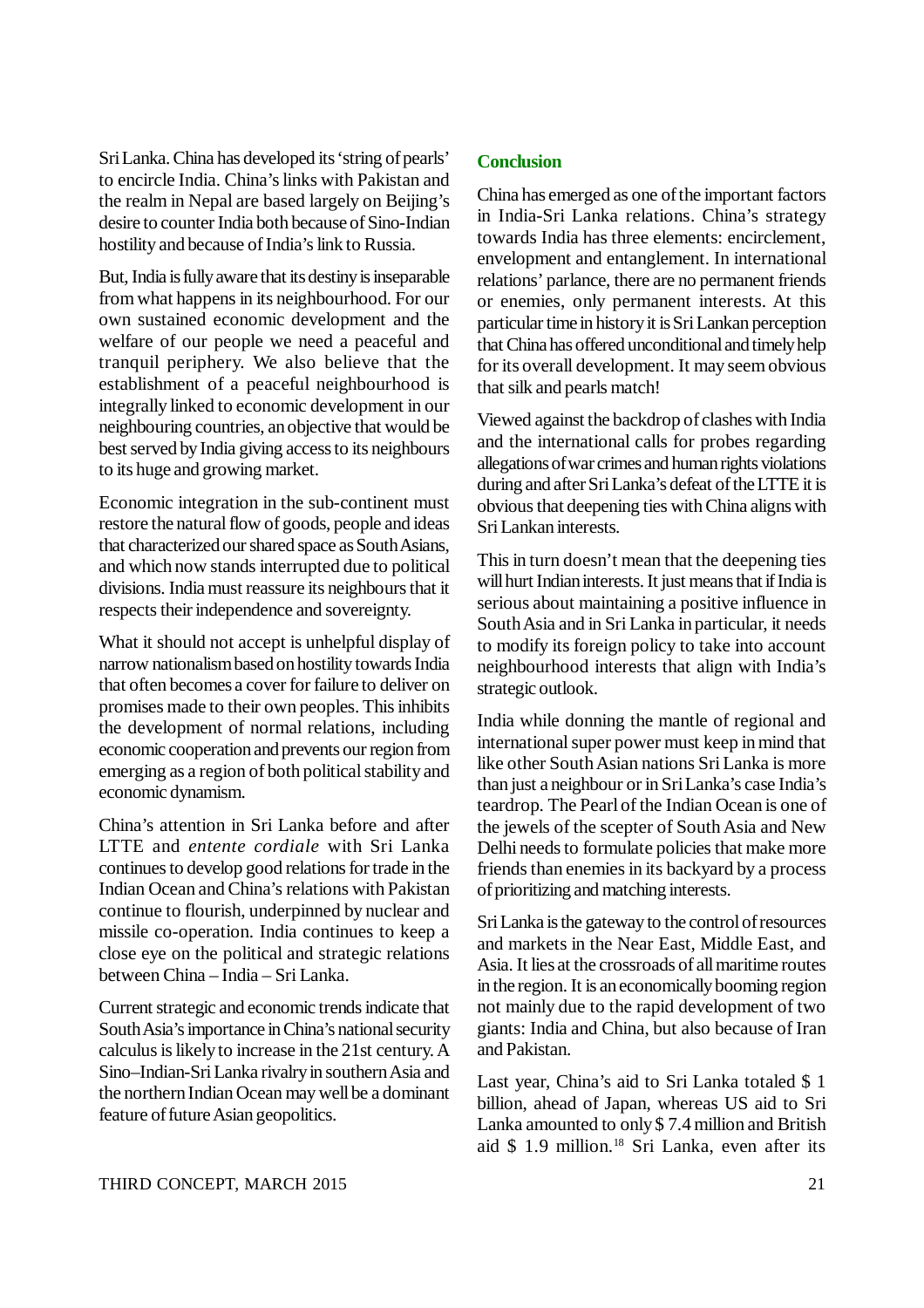independence, continued to depend on its membership in the greatest bloc which consisted of the UK, all the British powers, India, Pakistan, Burma, the Scandinavian countries, Argentina, Japan, France and many other countries in South East Asia. This membership in the greatest bloc seemed to be the most decisive factor in determining Sri Lanka's foreign policy in general and its trade policy in particular.

The economic and political affairs of South Asia have been dominated by the sea. Indian Ocean covers 20% of earth and ranked in third largest water coverage of the world. Indian Ocean Region comprises 38 littoral states, 24 Ocean territories and 17 landlocked countries. Two adjoining seas are connected with the Indian Ocean, the Arabian Sea and the Red sea, covering an area of 169,000 Sq. miles through the striate of Bab-el Mandeb, and Persian Gulf, through the straits of Hormuz.<sup>19</sup>

Sri Lanka is also rich in natural resources: tea, rubber, spices, and mineral resources such as graphite, gems (including sapphires), limestone, mineral sands, copper, iron, iron ore, dolomite, calcite, shale, clay, kaolin, etc. Other natural resources include phosphates and hydropower. Sri Lanka also has the most important herbal gardens, the world's largest variety of medicinal plants. These are the attraction points for interested countries in Sri Lanka.

China's policy is popularly known as 'String of Pearls', By developing friendly relations with Pakistan, Nepal, and Sri Lanka and trying to obtain some naval and air facilities in Maldives, China has thus attempted strategic encirclement of India and put India into a great disadvantaged position. It is a serious security concern for India.

China is gradually laying the foundations of a maritime infrastructure that would enhance the security of its energy transportation coming through the Indian Ocean. China has leveraged its strategic alliances with Pakistan and that have granted basing rights to Chinese ships coming through the Indian Ocean. Chinese strategists have urged Beijing to build oil pipelines through and Pakistan. The

Chinese government looks forward to ultimately bypass the Strait of Malacca by transporting oil and other energy products via roads and pipelines from these ports on the Indian Ocean.

Sri Lanka is important for India's national security. Over the years India considered Sri Lanka as the "underbelly" of Indian Ocean's security. Undoubtedly, the Island nation is fully aware of its importance to India. It also knows that India does not appreciate the country's growing relationship with China. Hence, it seems that what Sri Lanka is trying to do is to balance the pressure from India by becoming closer to China.

India has to understand its strengths and weaknesses when it comes to its role in a third country on development. It should strive to have an edge on any field it could. Resettlement in tourism, cultural exchange, and trade are few areas in which India has distinct advantages over the other countries. The most pivotal for India is to positively exploit the geographical aspect of proximity.

India should consciously build constituencies in the neighbourhood and should have dialogue with the concerned political, economic, social and cultural actors. If there are any apprehensions because of China, there is nothing wrong in dealing the issue bilaterally with China itself. India has to strike balance between regional long term peace, its own strategic interests and development of Sri Lanka and also other neighbouring countries.

Geo-strategically, India wields a huge influence over the sub-continent particularly on smaller countries like Sri Lanka. With China whittling away India's strategic sphere of influence in the South Asian neighbourhood, India has to consider not only its national interest but also the regional interest while taking decisions that affect its neighbours. And in Sri Lanka, China is emerging as a direct challenge to Indian presence. In fact, it effectively used the aftermath of the Eelam war to emerge as one of the two big investors and aid givers in Sri Lanka, the other being India.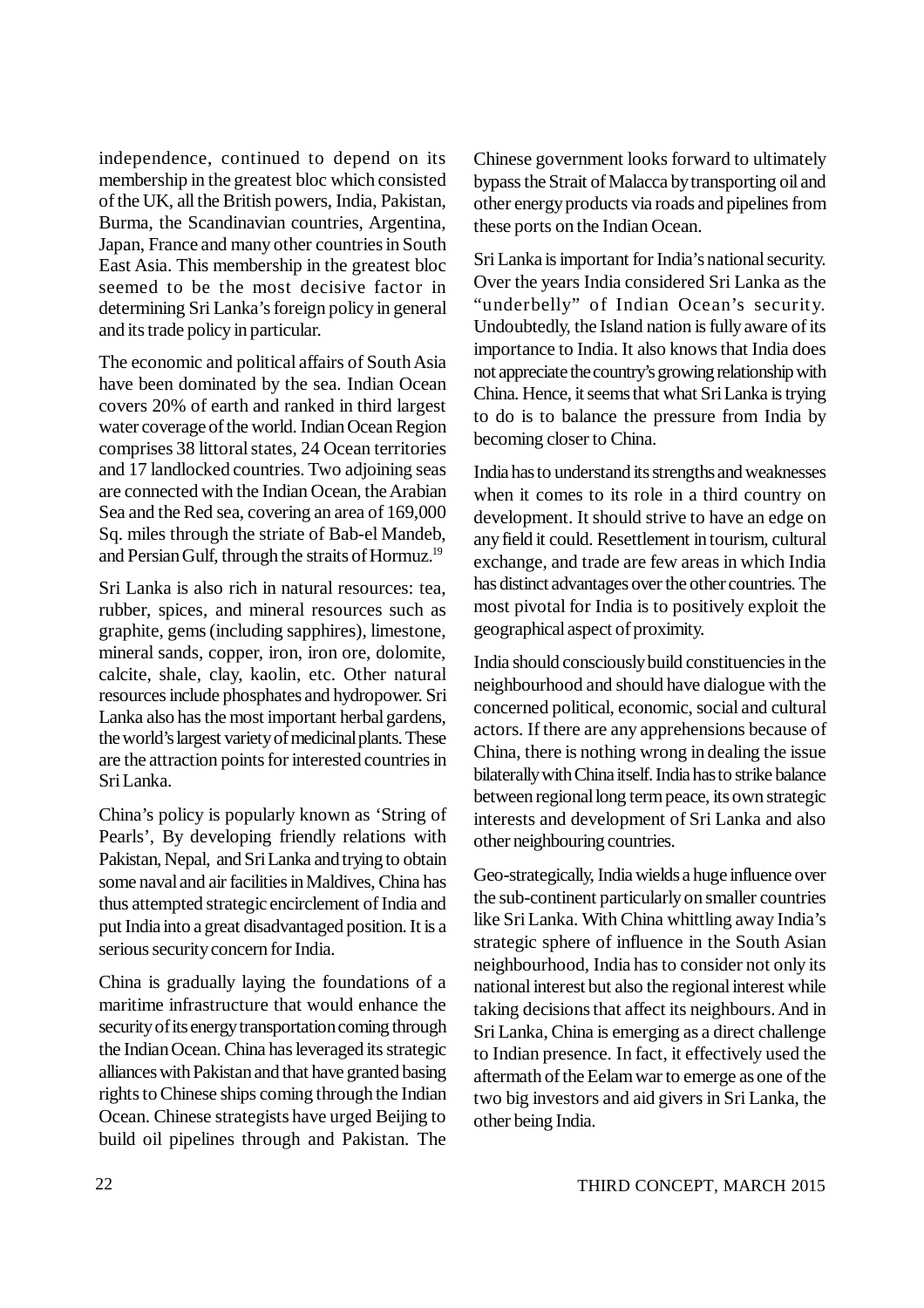### **References**

- 1. Vijay Kumar (1986), *India and Sri Lanka-China Relations (1948-84)*, Uppal Publishing House, New Delhi.
- 2. H.E. Tamara, "Sri Lanka, geo-strategic importance, Present situation and challenges Ahead", Kunanayakan ambassador of Sri Lanka in Cuba at centre for studies on Asia and Oceania in Havana on March 11, 2010.http://www.mea.gov.lk/ (Accessed on 9 august, 2014)
- 3. http://www.marinebuzz.com/2008/01/23/chinagarlands-india-with-string-of-pearls. (Accessed on 19 October, 2014)
- 4. Saman Kelegama, " China-Sri Lanka Economic Relation: an overview", Presentation made to the Sri Lanka-China Business Forum, Organized by Ceylon Chamber of Commerce, 25 September 2009. http://www.ips.lk/news/ newsarchive/2009/ (Accessed on 26 September, 2014)
- 5. Swaran Singh (2003), *China- South Asia: Issues, Equations, Policies*, Lancer's, New Delhi.
- 6. Suda Ramachandran, "Sri Lanka Waters run deep with China", *Asia Times online*, http:// www.atimes.com. (Accessed on 13 October, 2014)
- 7. N. Manoharan, "China and its Peripheries: Beijing and India-Sri Lanka Relation", Institute of Peace and Conflict Studies, May 2013. http:/ /www.ipcs.org/issue-brief/China/ (Accessed on 9 September, 2014)
- 8. Jayadev Ranade, "China crowding Indian influence out of Sri Lanka", issue brief ,13 July, 2012 (P. 3) http://www.aerospaceindia.org/ Issue%20Briefs/2012/ (Accessed on 14 September, 2014)
- 9. B. Raman, "Reflections on visit by Chinese Defence Minister to India", *Eurasia Review*, 3

Sept, 2012. www.eurasiareview.com (Accessed on October, 2014)

- 10. Department of External Resources, performance Report 2011, Ministry of Finance and Planning Sri Lanka, p.37. http:// www.erd.gov.lk/ (Accessed on 15 November, 2014)
- 11. "China to fund US\$ 300 million worth road projects in southern Sri Lanka", in Colombo page, 15th September 2012, http:// www.colombopage.com/archive (Accessed on 12 September, 2014)
- 12. http://www.reuters.com/article/2013/11/13/ s r i l a n k a - i n v e s t m e n t s idUSL4N0IY2L720131113. (Accessed on 25 November, 2014)
- 13. http://www.thehindu.com/news/international/ south-asia/sri-lanka-to-sign-fta-with-china/ article6413628.ece (Accessed on 28 November, 2014)
- 14. http://www.asiantribune.com/node/85433 (Accessed on 24 November, 2014)
- 15. http://indiatoday.intoday.in/story/indian-oceanindia-china-strategic-rivalry tensions/1/ 271324.html. (Accessed on 18 November, 2014)
- 16. http://www.news.lk/fetures/item/3066-thestrategic-hub-of-indian-ocean-maritimesecurity (Accessed on 24 November, 2014)
- 17. John W. Garver (1992), "China and South Asia", *Annals of the American Academy of Political and Social Science*. http:// ann.sagepub.com/content/519/1/67 (Accessed on 14 September, 2014)
- 18. Chulanee Attanayake (2013), *China in Sri Lanka*, Lambert Academic Publishing, **Germany**
- 19. http://galledialogue.com accessed on 11 March, 2014.  $\rightarrow \rightarrow$

THIRD CONCEPT, MARCH 2015 23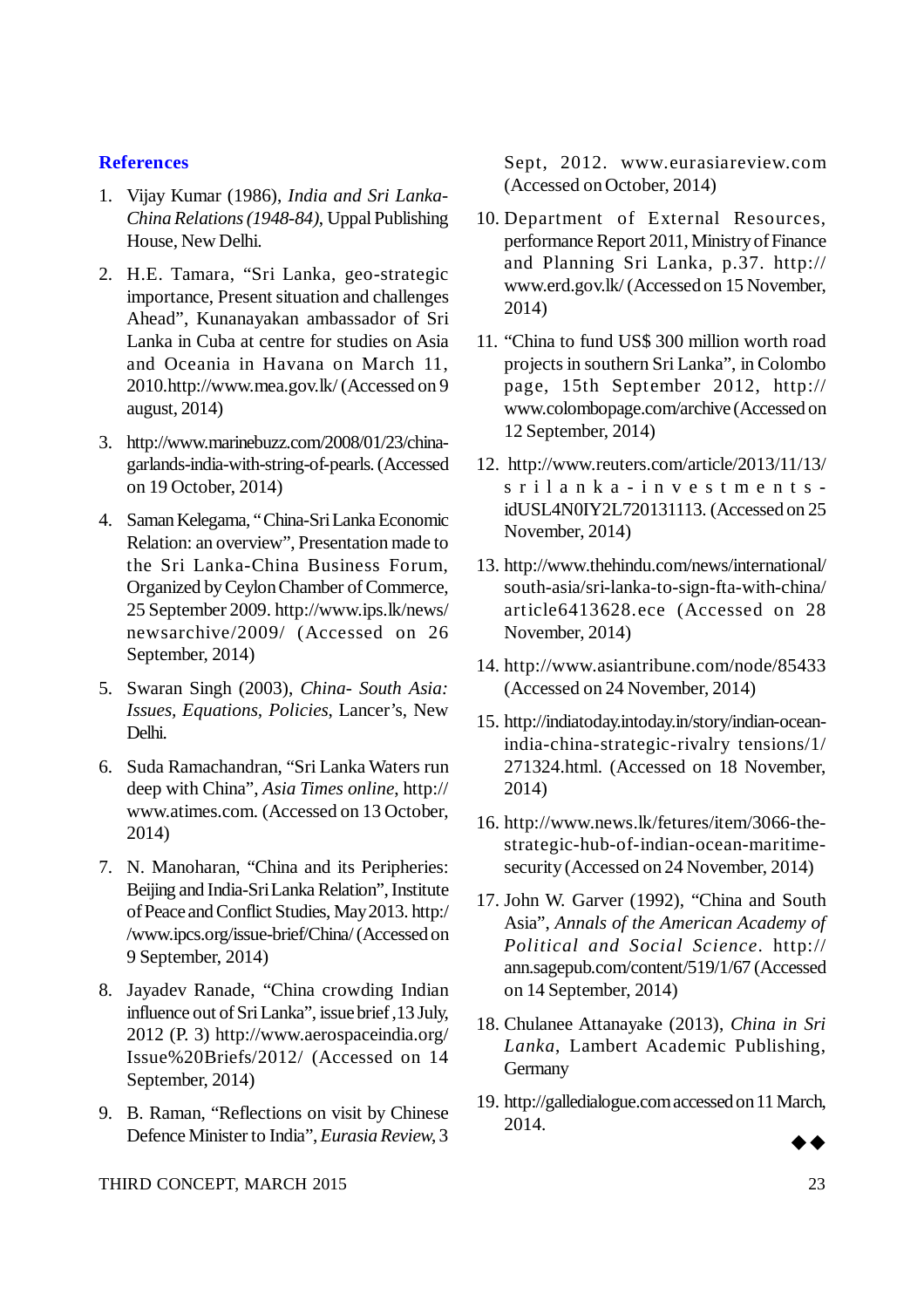# **Tax Revenue** *vis-à-vis* **Public Revenue in India**

Dr. Stanly Joseph P\* & Prarthna P\*\*

[*Public revenue is the instrument through which the government raises resources and ensures optimum allocation and equitable distribution of funds. Tax revenue forms a major component of the public revenue and thus plays a vital role in economic development. In order to maintain their global competitiveness and growth, any government has to maintain a judicious tax structure in order to mobilize funds for maximizing economic growth and India is no exception. To perform many duties and functions, the government requires large amount of resources in the form of taxes.]*

T he choice of direct versus indirect taxes is fundamental to the optimal design of tax structures since those forms of taxation may affect differently the goals of efficiency and equity. Therefore, both direct and indirect taxes play a major role in the generation of revenue and hence, in the economic growth of the country. Insufficient tax revenue can distort resource allocation.

Hence, an ideal buoyant tax system (a tax is buoyant when tax revenues increase by more than one per cent for one per cent increase in GDP) is essential to achieve a balance between resource allocation and economic growth with stability. However, raising the revenue is not the only objective of taxation; it is also a potent instrument for the redistribution of income, consumption, savings, investment and production in an economy.

In this context, it is important to study the growth of direct and indirect tax revenues and the changing scenario of tax structure towards the GDP and the Public revenue.

In India, the authority to levy taxes is divided between the Union and the state governments under the relevant acts. The Union Government levies

direct taxes such as personal income tax, corporate tax, wealth tax and indirect taxes like customs duties, central excise duties, service tax and central sales tax. The states are empowered to levy state sales tax and other local taxes like entry tax octroi, etc.

The total revenue of the Government is composed of tax and non-tax revenues. Table 1 depicts the contribution of tax and non-tax revenues towards total revenue.

The non-tax revenue includes sources like interest receipts and fiscal services, dividend and profits from units like railways, postal and RBI, overseas communication services, power projects and other non-tax revenue receipts of union territories. The tax revenue includes the revenue from both direct and indirect taxes.

It is evident from the table that tax revenue is the dominant contributor towards total revenue over a span of forty years. Though the share of tax revenue is higher than non-tax revenue, its share has found to be declining i.e., from 80.78 per cent in 1975- 76 to 75.85 per cent in 2014-15. On the other hand, the share of non-tax revenue is observed to be meagre ranging between 19 per cent in 1975-76 and 24 per cent in 2014-15.

Associate Prof. in Economics, St. Joseph's College, Tiruchirapalli. (stanlyjosephp@gmail.com)

<sup>\*\*</sup> Research Scholar. (prarthna.raj@gmail.com)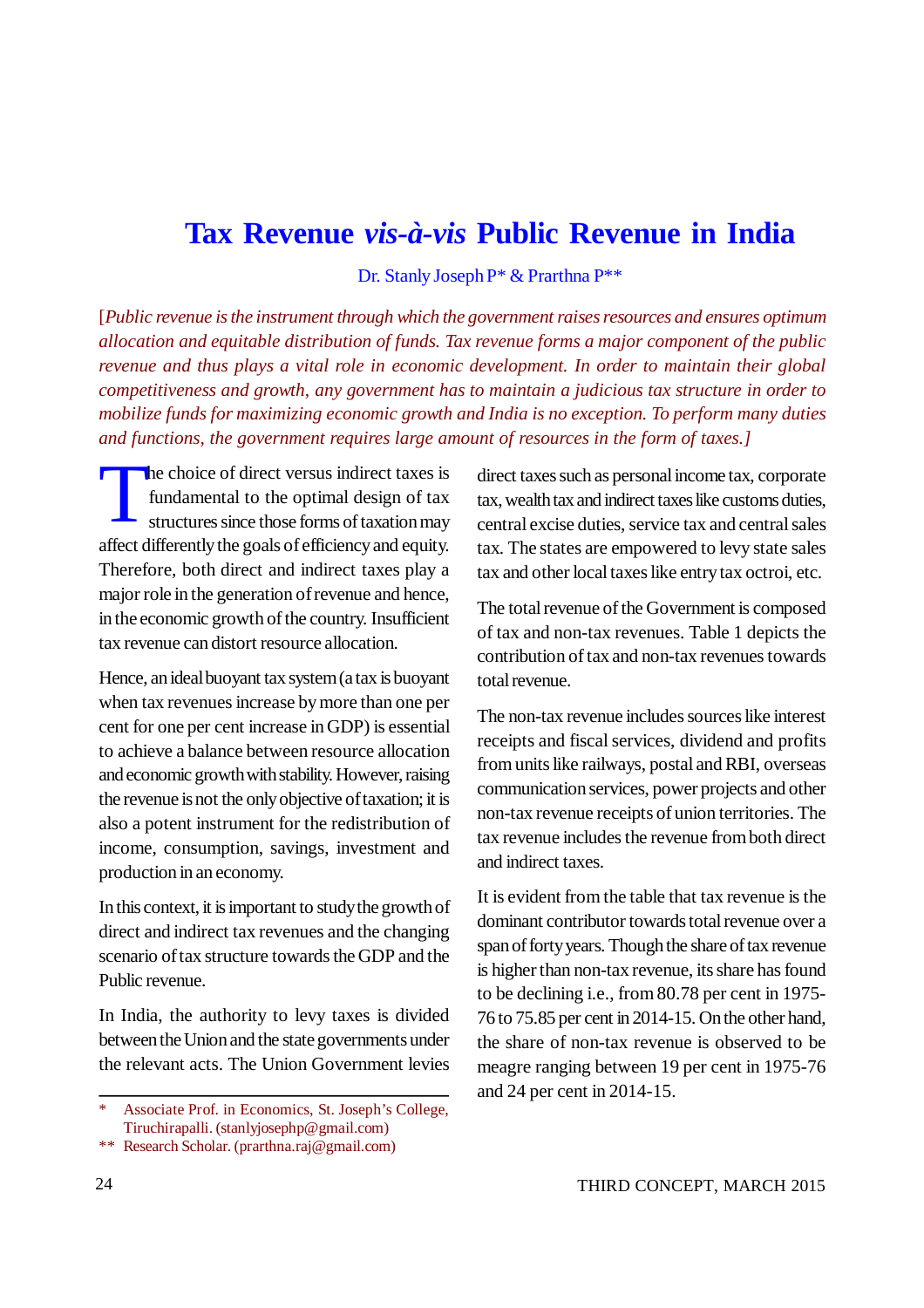|                   |                    |                        |               |               | (Rs. in crore)       |
|-------------------|--------------------|------------------------|---------------|---------------|----------------------|
| Year              | <b>Tax Revenue</b> | <b>Non-Tax Revenue</b> |               |               | <b>Total Revenue</b> |
|                   | <b>Amount</b>      | $\frac{6}{6}$          | <b>Amount</b> | $\frac{6}{6}$ | <b>Amount</b>        |
| 1975-76           | 11182              | 80.78                  | 2660          | 19.22         | 13842                |
| 1980-81           | 19844              | 80.79                  | 4719          | 19.21         | 24563                |
| 1985-86           | 43267              | 76.21                  | 13506         | 23.79         | 56773                |
| 1990-91           | 87722              | 87.71                  | 12287         | 12.29         | 100009               |
| 1995-96           | 175259             | 71.50                  | 69849         | 28.50         | 245108               |
| 2000-01           | 305320             | 86.08                  | 49362         | 13.92         | 354682               |
| 2005-06           | 587688             | 88.44                  | 76813         | 11.56         | 664501               |
| 2010-11           | 1271665            | 85.33                  | 218602        | 14.67         | 1490267              |
| $2014 - 15$ (B.E) | 1364774            | 75.85                  | 434392        | 24.15         | 1799166              |

T**ABLE 1: Share of Tax and Non-Tax Revenues Towards Total Revenue**

Source: Indian Public Finance Statistics 2013-14.

Budget Statement 2014-15.

B.E - Budget Estimate

The analysis of tax and non-tax revenue towards the public revenue depicts that the former has occupied the major share of revenue of the government owing to the increase in the collection from various individual taxes and also the wider coverage of tax. The tax revenue towards total revenue ranges from 71.5 (1995-96) to 88.44

(2005-06) per cents. The portion of non-tax revenue ranges from 11.56 (2005-06) to 28.5 (1995-96) per cents. Thus, taxation is the preeminent tool for revenue generation.

The following table presents the contribution of direct and indirect taxes towards the total tax revenue. Though the amount of revenue from direct and indirect taxes has been increasing in all the years, the percentage share of direct taxes in the total revenue has been on the increase and reverse situation prevailed in the percentage share of indirect taxes.

## TABLE 2: Share of Direct and Indirect Taxes Towards Total Tax Revenue

(Rs. in crore)

| <b>Year</b> | <b>Direct Tax</b> |               | <b>Indirect Tax</b> |               | <b>Total Tax Revenue</b> |
|-------------|-------------------|---------------|---------------------|---------------|--------------------------|
|             | <b>Amount</b>     | $\frac{0}{0}$ | <b>Amount</b>       | $\frac{6}{6}$ | <b>Amount</b>            |
| 1970-71     | 1009              | 21.23         | 3743                | 78.77         | 4752                     |
| 1975-76     | 2493              | 22.29         | 8689                | 77.71         | 11182                    |
| 1980-81     | 3268              | 16.47         | 16576               | 83.53         | 19844                    |
| 1985-86     | 6252              | 14.45         | 37015               | 85.55         | 43267                    |
| 1990-91     | 12260             | 13.98         | 75462               | 86.02         | 87722                    |
| 1995-96     | 35777             | 20.41         | 139482              | 79.59         | 175259                   |

THIRD CONCEPT, MARCH 2015 25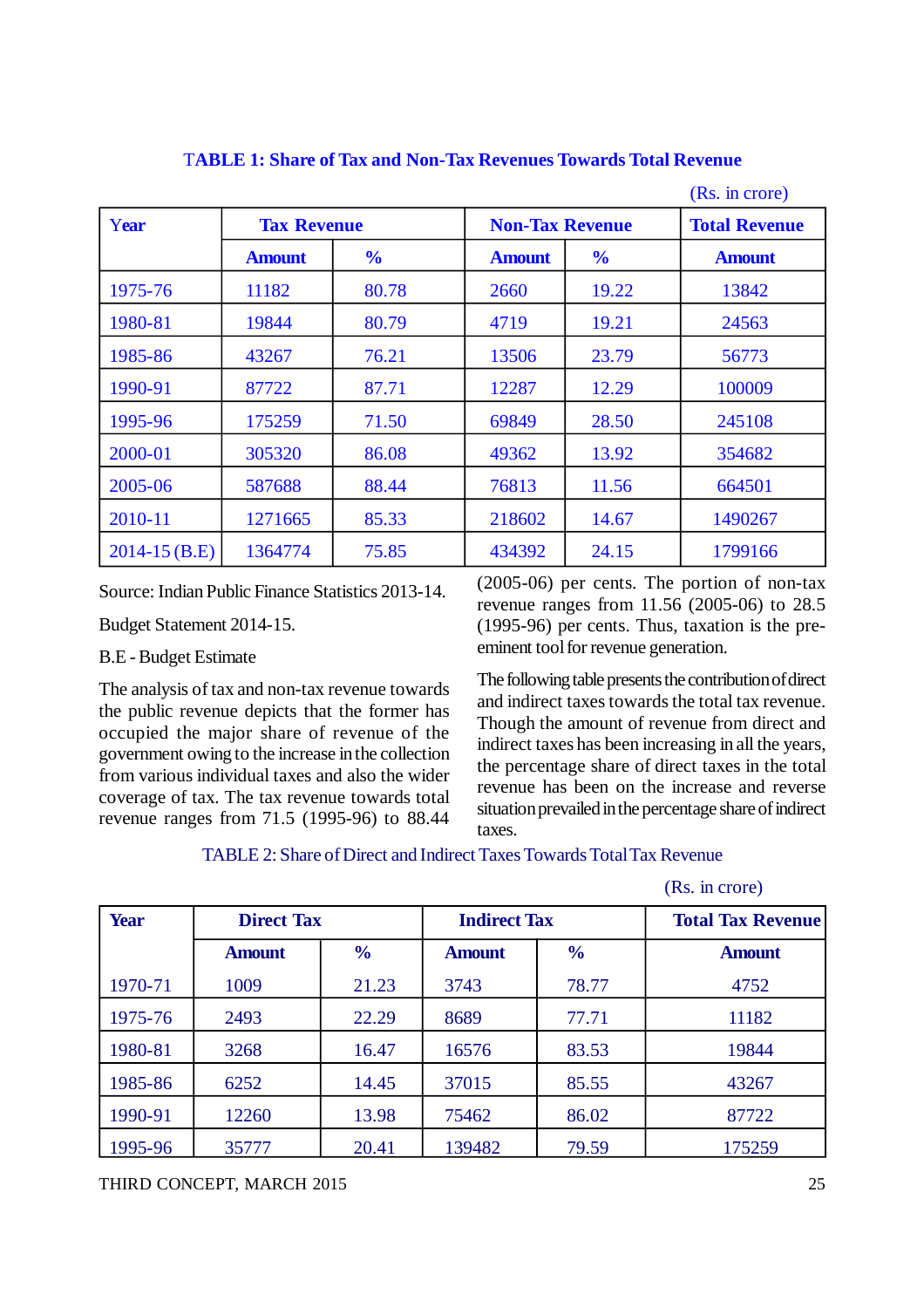| 2000-01           | 71762  | 23.50 | 233558 | 76.50 | 305320  |
|-------------------|--------|-------|--------|-------|---------|
| 2005-06           | 167635 | 28.52 | 420053 | 71.48 | 587688  |
| 2010-11           | 450822 | 35.45 | 820843 | 64.55 | 1271665 |
| $2014 - 15$ (B.E) | 736221 | 53.95 | 628553 | 46.05 | 1364774 |

Source: Indian Public Finance Statistics 2013-14.

Budget Statement 2014-15.

It can be observed from the table that the percentage share of direct taxes has been declining from 1970- 71 till 1990-91. In terms of composition of tax revenue there has been a steady decline in the share of direct taxes from 21.23 per cent in 1970-71 to 13.98 per cent in 1990-91. After the introduction of tax reforms in 1992, the revenue from direct taxes has grown faster than revenue from other taxes as well as GDP and consequently, the share of direct taxes increased by 20.41 per cent in 1995-96 to 35.45 percent in 2010-11. The budget estimate for the year 2014-15 shows a much higher percentage of 53.95 per cent.

The analysis shows that there had been significant progress in tax reforms particularly in tax administration that helped in the recovery of tax-GDP ratio from the year 2005-06 (Table No.3).

Indirect taxes play an important role in revenue generation but it can be observed from the above table that the revenue from indirect taxes has been declining during the last few years. The share of indirect taxes increased from 78.77 per cent in 1970-71 to 86.02 per cent in 1990-91. However, in the Reform period, its share declined from 79.59 per cent in 1995-96 to 46 per cent in 2014-15. Besides, the ratio of revenue generated from direct taxes is more than that of indirect taxes.

It is evident from the above table that the share of direct tax has been on a much lower range upto 1990-91. This might be due to the lower contribution of personal income tax and corporate tax which are the major contributors towards direct tax revenue. Afterwards the share has been increasing due to the emergence of corporate sector which was witnessed only after the Reform i.e., after 1991.

The major proportion of indirect taxes can be attributed to the higher rates of sales tax, customs and excise duties.

The Budget estimate of 2014-15 indicates a much higher share of direct tax with 53.95 per cent and 46.05 per cent of indirect tax. Hence, it is said that indirect tax is losing its share in the total tax revenue of Central Government and direct taxes have gained prominence with growing economy.

Thus, it is clear from the foregoing table on the share of direct and indirect taxes towards total tax revenue that the contribution of direct tax has been decreasing in the Pre-reform and increasing in the Reform periods. On the contrary, the contribution of indirect tax has been increasing in the Pre-reform period but decreasing in the Reform period.

The tax-GDP ratio highlights the proportion of tax revenue in the total GDP of our country. This ratio in a country exposes the amount of tax revenue which supports the Public expenditure

### **TABLE 3: TAX-GDP RATIO**

|             |                                  |                                   | (in %)                    |
|-------------|----------------------------------|-----------------------------------|---------------------------|
| Year        | <b>Direct Tax-</b><br><b>GDP</b> | <b>Indirect</b><br><b>Tax-GDP</b> | Overall<br><b>Tax-GDP</b> |
| 1970-71     | 2.18                             | 8.09                              | 10.27                     |
| 1975-76     | 2.96                             | 10.32                             | 13.28                     |
| 1980-81     | 2.25                             | 11.40                             | 13.65                     |
| 1985-86     | 2.22                             | 13.16                             | 15.38                     |
| 1990-91     | 2.15                             | 13.25                             | 15.40                     |
| 1995-96     | 3.00                             | 11.70                             | 14.70                     |
| 2000-01     | 3.41                             | 11.11                             | 14.52                     |
| 2005-06     | 4.54                             | 11.37                             | 15.91                     |
| 2010-11     | 5.78                             | 10.53                             | 16.31                     |
| $2013 - 14$ | 5.97                             | 11.90                             | 17.87                     |

### 26 THIRD CONCEPT, MARCH 2015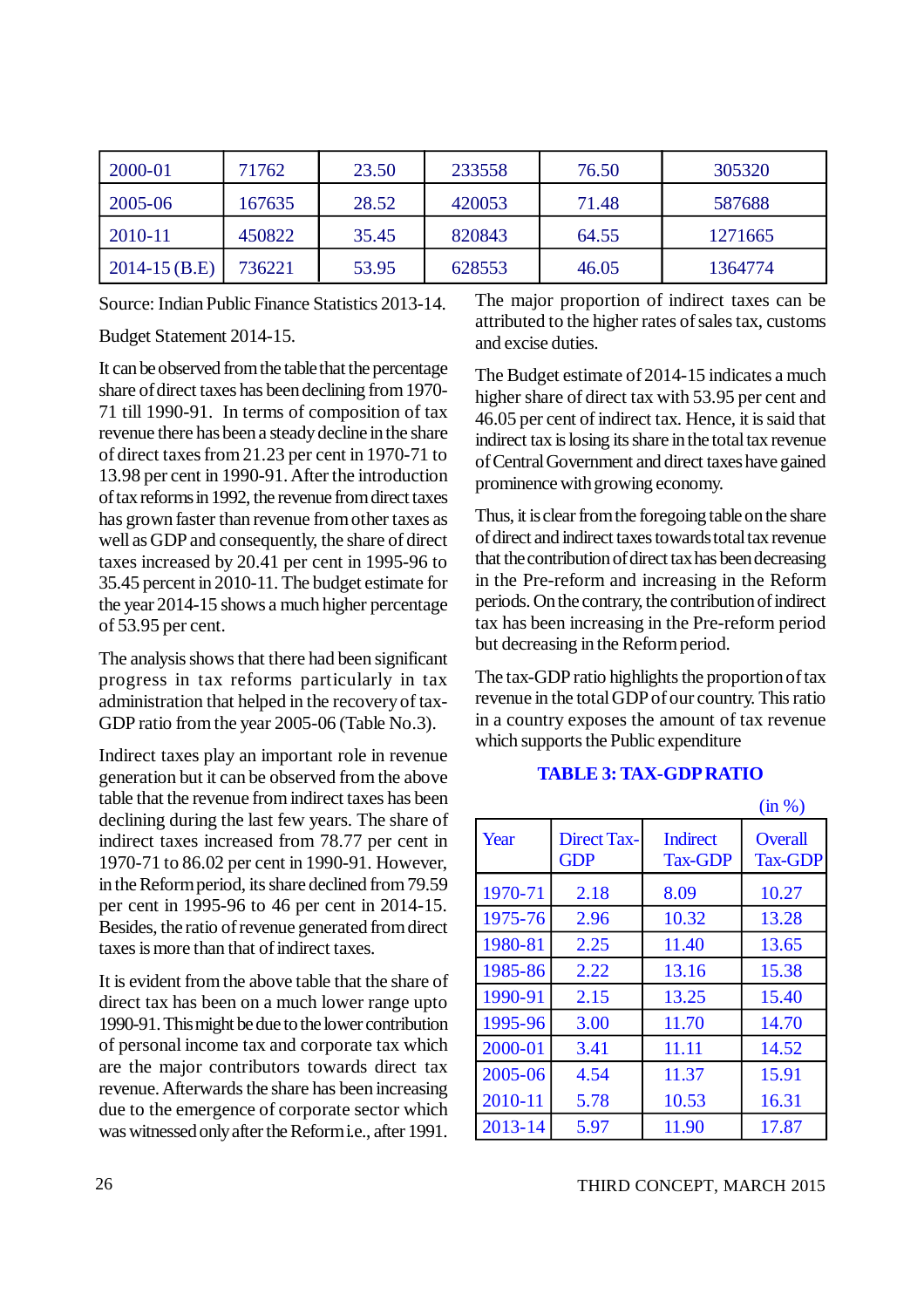Source: Indian Public Finance Statistics 2013-14.

Table 3 explains the Tax-GDP ratio, both for direct and indirect taxes for the period ranging from 1970- 71 to 2013-14.

The overall tax-GDP ratio has been increasing over the years from 1970-71 to 2013-14. This ratio was 10.27 per cent in 1970-71 which was increasing up to the year 1990-91. But it declined to 14.70 and 14.52 per cents in 1995-96 and 2000-01 respectively. Again it has increased to 17.87 per cent in 2013-14. Regarding the ratio of direct tax-GDP, it remains more or less the same in the years 1970-71, 1975-76, 1980-81, 1985-86 and 1990- 91.

It was ranging from 2.15 to 2.96 percents in these years. But this ratio increased from 3 per cent in 1995-96 to 5.97 in 2013-14. The ratio of indirect tax-GDP is greater than the proportion of direct taxes in general. It increased from 8.09 per cent in 1970-71 to 13.25 per cent in 1990-91. From 1995-96 onwards the ratio was more or less constant.

The foregoing analysis of Tax-GDP ratio explicates that the overall tax-GDP ratio shows an increasing proportion over the years and the proportion of indirect tax-GDP ratio has been higher in all the years compared to the ratio of direct tax-GDP.

Tax occupies a position of strategic importance in the overall development of the country due to its significant contribution to the national exchequer which is ultimately spent on the overall development of different sectors of the economy.

The present analysis also reveals the importance of taxation by highlighting its dominant share in public revenue. The revenue receipts in the budget proposals include tax revenue as a major portion. The revenue deficit is also affected by the amount of tax revenue. So, the various taxes, including both direct and indirect, have their own impact on the economy as a whole. Therefore, it needs to be emphasized that policymakers would need to examine very carefully the trade-off between growth enhancing proposals and other objectives of tax system, particularly equity.

## **Statement about ownership and other particulars about newspaper (THIRD CONCEPT) FORM IV (See Rule 8)**

1. Place of Publication New Delhi

- 2. Periodicity of its Monthly publication
- 3. Publisher's Name Babuddin Khan Nationality Indian Address LB – 39, Prakash Deep Building,
	- New Delhi 110001.
- 4. Printer's Name Babuddin Khan Nationality Indian Address LB – 39, Prakash Deep Building,
- New Delhi 110001. 5. Editor's Name Babuddin Khan Nationality Indian Address LB – 39, Prakash

Deep Building, New Delhi – 110001.

6. Name and Address Babuddin Khan of Individual who LB – 39, Prakash own the newspaper Deep Building, and partner of than New Delhi – 110001. One percent of the total capital

I, Babuddin Khan, hereby declare that the particulars given above are true to the best of my knowledge and belief

### **BABUDDIN KHAN**

 **Signature of Publisher**

 **Dated: 28 – 2 – 2014**

THIRD CONCEPT, MARCH 2015 27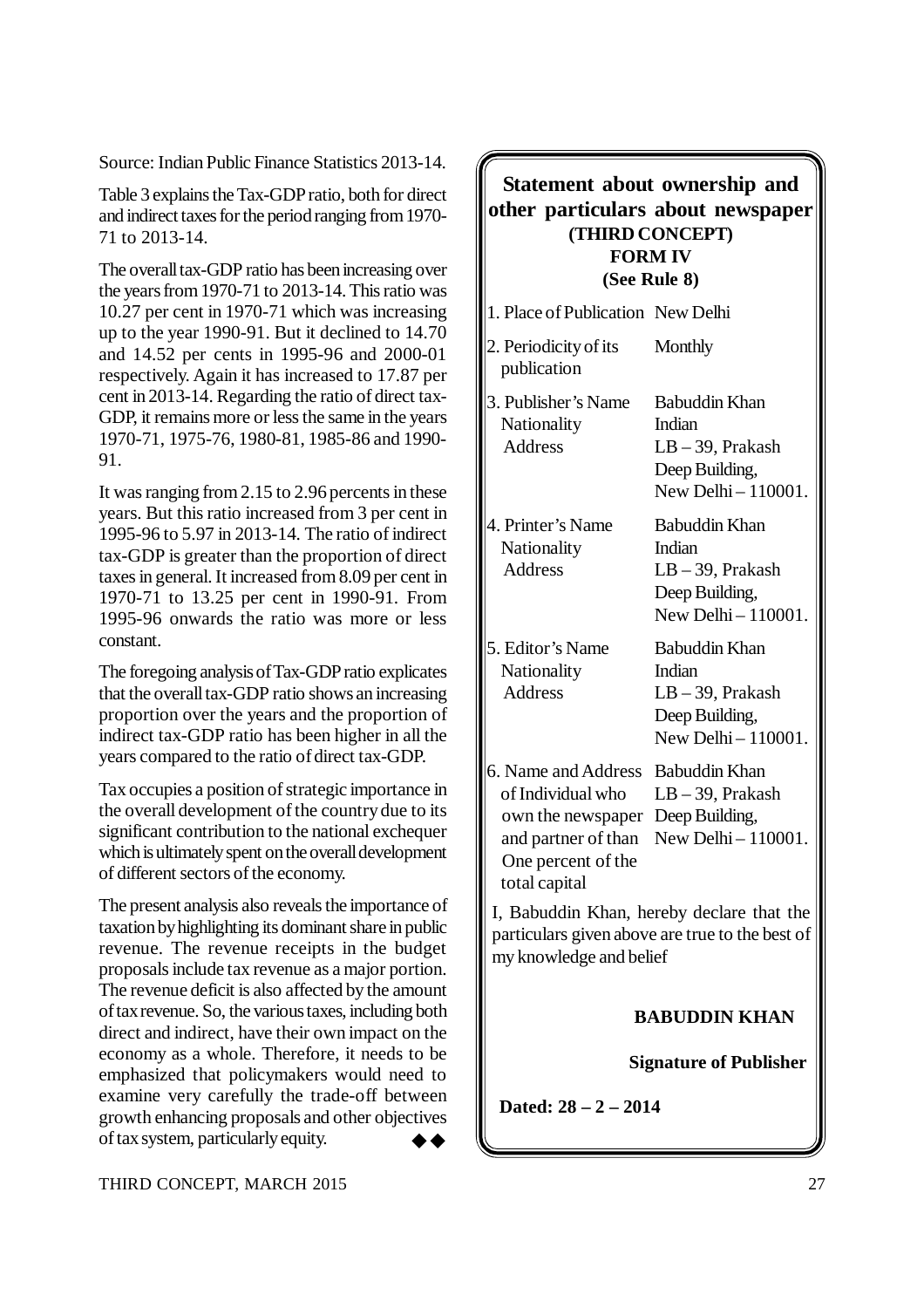# **FDI and Exports in India: An Overview**

Dr. C.Prabu\*

[*The role of FDI as a catalyst of industrial development has been long recognized as one of the main positive influences that FDI brings in the host country. As a matter of fact, MNEs are considered to be owners of superior firm-specific assets that they cannot completely protect from spilling over to local firms. However, according to the wide empirical evidence available, there is still some ambiguity regarding the positive benefits of FDI in the host economy, as only mixed results have been found. Various reasons need to be taken into account to explain the mixed results found out across studies: for example, the absorptive capacity of the domestic firms, the technology gap between foreign and local firms, the role of spatial proximity effects and the motivations for which MNEs invest in a specific host country. ]*

If to now, the literature has mainly focused<br>on the effects observable on the final level<br>of productivity. Nevertheless, there is an<br>important aspect that has not been properly p to now, the literature has mainly focused on the effects observable on the final level of productivity. Nevertheless, there is an investigation: that is, the effect on the level and the decision to enter the export market. Indeed, it is commonly accepted that the level of exports of a country represents an indicator of economic development, as, at the country level, exports and economic growth are highly and positively correlated.

### **FDI: The Historical Perspective**

Till 1991, inflows of private capital from overseas were negligible and averaged less than \$200 mn a year in the period 1985-90. This was probably a superior situation to the negative net flows caused by factors such as nationalization of foreign oil companies in the 1960s and the closure or sell-out of foreign companies in the 1970s.

It took a very serious Balance of Payments crisis and a possible defalcation in external payments obligations to make the Indian Government decide on radical surgery, a process facilitated to some extent by the pressures to ease up on regulation and liberalise the economy. Foreign investment which had till then been viewed with mistrust and

suspicion was overnight being welcomed, indeed wooed.

Initially, funds flowed in from Foreign Institutional Investors (FIIs) and Indian companies using the Global or American Depository Receipt (GDR/ ADR) route to raise funds from overseas. The Indian Corporate sector was wary of Foreign Direct Investment (FDI) and lobbied strongly with the government to prohibit and if not, to defer the entry of foreign companies.

### **Inflow of FDI**

Foreign Direct Investment (FDI) inflow into the core sectors is assumed to play a vital role as a source of capital, management, and technology in countries of transition economies. It implies that FDI can have positive effects on a host economy's development effort. On this line, it has been argued that FDI can bring the technological diffusion to the sectors through knowledge spillover and enhances a faster rate of growth of output via increased labour productivity in India.

There were also few evidences to demonstrate that there is a long-run relationship between Gross Domestic Product, FDI and export in India. In fact, many countries like India have offered incentives to encourage FDI to their economies. India has also opened up its economy and allowed MNEs in the core sectors such as power and fuels, electrical equipments, transport, chemicals, food processing,

<sup>\*</sup> Asst. Prof., in Economics, Sir Theagaraya College, Chennai.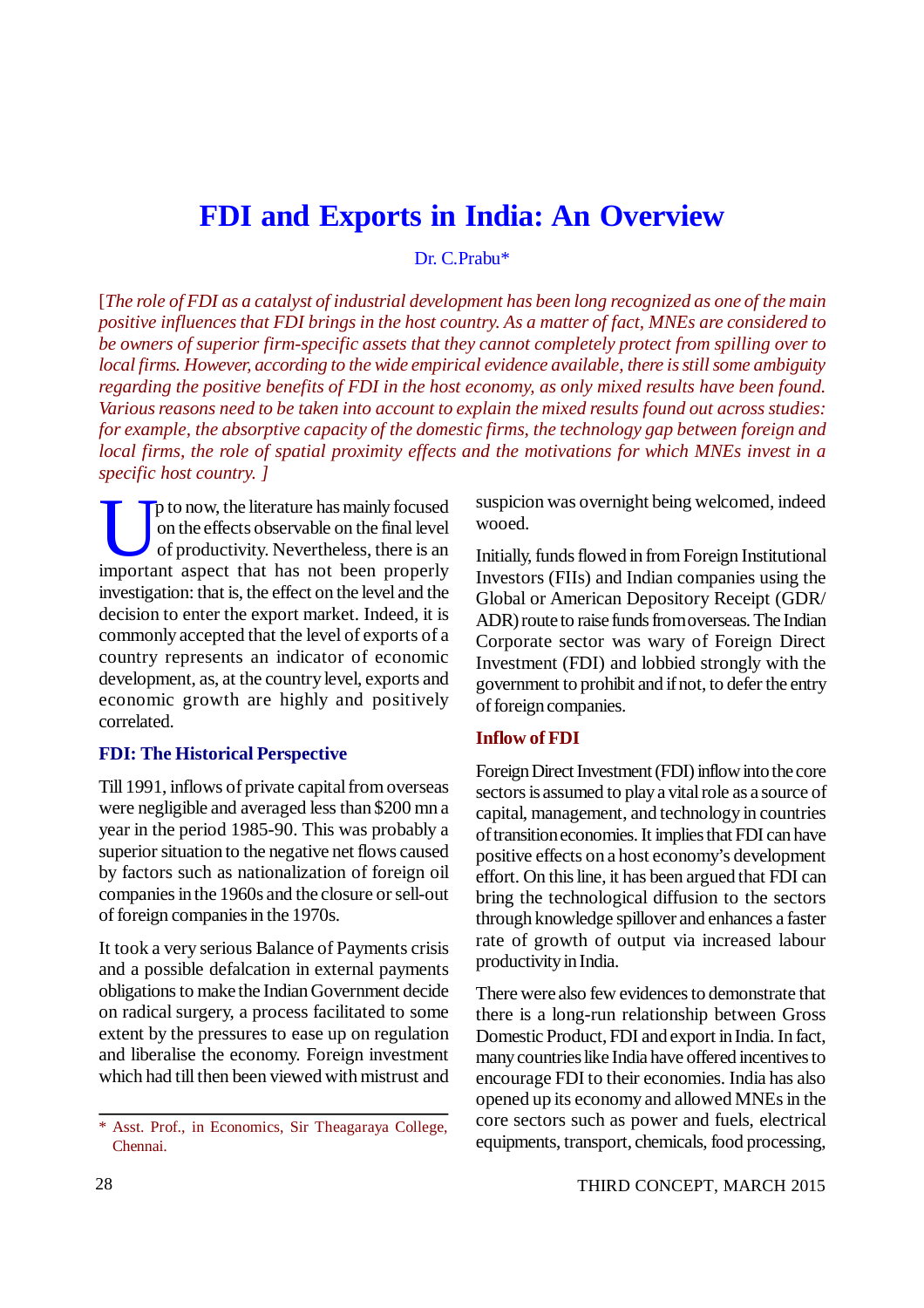metallurgical, drugs and pharmaceuticals, textiles, and industrial machinery as a part of reform process started in the beginning of 1990s.

In this context, it is imperative to assess the impact of FDI inflows in to these core sectors in India. It is also motivated by recent political developments in India following the opening of sectors like insurance and telecommunication with increased financial gap for the private players. In particular, the Left parties, which had been main coalition partner of the erstwhile UPA government in India, are not in favor of increased financial gap to the private players in the sectors of insurance and telecommunication and also disinvestment of public enterprises.

An empirical analysis could offer a basis for the further opening up the economy if FDI inflows into the core sectors set a positive spillover in the economy in India.

### **Dimensions of FDI in India**

The dimensions of the FDI flows into India could be explained in terms of its growth and size, sources and sectoral compositions. The growth of FDI inflows in India was not significant until 1991 due to the regulatory policy framework. However, under the new policy regime, it is expected to assume a much larger role in catalyzing Indian economic development.

It could be observed that there has been a steady build up in the actual FDI inflows in the postliberalization period. Actual inflows have steadily increased from Rs. 3,514.30 million (US \$ 143.6 million) in 1991 to Rs. 143,009.40 million (US \$ 3,108.9) in 2003. This results in an annual average growth rate close to 6 per cent. However, the pace of FDI inflows to India has definitely been slower than some of the smaller developing countries like Indonesia, Thailand, Malaysia and Vietnam (WIR, 2005).

In fact, India has registered a declining trend of FDI inflows and the FDI- GDP ratio especially in 1998 and 2003 could be attributed to many factors, including the US sanctions imposed in the aftermath of the nuclear tests, the East Asian melt-down and the perceived Swadesh image of the Bharatiya Janata Party (BJP), which was ruling government during this period in India.

It is also important to note that the financial collaboration has outnumbered the technical collaboration over the years. The analyses of the origin of FDI inflows to India show that the new policy has broadened the source of FDI into India.

#### **FDI and Exports in India**

Until 1990, the Indian economy was characterized by severe controls and regulations on foreign capital and ownership. The adoption of controls on production of goods and services during the first three decades since independence led to the deterioration of India's competitiveness and lackluster performance in the world market. This was complemented by the adoption of policies like industrial capacity licensing and regulations on capital goods imports and foreign collaborations.

During the regulated regime, foreign investment was considered as a means to obtain technology previously unavailable in India. The most preferred mechanism to acquire technology during this period was through imports of capital goods and licensing agreements (Kumar 1994).

However, in reality, the dirigisme regime stood as a major stumbling block in obtaining much needed modern technology. While tracing the government policies toward FDI in India, one can broadly classify the periods as pre-reform (1948-1990) and the reform period (from 1991 to present). The period from 1948 till 1990 witnessed a cautious and restrictive approach towards FDI. The preliberalization framework has been extensively analyzed previously by Kumar (1994).

The period from the beginning of nineties witnessed the beginning of the liberal attitude towards FDI. The occurrence of the unprecedented economic crisis in1991 forced the policy makers to transform the highly regulated regime. Accordingly, the adoption of new liberalized regime since 1991 dismantled the industrial licensing system and removed restrictions on foreign equity participation.

Since its adoption, Indian economy has witnessed a large surge in FDI. In the same way, India

### THIRD CONCEPT, MARCH 2015 29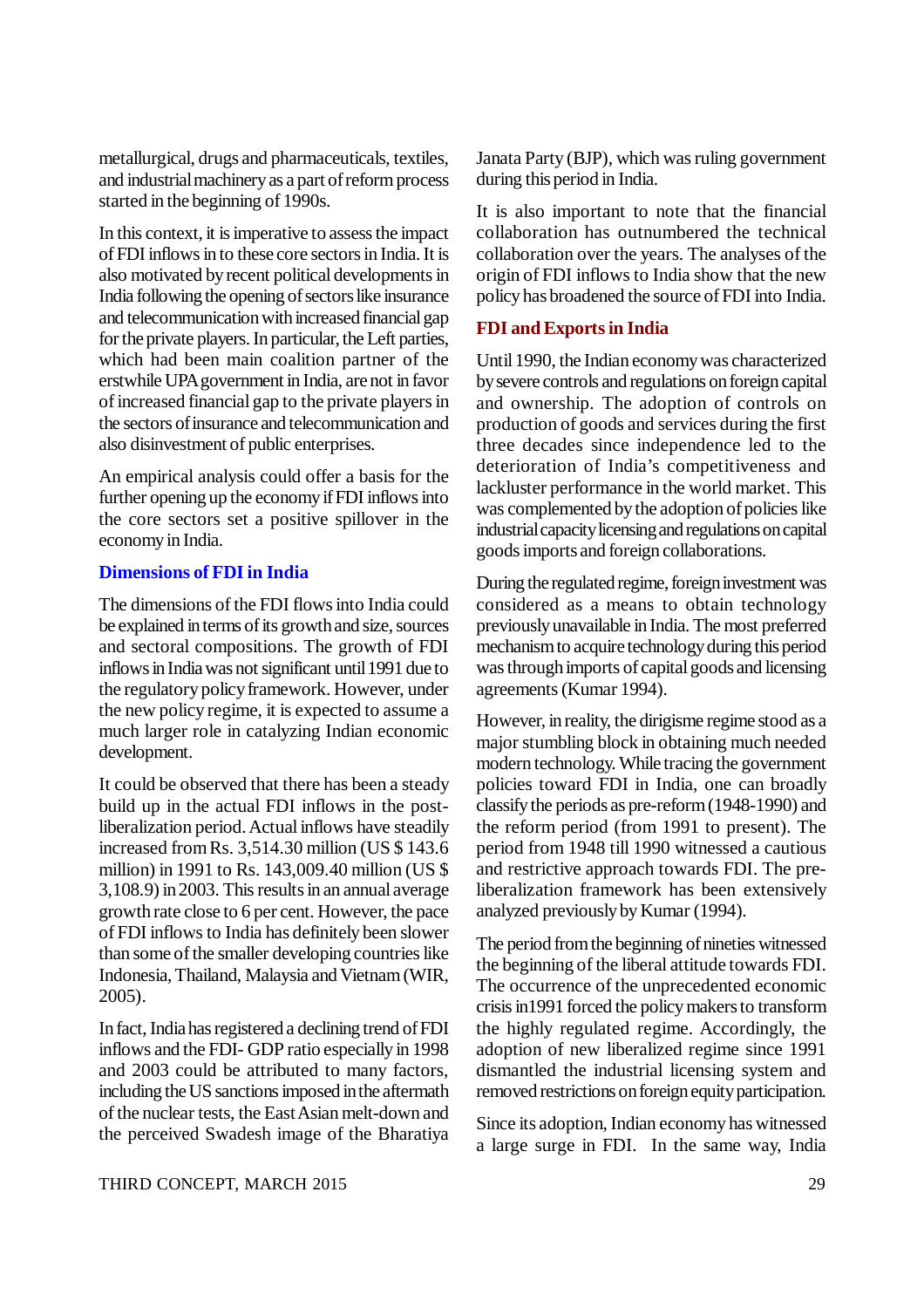experienced a large increase in exports and imports as well. Especially with regard to exports, it is possible that they started rising even before the beginning of the period of great liberalization and that rise in imports has been even greater across the whole span of time.

It indicates that local firms had drawn a lot from foreign sources in terms of both technology and intermediate inputs. With regard to this trend, some studies have analyzed the Indian post-liberalization period characterized by the greater involvement in international trade activities.

Poddar (2004) analyses the determinant of export increase by looking at the micro-foundations of export success. He finds that the increase in export intensity in Indian manufacturing is mainly due to the higher export intensity of incumbent firms rather than the entry of more export-oriented firms that causes a rising of the overall export performance.

## **Conclusion**

The literature about spillover effects coming from FDI has reached only inconclusive and mixed results. However, very few studies take into account the possibility that the effect of MNEs on local firms may be related also to exports. In particular, the developing countries are scarce almost non-existent. India is worth exploring as a case study because of the large overall export growth since the trade reforms started in 1991 that improved the level of international economic openness.

The main significant results are relative to the fact that different types of MNEs have influences only on the export intensity of firms but not on the export decision. This may be due to the fact that we only considered heterogeneity according to the demonstration effect and that the different types of firms are so heterogeneous from the firm level variables that the final effect on export decision equation is blurred.

Some other important results need to be underlined: they are relative to the fact that when considering local firm heterogeneity MNEs affect even the export decision. The combination of heterogeneity may give rise to results that confirm that according to the sample considered MNEs may act both on export decisions and on export intensity.

## **References**

- 1. Aghion, P. and P. Howitt (1992), "A Model of Growth through Creative Destruction", *Econometica*, 60, pp. 323-351.
- 2. Aitken, B. G. H. Hansen and A. E. Harrison (1997), "Spillovers, Foreign Investment and Export Behaviour", *Journal of International Economics*, 43, pp. 103-32.
- 3. Banga, R. (2005) Impact of Liberalization on Wages and Employment in Indian Manufacturing Industries, Working Paper No. 153, New Delhi: ICRIER.
- 4. Barro, R. and Sala-i-Martin (1995) "Capital mobility in Neo-Classical models of Growth", *American Economic Review,* 85, pp. 103- 115.
- 5. Carkovic, M. and R. Levine (2002) Doest Foreign Direct Investment Accelerate Economic Growth? University of Minnesota Working paper.
- 6. Caves, R (1974) Multinational Firms, Competition and Productivity in the Host Country. *Economica*, 41, pp. 176-193.
- 7. Domar, E. D. (1946), "Capital Expansion, rate of Growth, and Employment", *Econometrica*, 14, pp. 137-147.
- 8. Helpman, E. and G. M. Grossman (1991) *Innovation and Growth in the Global Economy*, Cambridge MA, MIT Press.
- 9. Hu, Z. F. and M. S. Khan (1997), Why Is China Growing So Fast?*IMF Staff papers,* 44, No. 1, pp. 103-131.
- 10. Kashibhatla, K. and B. Sawhney (1996), "FDI and Economic Growth in the US; Evidence from cointegration and Granger Causality Test", *RivistaInternazioriale di SceinzeEconomiche e Commerciali*, 43, pp. 411-420.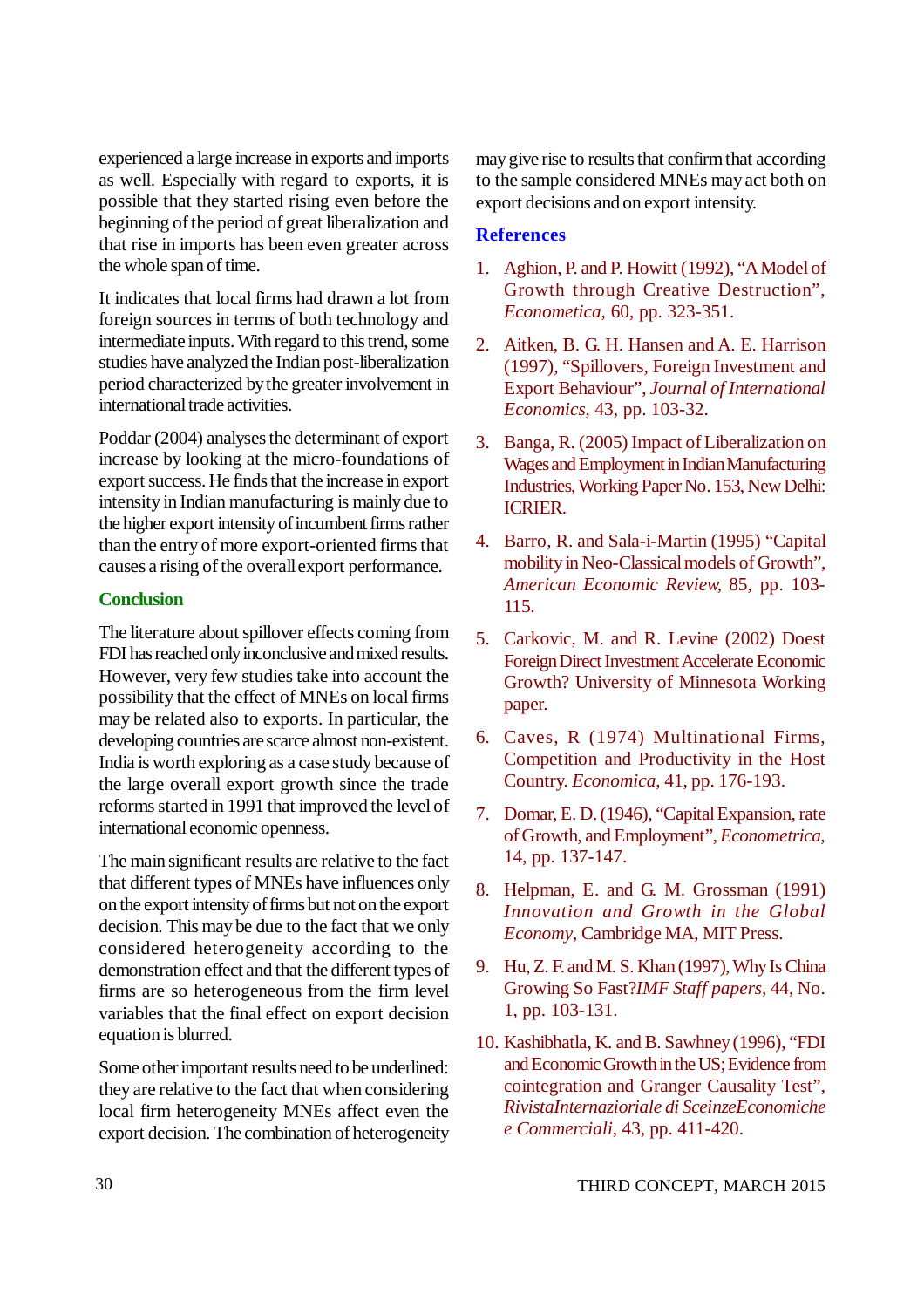- 11. Lucas, R. E. J. (1988), "On the Mechanics of Economic Development", *Journal of Monetary Economics*, 22, pp. 3-42.
- 12. Markusen, J. (1995) The Boundaries of Multinational Enterprises and the Theory of International Trade. *Journal of Economic Perspectives*, 9, 169-89.
- 13. Nagaraj, R. (2003), "Foreign Direct Investment in India in the 1990s, Trends and Issues", *Economic and Political Weekly,* XXXVIII, No. 17, pp. 1701-1712.
- 14. Perron, P. C. B. and P. Perron (1988), "Testing for Unit Root in Time Series Regression", *Econometrica*, 75, pp. 335-346.
- 15. Rebelo, S. (1991), "Long-Run Policy Analysis and Long-Run Growth", *Journal of Political Economy,* 99, pp. 500-521.
- 16. Srivastava, S. (2003): "What Is the True Level of FDI Flows to India?",*Economic and Political Weekly,* XXXVI, pp. 1201-1209.
- 17. Stokey, N. L. (1991), "Human Capital, Product Quality and Growth", *Quarterly Journal of Economics*, 102, No.2, pp. 587-616.
- 18. Weisskof, T. E. (1972), "The Impact of Foreign Capital Inflow on Domestic Savings in Underdeveloped Countries", *Journal of International Economics,* 2, pp. 25-38.

## $\rightarrow \rightarrow$

# **Women and Media**

#### Deepan Das\*

*[Undoubtedly, the media is a pervasive and profoundly influential socializing force; nevertheless, parents and teachers can still make a difference. Young children are especially vulnerable to the teachings of media because they don't have the critical capacity necessary to distinguish between fantasy and reality, to identify persuasive intent, or to understand irony and disregard stereotypes.]*

The cumulative and unconscious impact of<br>these media messages can contribute to<br>limiting the development of a child's<br>potential. The image and representation of women he cumulative and unconscious impact of these media messages can contribute to  $\overline{\phantom{a}}$  limiting the development of a child's and girls in the media has long been a subject of concern. Research shows that there are many fewer females than males in almost all forms of mainstream media and those who do appear are often portrayed in very stereotypical ways.

### **Portrayal of women in media**

In everything from advertising, television programming, newspaper and magazines, to comic books, popular music, film and video games, women and girls are more likely to be shown: in the home, performing domestic chores such as

laundry or cooking; as sex objects who exist primarily to serve men; as victims who can't protect themselves and are the natural recipients of beatings, harassment, sexual assault and murder.

Men and boys are also stereotyped by the media. From GI Joe to Rambo, masculinity is often associated with machismo, independence, competition, emotional detachment, aggression and violence. Despite the fact that men have considerably more economic and political power in society than women, these trends - although different from those which affect women and girls - are very damaging to boys.

Research tells that the more television children watch, the more likely they are to hold sexist notions about traditional male and female roles and the more likely

Asst. Prof., Dept of Pol. Sc., R. G. Baruah College, Guwahati (deepand600@gmail.com)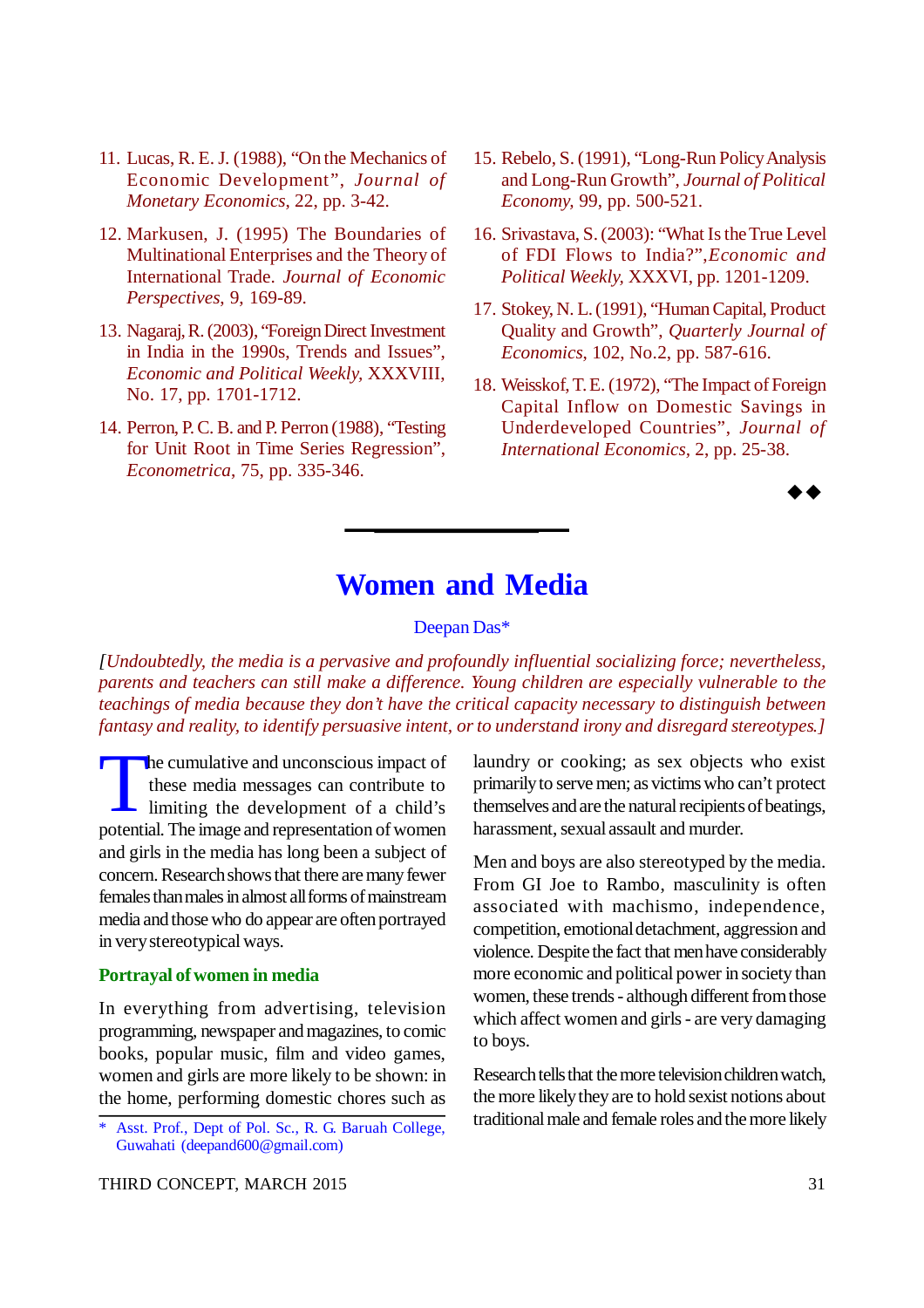the boys are to demonstrate aggressive behaviour.

Mass media uses stereotypical characters to make it easy for the audience to identify the good guys or gals and the bad guys or gals. It is easier to create programs around stock characters than to develop varied personalities. Stereotypes limit our views of ourselves and others and of the reality of the world.

The media construct their own version of reality. The point of view of the message presented is driven by ethical, political, economic and social standards of the producers. Characters of ten reflect a narrow range of roles.

The elderly are under-represented. Women and girls are both under represented and portrayed in a very limited set of roles. Victims of violence are usually portrayed as young and beautiful women. Visible ethnic minorities often appear in limited roles. People depicted as intelligent (especially children and adolescents) are often portrayed as unattractive as well.

Renowned poet Kishwar Naheed of Pakistan, while speaking recently at the launch of the Pakistan Women Media Complaint Cell (PWMCC) has urged both print and electronic media to play a responsible role while highlighting women issues.

The PWMCC is a joint effort of the National Commission on the Status of Women (NCSW) and the Uks Research Centre to monitor, promote and ensure gender responsiveness within the media.

Initially, the cell will start functioning from March 1 as a trial run for three months and may be extended afterwards. The cell will be an independent body and entertain complaints from the public against print and electronic media. "Both electronic and print media should treat women with respect, dignity and honour regardless of their profession, caste and creed," Naheed said.

She expressed displeasure at some of the media outlets which promote a negative image of a woman associated with the fashion and film industries and sensationalist newspapers that use objectionable words while reporting on women.

"The print media need to be very careful and selective while using words to highlight a woman as slight irresponsible use of a word could tarnish her image in the society," she said.

Provocative images of women's partly clothed or naked bodies are especially prevalent in advertising. Shari Graydon, former president of Canada's Media Action Média, argues that women's bodies are sexualized in ads in order to grab the viewer's attention. Women become sexual objects when their bodies and their sexuality are linked to products that are bought and sold.

Media activist Jean Kilbourne agrees. She notes that women's bodies are often dismembered into legs, breasts or thighs, reinforcing the message that women are objects rather than whole human beings.

Although women's sexuality is no longer a taboo subject, many researchers question whether or not the blatant sexualization of women's bodies in the media is liberating. Laurie Abraham, executive editor of *Elle* magazine, warns that the biggest problem with women's magazines is "how much we lie about sex." Those "lies" continue to perpetuate the idea that women's sexuality is subservient to men's pleasure.

In her study of *Cosmopolitan* and *Playboy* magazines, for example, Nicole Krassas found that both men and women's magazines contain a single vision of female sexuality—that "women should primarily concern themselves with attracting and sexually satisfying men."

Women professionals and athletes continue to be under-represented in news coverage, and are often stereotypically portrayed when they are included.

Although there has been a steady increase in the number of women professionals over the past 20 years, most mainstream press coverage continues to rely on men as experts in the fields of business, politics and economics. Women in the news are more likely to be featured in stories about accidents,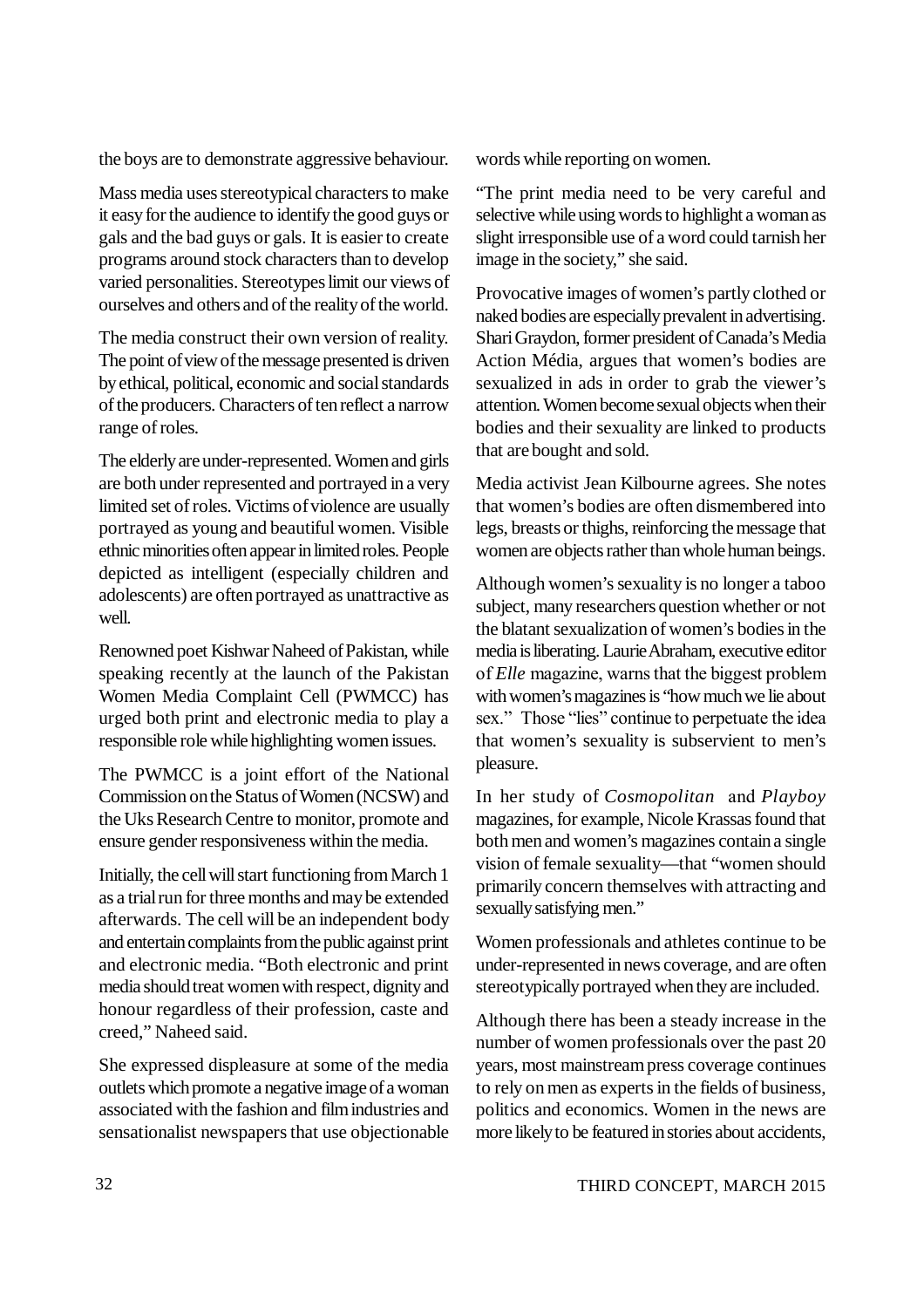natural disasters, or domestic violence than in stories about their professional abilities or expertise.

Women in politics are similarly sidelined. Canadian journalist Jenn Goddu studied newspaper and magazine coverage of three women's lobby groups over a 15-year period. She discovered that journalists tend to focus on the domestic aspects of the politically active woman's life (such as "details about the high heels stashed in her bag, her habit of napping in the early evening, and her lack of concern about whether or not she is considered ladylike") rather than her position on the issues.

Quebec's political analyst Denis Monière uncovered similar patterns. In 1998, Monière analysed 83 late evening newscasts on three national networks—the Canadian Broadcasting Corporation, Radio-Canada (the French-language public broadcaster) and TVA. He observed that women's views were solicited mainly in the framework of "average citizens" and rarely as experts, and that political or economic success stories were overwhelmingly masculine.

Inadequate women's coverage seems to be a worldwide phenomenon. In 2006 the Association of Women Journalists (Association des femmes journalistes – AFJ) studied news coverage of women and women's issues in 70 countries. It reported that only 17 per cent of stories quote women; one in 14 women was presented as a victim (compared to one in 21 men) and one in five women was shown in the context of her family (compared to one in 16 men).

Professor Caryl Rivers notes that politically active women are often disparaged and stereotyped by the media. When Hillary Clinton was still first lady, she was referred to as a "witch" or "witchlike" at least 50 times in the press. Rivers writes, "Male political figures may be called mean and nasty names, but those words don't usually reflect superstition and dread. Did the press ever call Presidents Carter, Reagan, Bush, or Clinton warlocks?"

Women athletes are also given short shrift in the media. Margaret Carlisle Duncan and Michael Messner studied sports coverage on three network affiliates in Los Angeles. They report that only nine per cent of airtime was devoted to women's sports, in contrast to the 88 per cent devoted to male athletes. Female athletes fared even worse on ESPN's national sports show *Sports Center*, where they occupied just over two per cent of airtime.

Duncan notes that commentators (97 per cent of whom are men) use different language when they talk about female athletes. Where men are described as "big," "strong," "brilliant," "gutsy" and "aggressive," women are more often referred to as "weary," "fatigued," "frustrated," "panicked," "vulnerable" and "choking." Commentators are also twice as likely to call men by their last names only, and three times as likely to call women by their first names only. Duncan argues that this "reduces female athletes to the role of children, while giving adult status to white male athletes."

The Prix Déméritas (Brickbat Prize) for sexist reporting was awarded by Quebec's *Gazette des femmes* to the journalists who covered the 2000 International Women's Tennis Cup. The *Gazette des femmes* noted in particular the journalists' keen interest in any of the athletes' poses that could be seen as suggestive, as well as the excessive attention accorded to Anna Kournikova—for her beauty rather than her game.

Media images of women in sports are also very different from the familiar pictures of male athletes in action. Female athletes are increasingly photographed in what Professor Pat Griffin calls "hyper-sexualized poses." Griffin has observed: "When it was once enough to feminize women athletes, now it is necessary to sexualize them for men. Instead of hearing, 'I am woman, hear me roar,' we are hearing 'I am hetero-sexy, watch me strip."

Media is expected to act as the fourth pillar of the democracy and it is being done by many dedicated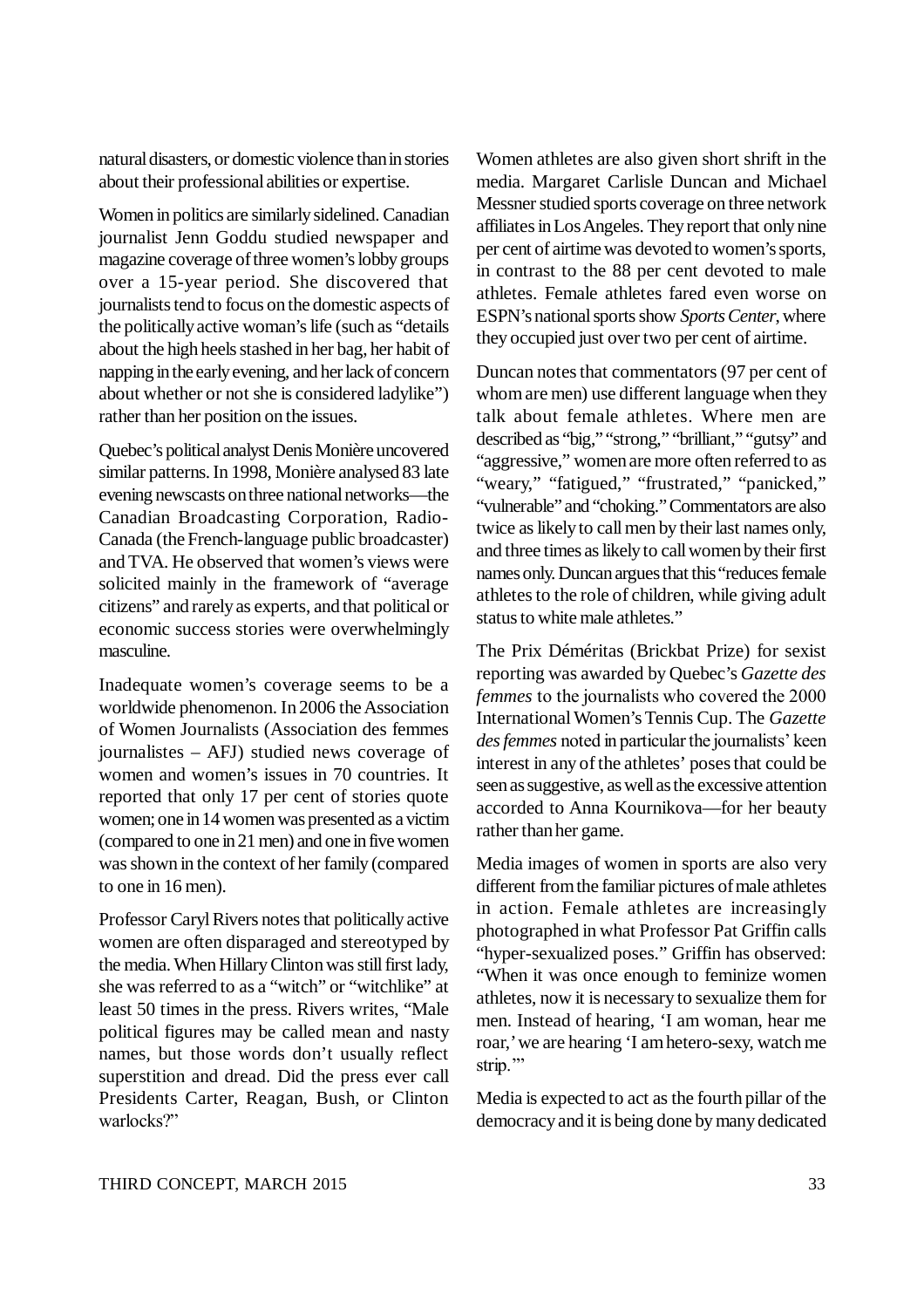and courageous journalists too. In the recent past we witnessed a great job done by Indian electronic media to unearth the scams and corruptions cases. It may be CWG scam or 2G scam; media played a vital role to pull out the corruptions to light.

But at the same time, the incident of paid news and yellow journalism are increasing day by day. It will not be enough to say that some of so called journalists are creating news to save their job! And the GS Road molestation case in Guwahati is the result of such frustration.

Role of media is negative in representing women's issues but a true and dedicated media can play a crucial role in counteracting the impact of these messages. Helping people to understand that media construct - as opposed to reflect reality; that they communicate implicit and explicit values; and that they can influence the way we feel and think about ourselves and the world, are vitally important lessons towards achieving a society in which women and girls are seen and treated as equal to men and boys.

### **Aspects of women oppression in media**

Following are some of the factors that shed light on few aspects of female oppression in media.

### *Casting of women as saleable commodity*

Both electronic and print media use women models

to advertise different products of the business houses. In these advertisements the media project women only as a commodity which is a devaluation of women community. Moreover, the women do not get adequate wage for their work as model.

### *Biased role of media*

Generally, the media emphasize on men's power than women. In the news of rape or molestation also the media show/publish the news in such a way that indirectly makes woman responsible for all that happen to her. It will not be enough to say that some of the so-called journalists are creating news to save their job! And the GS Road molestation case in Guwahati is the result of such frustration.

### *Insecurity of working women in media*

It has been often reported that women working in media houses are faced with incidents of harassment and feel insecure in the workplace. Incidents of rape, molestation, sexual harassment etc are the common problems of women workers. Sometimes, they face physical assault also while collecting news from different places. Moreover, their co-workers and bosses too create problems for them. The recent 'Tehelka case' is such an example, wherein the editor of Tehelka, Tarun Tejpal, has been accused of raping and assaulting the modesty of a junior female colleague.

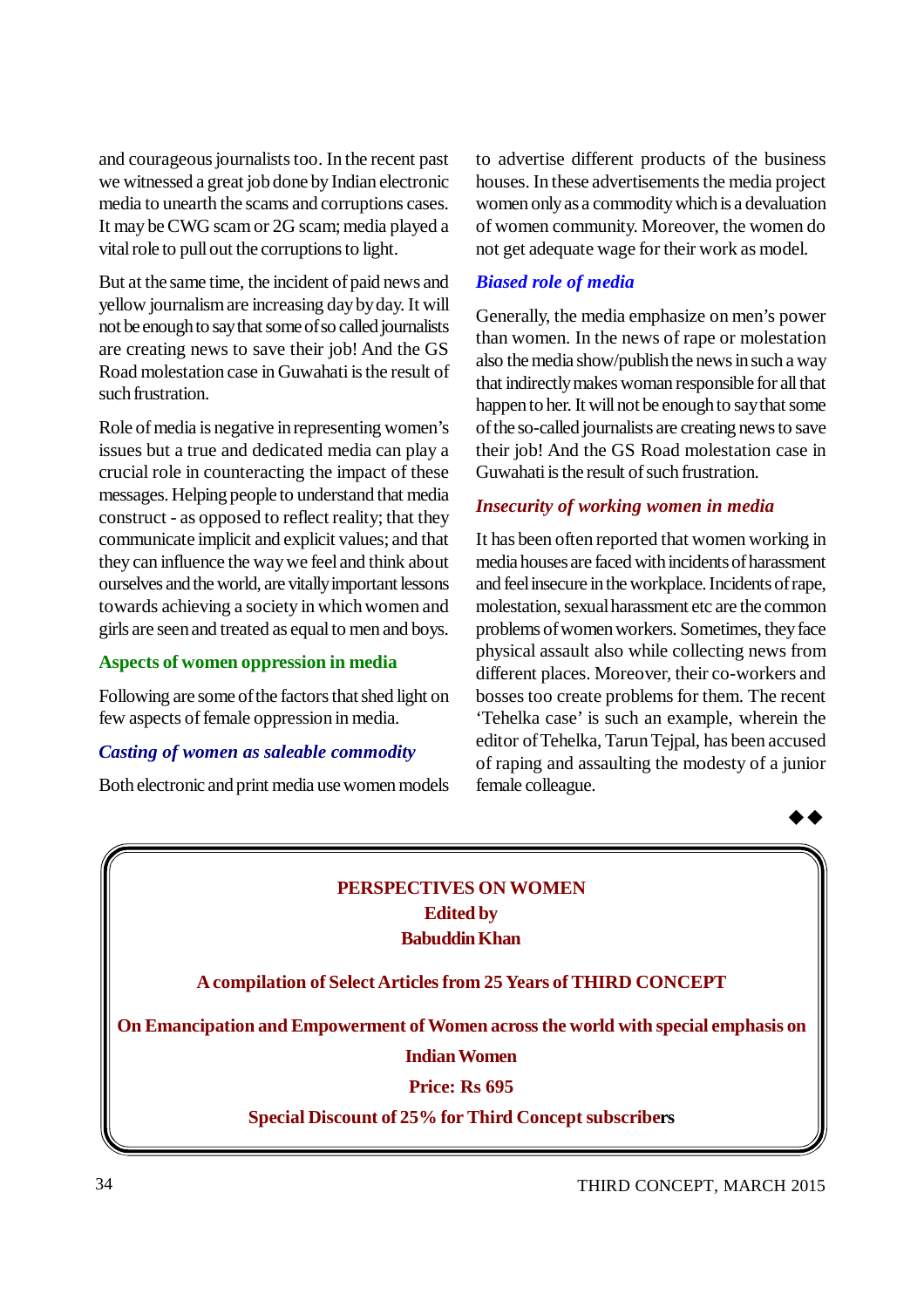## **Ethical Perspective of Women towards Environment**

Mrs.S.Velanganni\* & Mrs. M. Aaakina Barveen\*\* Dr. D. Jeba Selvi Anitha\*\*\*

[*Women are prone to play vital role in the management and sustenance of environment. Their active participation in ensuring judicious use of natural resources is almost a sine qua non for achieving sustainable development. Almost every woman in rural area maintains a kind of relationship with environment. Domestic chores performed by rural womenfolk such as water, fodder, fuels etc are fulfilled by working in the forests and fields. Undoubtedly, the life style of women in urban area is different from rural area; nevertheless, they are also engaged in harnessing water and energy resources for domestic resources. This makes women developing peculiar relationship with environment. Women have closer relationship to the nature than men which makes them more significant agents of preserving the eco-system in a proper way*. Ed.]

E conomics and ecology are interrelated subjects and ecology is regarded as the permanent economy. The development of all nations is dependent on the proper utilization of nature (Environment) and Economics. Adam Smith, the father of Economics says that 'Economics is a science of wealth.' That means how wealth is produced, exchanged and distributed. He says that, out of self-interest, man earns wealth and individual's wealth becomes nation's wealth.

Likewise, environment is a multidimensional subject. It is closely connected with economics, business, ethics and culture. Business makes employment opportunities available to an individual and wealth to a nation. "Environment is always helpful to Economics, but Economics is always harmful to Environment". Today's business is carried out based on self-centered and self-interested attitude. In this paper, the authors have made an attempt to present their views on the perception of women towards economics and environment.

#### **Importance of sustainable development**

Oxford dictionary says that "the development is a stage of growth or advancement". It is mentioned as an act or an instance of developing or a process of being developed. That means, development is a process by which people meet their requirements and improve their living conditions only when such development leads to social, economic and cultural betterment that satisfies the needs and values of all interested groups, not only for the present but also for the future by conserving natural resources and through diversity of life, it becomes sustainable.

The World Commission on Environment and Development (WCED) has stressed that the world's desire is sustainable development. This can be attained by the policies and the programmes carried out on the basis of equal emphasis on economics and environment. Such policies can be framed only by understanding the consequences of the depletion of natural resources and the faster growth of industries. The outstanding women environmentalists' perceptions have to be considered while framing and implementing such national and international policies.

### **Economics and Environment**

"We want to have infinite growth out of finite

Assistant professor in Economics, Jayaraj Annapackiam College for Women (Autonomous), Periyakulam. Theni (Dt) Tamil Nadu. (veni.issac@gmail.com)

<sup>\*\*</sup> Assistant Profesors, Department of Commerce, J.A. College Periyakulam, Theni (Dt) Tmail Nadu.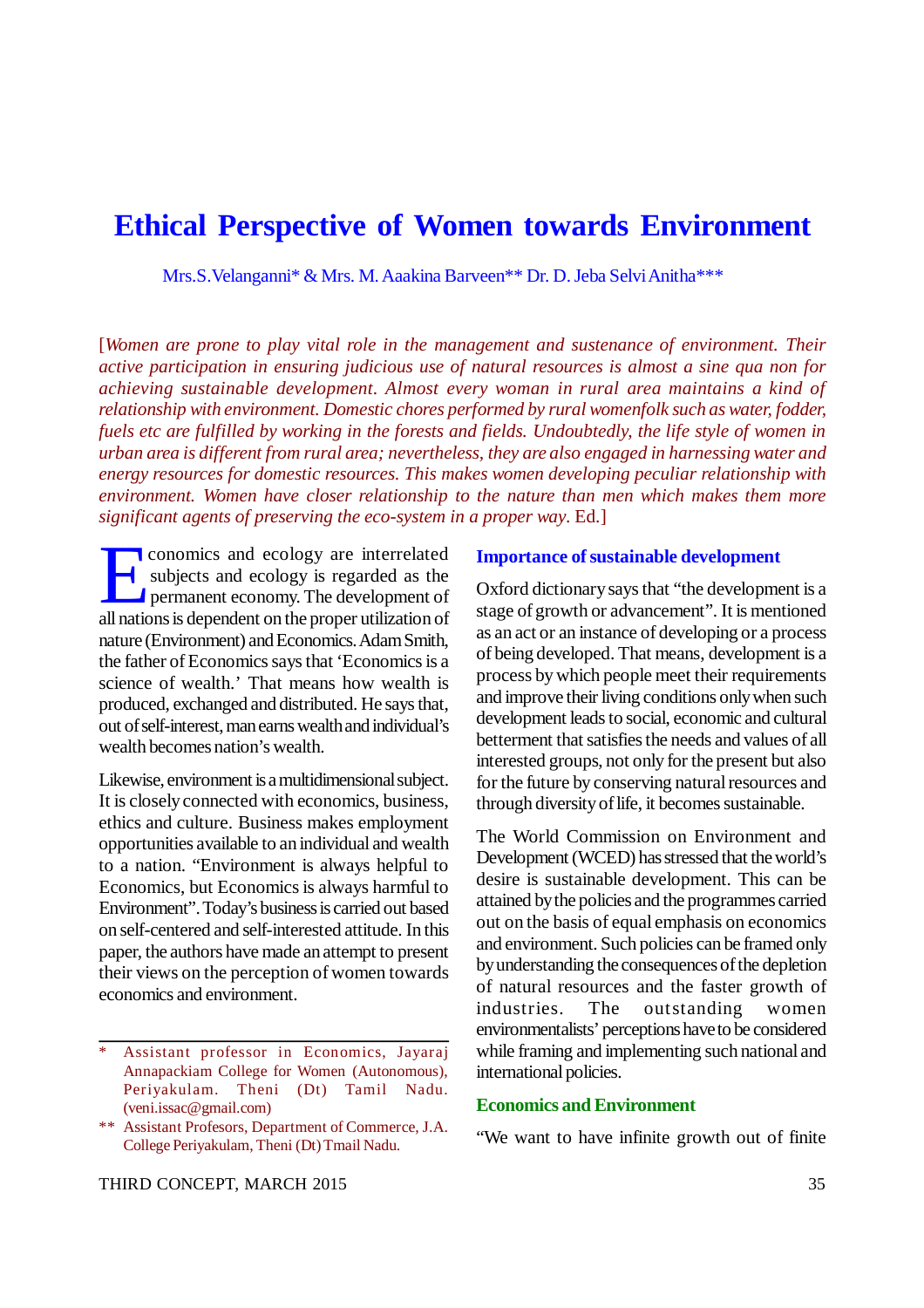resources of nature." Human life cannot exist in isolation. The life depends on the nature (environment). The economic life, social and cultural activities of mankind are shaped by environment. "Mother nature is beautiful in giving all the resources to be shared by all living beings on this globe. She gives the gifts freely. At the same time, economics is the science which tells about utilization of resources given by the nature for the development of humanity.

Professor Lionel Robins has stated that the wants are unlimited but means are limited. So the man has to find out and select alternative choices to use the limited resources without destroying them. Proper utilization of economic and natural resources is very essential in this competitive world.

Besides utilizing the resources for the production of materials, the production process pollutes nature by emissions and wastes. There must be a proper trade transaction between economic development and exploitation of resources without impairing the ecological balance. Factors like mushroom growth in special economic zones, rapid industrial development, rapid pace of urbanization due to migration of rural population to urban and semi urban areas etc have contributed to the loss of cultivable land.

Infrastructural development to accommodate mega industrial projects and expansion of rail and road transport has further contributed to shrinking of agricultural land. Development without affecting the nature is the only viable and acceptable solution for sustainability. But it is not an easy job. That will take much time, and it needs the co-operation among business people, academicians, economists and ecologists. They have to frame such policies and those policies have to be supported and suggested by the government bodies.

### **Women and ecology**

Women have vital roles in environmental management and development. Their full participation is essential to achieve sustainable development. Every woman in rural area has a kind of relationship with environment. Their daily routine requirements such as water, fodder, fuels etc are fulfilled by working in the forests. But the life style of women in urban area is different from rural area. Women particularly living in pastoral background have peculiar relationship with environment. Women have closer relationship to the nature than men which makes them to manage the eco system in a proper way.

Rural area covers nearly 2/3rd of the total population in India. The rural women have more chances to be with nature. Women are very close to life-supporting system like water and fuel; though they get credits for nurturing these life-supporting systems, concurrently it leads them to a big problem when the environment is polluted.

In addition to that, women are affected by the environmental degradation. It is mentioned in journal *United Nations Chronicle* that breast cancer, abortion and skin problems are the outcome of much usage of pesticides. Another serious problem which is mentioned in the '*Daily Thanthi*' is that, around 415 new born children have been identified with various diseases in Tirupur district recently.

Tamil Nadu Health Ministry says: "If we don't take the matter seriously it will result in increasing number of disabled children in future. Waste Effluents from the dying industries are the causes for such diseases." It has been mentioned in *Dhinakaran* (daily) that 600 persons have been affected by various diseases in Thane, Maharashtra, due to improper management of chemical Industries' waste management system.

Following are the perceptions of some of the outstanding women Environmentalists:

- **³** Wangari Mathai, the Nobel Prize winner who started the Green Belt movement has coined a slogan that "Ecology is the permanent economy".
- **³** Chendi Prasad-led Chipko Movement that emphasized on preservation of trees for maintaining eco-equilibrium.
- **³** Rachel Carson, a scientist-writer and ecologist, has written a book titled *Environment, Silent Spring*. In her book, she has warned that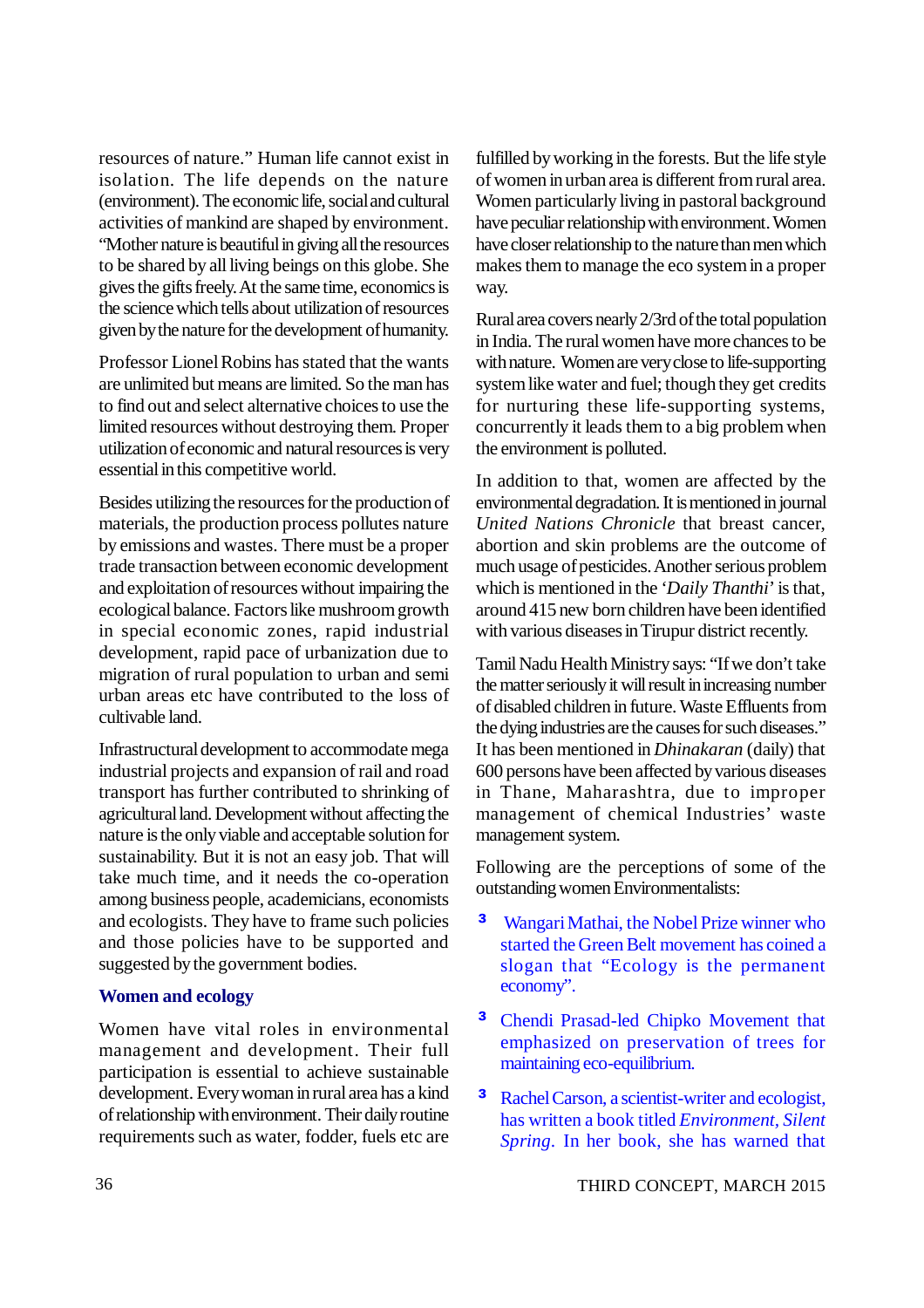whatever is done to the nature by man that is eventually done to himself.

- **³** Maria Cherkasov, who is a journalist, ecologist and director of Centre for Independent Ecological Programmes, has pointed out that the industrial activities such as the use of pesticides damage the earth, ecosystem and it leads to ecological consequences which is a threat to human health.
- **³** Medha Pateker is an outstanding Indian woman environmentalist and a social worker who has been creating awareness among the people about environmental degradation.

### **Need for Sustainable Economics**

India is one of the top among twelve countries known for its pure water. Only 45% of India's overall environmental compliance is facilitated by industries and the yield is clean production. The latest techniques are not updated in many industries. As we know economics is the study of scarce resources in the process of satisfying human needs, economics and the cost of exploiting resources in the environment and the consequential benefits that arise in the society is large in number.

By the development of science and technology, the environmental resources are over-exploited. It leads to imbalance in the eco-system. The environmental pollution leads to more damage than welfare. Economics enters in every aspect of our life, society and environment. The mantra of the sustainable economics is conserving environment, making a visit to the nature, educating the younger generation about the beauty of nature, doing business at the common goal and so on.

#### **Conclusion**

The noted development economist Amartya Sen has argued that "There is no escape from considering both the question of what (policy) is fundamentally valuable and what instruments can enhance these things best". He thus urges economists and researchers to confront ethical questions about development. Sen argued that the fundamental goal of development should be to create social and economic institutions within which every individual is enabled to fulfill his/her capabilities and to realize the functioning of a full human life (development as freedom).

This is an important forum for philosophers and practioners to come together to discuss the ethical issues of development. Green consumerism and green markets are to be developed, promoted and practiced by the producers and consumers, since it shows their ethical perspective towards environment. Man has been tempering with the ecosphere for millions of years and now he has been forced to realize that resources which were abundant have become scarce.

So everyone should understand the link between economics and environment. If we don't mind about the above said calamities, a day will come when the living beings on earth will be doomed to perish for want of good air, water and food. In other words, we create harm to the future generation and we don't have ethics even in our life supportive system. So women's ideas, perception, involvement have to be supported and encouraged in all aspects of sustainability.

In this regard, one is reminded of what Swami Vivekanand has said: "Women education must be an eye-opener in all matters. Character is formed by good education, strength of mind… the intellect is expounded by education, and by which one can stand on one's own feet".

#### **References**

- 1. Nick Hanley, Jason f. Shogren and Ben White, *Environmental Economics in theory and practice*, Macmillan India limited, Chennai, p.  $\mathcal{D}$
- 2. Dr. Arvind Kumar, "Women and Sustainable Development", *Third Concept*, April 2012, p. 25.
- 3. Swami Vivekananda "Women of India" Sri Ramakrishna Math Chennai, p. 85.
- *4. Dinamalar*, August 25, 2014.
- *5. Dinakaran*, December 1, 2014.

#### THIRD CONCEPT, MARCH 2015 37

 $\rightarrow \rightarrow$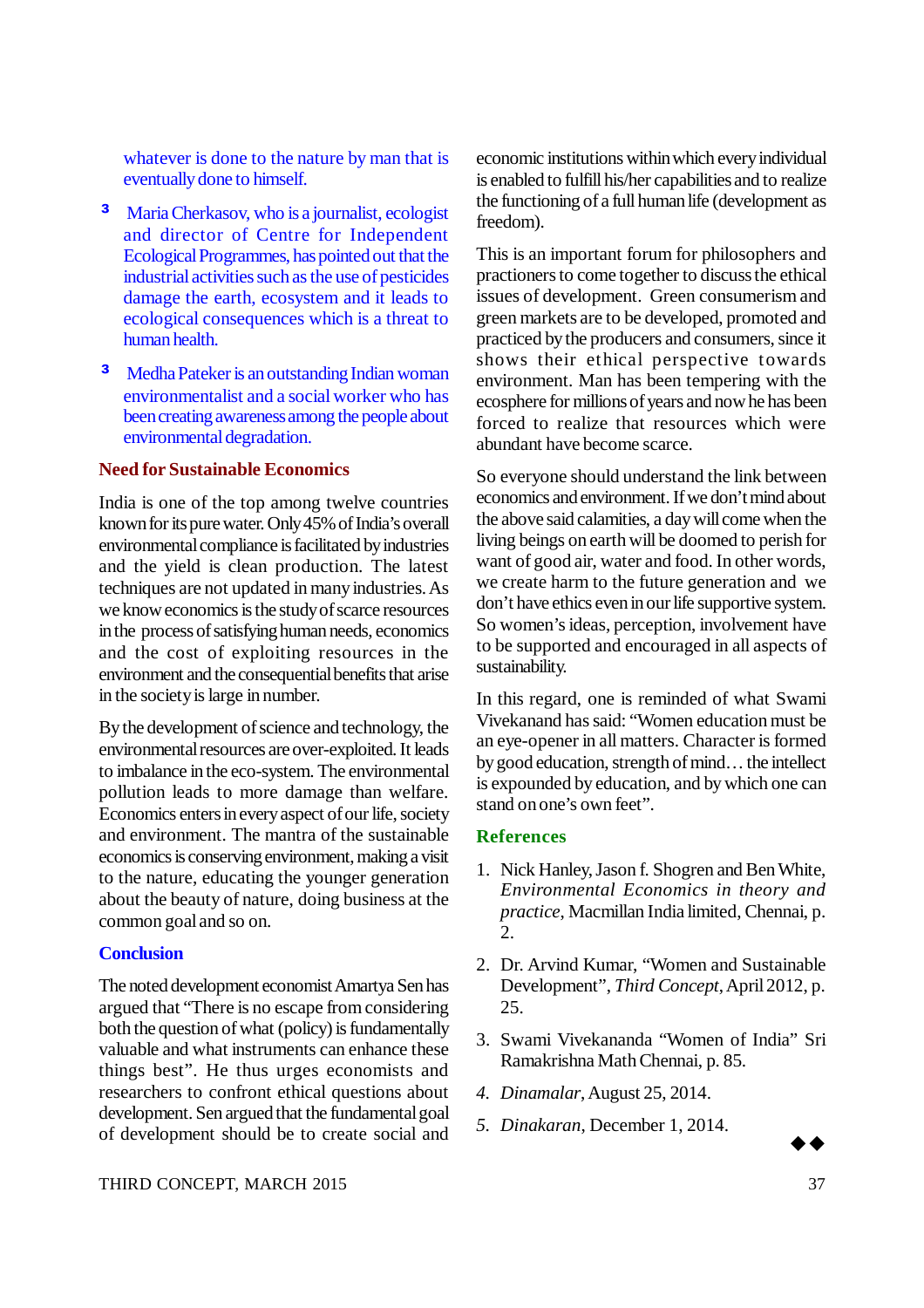# **How Timothy Leary Changed America?**

Eddie J. Girdner\*

John Higgs, *I Have America Surrounded: The Life of Timothy Leary*. Barricade Books, 2006

*[In l971, the then President of the United States, Richard Nixon, thought that Timothy Leary was "the most dangerous man in America." Leary appeared to be a peaceful man, always smiling. Why was he considered more dangerous than the most brutal and violent killer one could find in America? Anger and brutality seemed to be no threats to the United States of America. But spreading sentiments of love and peace among the larger population was seen to be the gravest threat. Indeed, the threat of peace is so serious that it threatened the very social, economic, and political fabric of America at its root. Sentiments of love and peace are the gravest threats to capitalism and imperialism.]*

I s n the sixties, it was imperative for the American system and the American Empire that those who wanted to "give peace a chance" had to be crushed, destroyed, and rooted out. The cultural revolution of the sixties in the United States was dangerous to the ruling class when peace was about to break out at the time America was waging a colonialist war against Vietnam.

Just when the US needed soldiers to kill communists in Asia, people's minds were being blown, or rather expanded, all across America. A cultural revolution was beginning in the l960s, leaving the "square" and normal fifties generation behind. Not only was a new generation going to the universities in greater numbers, many began to discover that there were ways to expand their consciousness far beyond anything that they could learn from the books.

Timothy Leary thought that society could be changed through psychedelic substances, particularly LSD. Leary said: "The kids that take LSD aren't going to fight your wars, middle class, middle age, whiskeydrinking generals. They'll not join your corporations, middle class, middle age, whiskey-drinking corporation presidents."

But telling young people to reject the values of their parents was equivalent to declaring war on American society as it existed in the sixties. Leary told students to start a drop-out movement on their college campuses. He said: "Our aim is to transform American society. In the next five to ten years we

expect that between twenty and thirty million Americans will be taking LSD regularly in their spiritual development and psychological growth."

Looking back on the situation, the ignorance of American society rather boggles the mind. The attempt by courageous individuals to open the minds of America and expand their consciousness met with crushing reaction. At the forefront of this movement was a figure perhaps not well recognized by today's youth. Timothy Leary became the pivotal figure and the old established system predictably came down upon him very hard. He found himself in prison.

This book is a very informative biography of Timothy Leary, the "mad scientist" of the sixties. I had known about him, but did not know the inside story and what really happened. When the information one gets is filtered through the corporate press, one gets mostly lies about a figure like Leary that goes against the mainstream society. One comes to think of the person as a dangerous crackpot who is not only evil, but also insane.

Leary's life is quite mixed, sometimes quite wild. Sometimes an active professor at Harvard University receiving research grants and constructing a path-breaking theory of human behavior and at other times engaged in wild sexual orgies. It has been said that his life was "flat out epic grandeur." Being so unconventional, he became alienated from mainstream society. In many ways, he was a pioneer in attempting to understand the brain in a scientific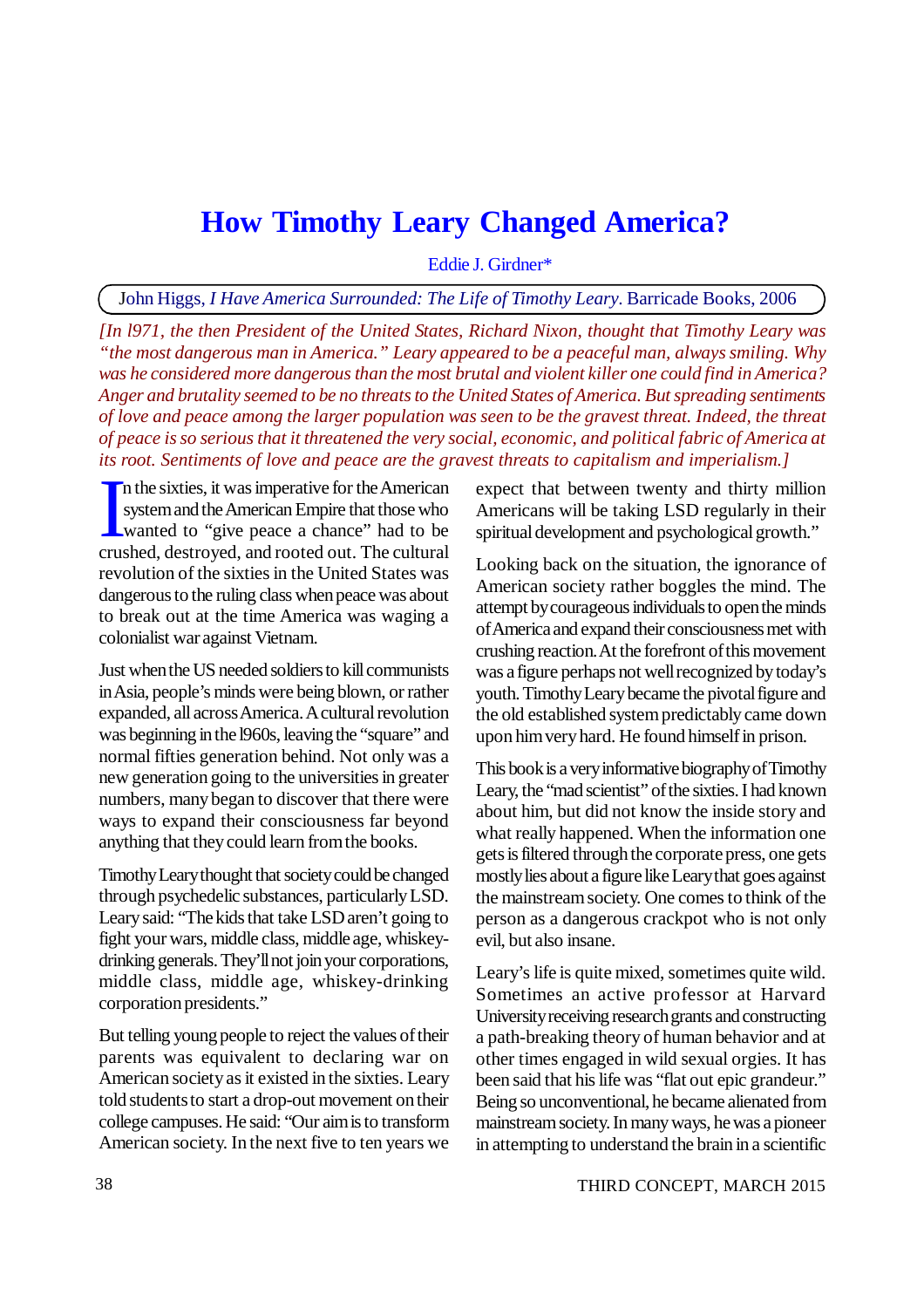way and pushing the frontiers of consciousness.

Predictably, with President Richard Nixon out to get him, he ended up in prison in California in l970, given a long prison sentence for having one eighth of an ounce of marijuana. It seems that he was too smart to stay in prison. His wife and friends vowed to get him out and organized a jail break. It could work only because Leary was not in one of the high-security prisons. On the night he busted out, he wrote a note for the prison guards. This was in l970.

"In the name of the Father and Mother and the Holy Ghost, Oh Guards, I leave now for freedom. I pray that you will free yourselves. To hold man captive is a crime against humanity and a sin against God. Oh Guards, you are criminals and sinners. Cut it loose. Be free. Amen."

Leary was at the California Men's Colony at San Luis Obispo, a low security prison. At this time, he was a 49 year old academic. He was not considered an escape risk because of the results of some psychological tests he was given. When Leary saw the questions on the exam, he realized that he had, himself, written the questions years ago, and so he knew how to answer them to fool the authorities.

In his youth, Leary had joined the US Army. He went to the military academy at West Point, New York. But he was not cut out for military life and got into trouble. He wanted to think for himself and question authority. But in 1942, he was back in the Army and became a psychologist. It was here that he began to question the psychological model that was used in the United States up through the l950s.

In this view, there were two types of behavior, the normal and the abnormal. Abnormal meant those who were unmotivated, homosexual, radical, and so on. There were various ways to deal with "deviant behavior." Two methods were electric shock and drugs such as Thorazine.

When the war was over, in l946, Leary went to the University in Berkeley, California, and got a Ph.D. in psychology. He had the IQ of a genius and published many papers while still a student. At the same time, he wrote a book, which changed the

THIRD CONCEPT, MARCH 2015 39

field of psychology with ideas that were considered radical then. The book was: *Interpersonal Diagnosis of Personality: A Functional Theory and Methodology for Personal Evaluation*. (1957)

The book contributed some important new ideas. "Normality" just reflects white, middle-class values. The environment and circumstances are important factors. "Abnormal" was just a healthy pro-survival adaptation. The patients must assume responsibility for their lives.

The discipline was in crises, as psychotherapy was not working. Those who got counseling were no better off than those who got none, on the whole.

At the time, Leary was thirty-five years old. His first wife committed suicide due to Leary's unfaithfulness. He left Berkeley, remarried, and took the two children to Europe. He worked on another book in which he argued that the psychiatrist must get out into the real world and be involved with the patient. He realized that observation changed the situation.

After falling ill and seeing the healing as spiritual, Leary met a professor, David McClelland. He was offered a job at Harvard. While at the university, he met Richard Alpert. An old friend, Frank Baum, talked of magic mushrooms that could give one a psychedelic experience. R. Gordon Wasson had researched the mushroom cult back to four-thousand years. He had discovered ecstasy with a mushroom called teonanacatl (God's Flesh).

Timothy Leary thought this might be a key for behavioral change. In the summer, he went with Alpert to Mexico to find some of these mushrooms. Timothy and his friends ate the mushrooms sitting around the swimming pool. After half an hour, they began to laugh uncontrollably. Then Leary's mind split open. The experience altered his brain. His concept of time and space changed. Leary recalled that he saw the world with clarity and learned more about the mind in four hours than ever before. This is, of course, very much the experience called enlightenment in Eastern religions.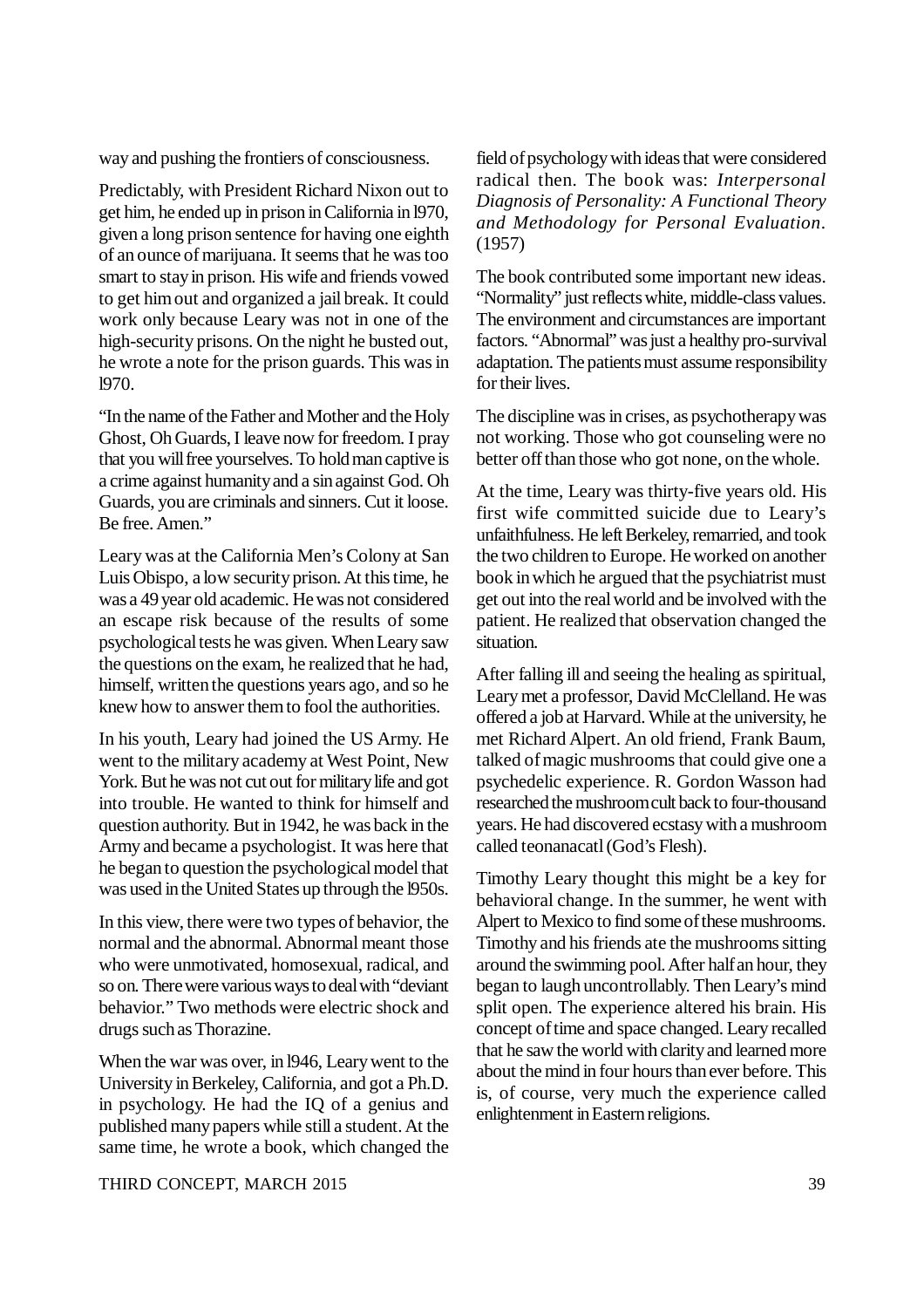Leary decided that this discovery would allow him to explore the methodologies he wrote about in his book. The doctors would take the psychedelic drug with the patient. But for society, the possibilities were just too explosive. They had the possibility of releasing people from the repression of authoritarian religious dogma and accepted political ideology.

Now Leary had a new mission. The Harvard Psychedelic Research Program was set up. The active component of the magic mushrooms was psilocybin. It was available from Sandoz laboratories in Switzerland in the form of pink pills. Professors and students would take the pills together with observers and see what happened. Hundreds of students volunteered. It was found that the experience was one of broadening awareness and increased insight. There was humanistic interchange. The little pink pills were teaching the students more than their professors could. If more people could have the experience, it was thought, maybe it would end war.

The experience was nothing new, in fact. It was just that the ignorance about it was just too vast. It had been around for thousands of years, not only in India among the sadhus, but in many tribal societies. American Indian tribes used peyote in the same way. It was known in Europe and England, but here, the experience was kept among the elites. It was not to be used by the masses.

The British novelist Aldous Huxley had experimented with psychedelic substances and wrote about it in his novel *Brave New World*. He had written about it in *The Doors of Perception*. William James wrote *The Varieties of Religious Experience* in 1902 after experiments with nitrous oxide. Other such drugs were mescaline and LSD.

The researcher, R. Gordon Wasson had claimed that psilocybin had the potential for social change in society and could overturn existing scientific paradigms. There were also religious implications, namely evidence that religion was actually caused by psychoactive fungi in all corners of the globe.

Huxley came to Harvard and met Timothy Leary. For Huxley, the psychedelic substances would be used by giving them to powerful people, such as businessmen, politicians, artists and intellectuals. They would be kept away from the population as they could threaten a stable functioning civilization.

Huxley thought that they offered a way out of war and oppression. Powerful men had to understand how to use them and the leader of the experiments had to be "respectable" members of society.

One of Leary's friends was Allen Ginsberg, a poet of the sixties who wrote "Howl." Ginsberg's mother had been in the Communist Party USA. Ginsberg argued that everyone had the right to the psychedelic experience so the drug should be given to the masses. Leary would start to argue the same thing.

Leary and Richard Alpert set about to collect data after running experiments on some 200 colleagues and volunteers. To gain more scientific data, Leary went to the Massachusetts prison system and asked to give psilocybin to inmates who were about to be released. It was part of the prisoner rehabilitation program to see if the recidivism rate could be lowered.

At the time it was running at seventy percent. After receiving psilocybin, the rate dropped to only ten percent among Timothy's inmates. It was a phenomenal success, but it was not clear if this was the result of the drug or because inmates gained a better understanding of life's problems and were given extra support.

Not everyone liked the experimentation, however, and opposition began to arise. Another experiment was the Good Friday Miracle. At an Easter religious service, half the members of the audience were given psilocybin and half a placebo. Of those who took psilocybin, ninety percent had a religious experience. This experiment offended some people as it seemed to undermine their religious beliefs. It seemed that the experiences of the great Christian mystics could be obtained by just taking a pill.

It was in l961 that Timothy Leary was introduced to LSD. Lysergic acid diethylamide-25 was invented in l943 by Albert Hofmann at Sandoz Pharmaceuticals. It was derived from ergot, a rye fungus that is rich in alkaloids. Hofmann had taken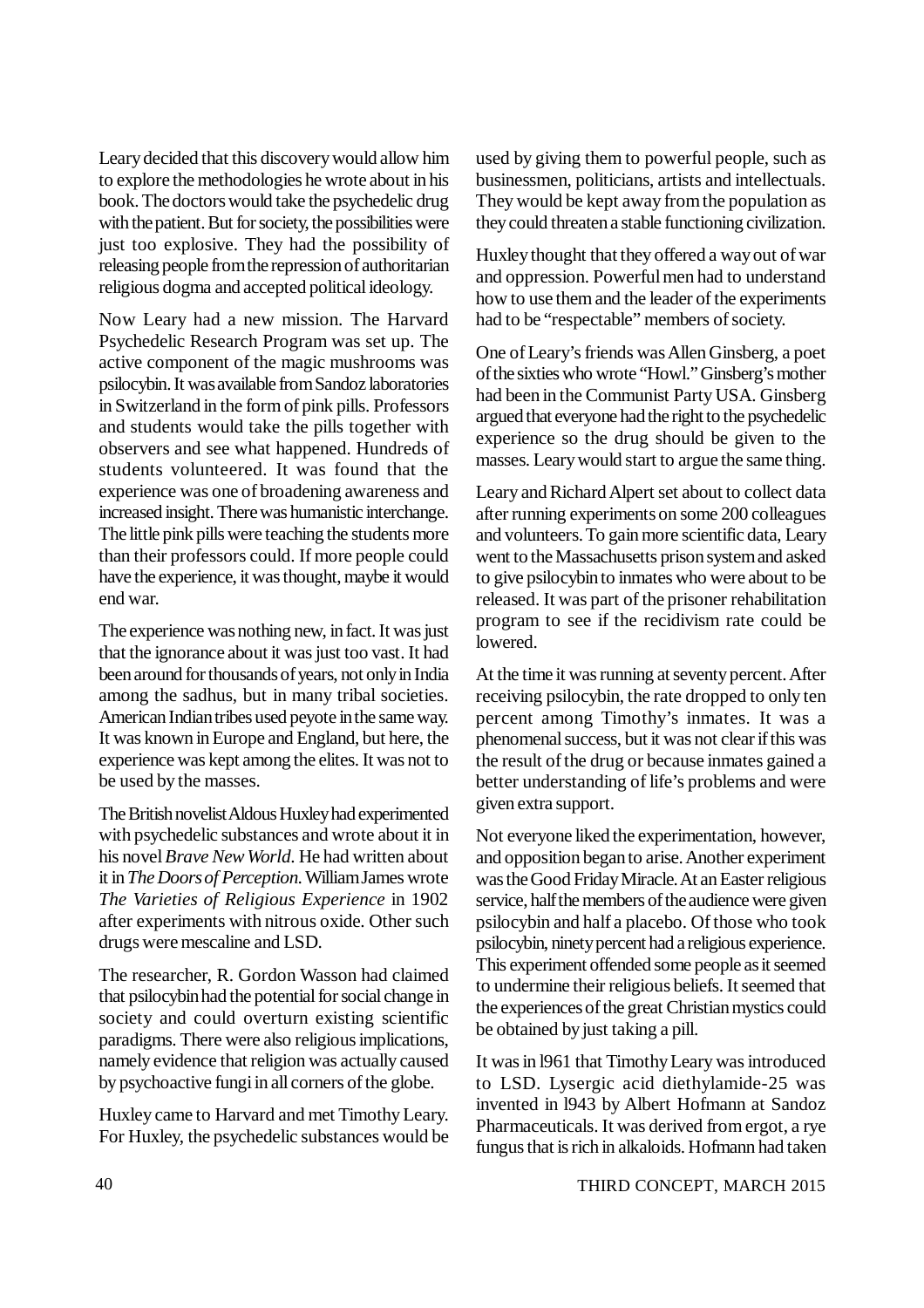250 micrograms and experienced a wild ride on his bicycle on the way home. He called it his "problem child" because it had great potential for medical use, but got out of control when masses of young people started to use it as a recreational drug.

In the USA, the Central Intelligence Agency thought that LSD might be useful as a "truth drug." The US carried out experiments in l954, but found it useless after hundreds of CIA employees had taken the drug. The US military also experimented on 1500 people and called the experience "a trip." That is where the term came from.

Further CIA programs were carried out with the drug as part of the research into chemical and biological weapons. The MK-ULTRA program gave LSD secretly to people in prisons. The CIA also operated a brothel in San Francisco where they secretly watched the behaviors of people after taking the drug. But the effects were so unpredictable that the CIA seems to have given up on it. It seems, however, that they may have used it for torture.

It was not long before LSD began to be used by famous people in Hollywood. Leary got his first LSD from Michael Hollingshead. He obtained one gram of LSD from Sandoz, which was enough for five thousand doses. When Leary took it, he found it much stronger than psilocybin.

He said it was "the most shattering experience of my life." He understood that "everything within and around me is a creation of my own consciousness… Everyone lives in a neural cocoon of private reality." All behavior patterns are just games that people are taught to play. There is no such thing as "normal" and "abnormal." He realized that normal consciousness was not the ultimate reality. He had just created it himself. Or in the Indian context, the world is Maya.

These mental models that people create were called "reality tunnels" by Leary. Whatever one believes imprisons them. This explained the post-modern move away from the Enlightenment ideas of the eighteenth century which viewed reality as absolute. It was necessary for the mental world to undergo a revolution. Religion, social movements, and political

movements try to synchronize the minds of large numbers of people. This is actually an attempt to prevent them from using their own brains. Leary asked people to take control of their own brains.

Meanwhile at Harvard University, things were starting to become wilder in the Center for Personality Research. Leary's house had become a sort of commune. The CIA and university officials were watching and becoming more concerned. The influence of Leary and Richard Alpert was spreading first to Hollywood and also to Washington, DC. This was likely where it was needed the most.

An acquaintance of Leary was Mary Pinchot Meyer. Her husband, Cord Meyer, was a CIA agent in covert operations. Leary trained her to guide people on LSD trips. She was also believed to be a mistress of President John F. Kennedy and it is believed that President Kennedy took LSD while in the White House. She was murdered in 1964.

These insights that LSD revealed to Leary were actually very old ideas. The illusions of the world are the shadows on the cave wall in The Republic of Plato. The world is just illusion, or Maya. One might discover this through years of meditation or years of prayer to God in the case of Christian saints seeking mystical experiences. Sadhus smoke gung to focus their mind. But LSD was a sort of shortcut to these insights.

There was no need to spend years in meditation. Just take the drug and get the same result in about half an hour. The experimenters realized that the experience was an old one in India. But not just India, it had been used in the West too, but the truth had remained largely hidden and dismissed as it was not seen as scientific. It did not fit the academic scientific paradigm.

There were an infinite number of realities or reality tunnels that one could use to reprogram their brain. LSD now seemed to be the key to this reprogramming operation. But academics saw it as unscientific. Where was the hard data? This was their question. Leary began to be seen as a flake and it did not help when Swami Vishnudevananda performed a head stand on the conference table of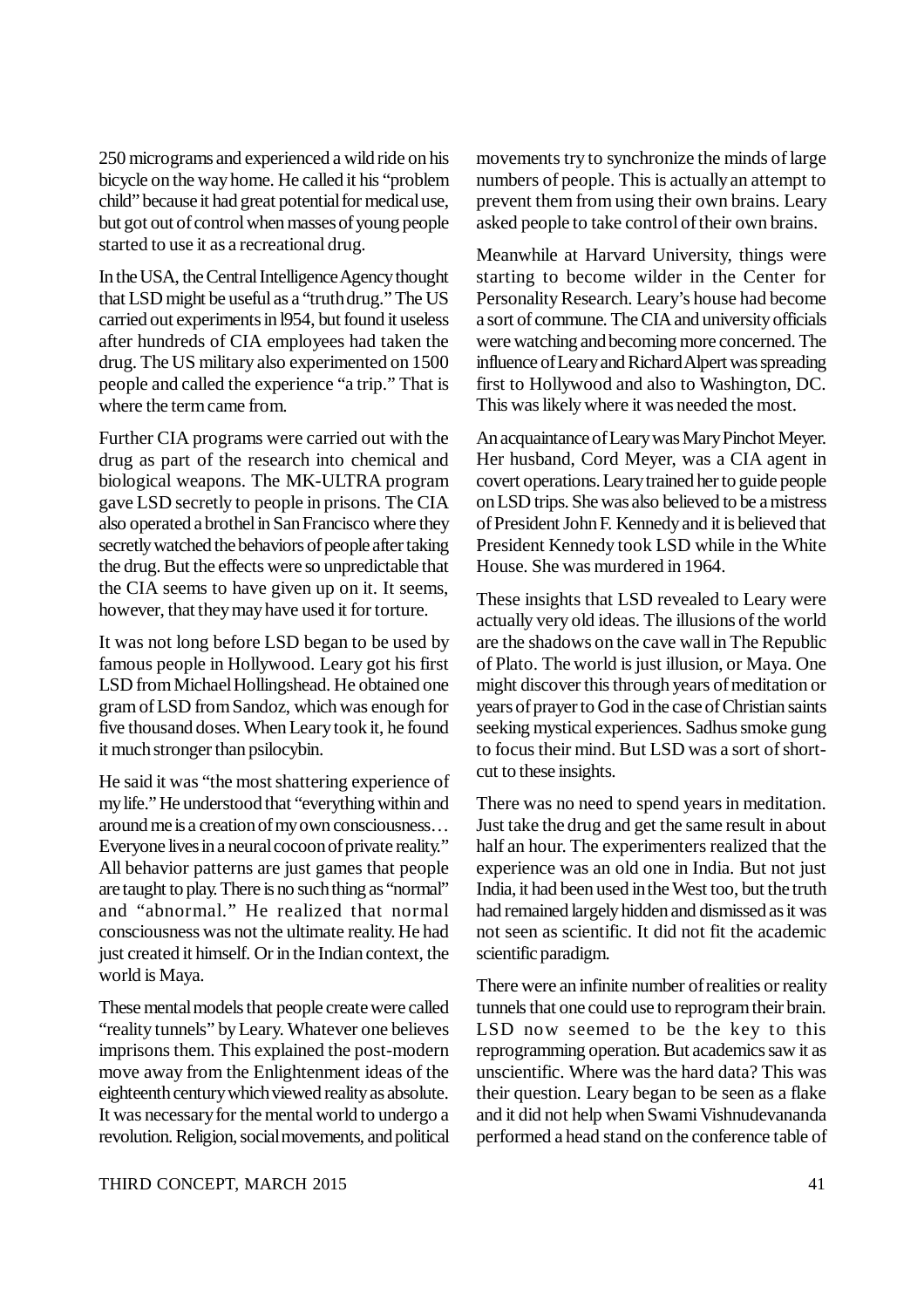the Harvard Center, dressed only in his loin cloth.

Those who took LSD also discovered that it heightened the sexual experience. The hedonism, sexual liberation, and intellectual expansion increased awareness and those who took trips somehow came across as wiser. Some students started to drop out to study Yoga on the Ganges, which did not please the parents who paid thousands of dollars for them to attend the university.

The shit was about to hit the fan, as they say. As often happens in academia, a committee was about to emerge which came under the rubric of "the get-Leary committee." Some faculty began to complain about Leary and said that the work of the personality center did not have scientific validity.

Leary was also accused of corrupting students. He had become a modern-day Socrates. Richard Alpert was fired from Harvard. Higgs says that Leary was fired too, but this is not certain. In any event, when Alpert left Harvard, Leary also left.

The two went private and formed an organization called IF-IF, the International Federation for International Freedom and began to publish a journal. They had help from rich friends and opened up a center at Millbrook in New York State. The large house was owned by two grandchildren of the founder of Gulf Oil.

Leary and Alpert set up a commune in the place. In LSD sessions, Leary said, set and setting was important for the experience of getting a "glimpse of utopia." Set meant being in a good frame of mind. Setting meant being in a harmonious location with trusted friends.

LSD became illegal in l966 but a large amount was being produced underground. It was taken by at least seven million Americans. Leary called it "deprogramming oneself." Leary went to India and lived for four months near Almora in the Kumaon Hills. Alpert also went to India and eventually became Baba Ramdas. He came back to the US to teach Yoga to Americans.

Leary, however, was never sold on established religion and told people to establish their own

religion. Leary founded the League of Spiritual Discovery taking the name from Hermann Hesse's *Journey to the East*. For Leary, the Divine was a product of the mind. There was no "higher power" external to the nervous system. "God" is the mind and "sentient chaos."

One of Leary's friends began his own religion, called the Neo-American Church with the motto: "Victory over Horseshit." One can say "Amen" to that. Millbrook was declared to be a monastery. At this stage Leary advanced the principle that "Thou shalt not alter the consciousness of thy fellow man." This seemed to change later, however. At the center of the movement, Leary came to be called a guru. He said the revolution was entirely spiritual and that LSD was a religious sacrament. Leary was also called the "High Priest."

For some it seemed to be just thumbing one's nose at square middle-class society and having a lot of fun. But someone had to be paying the bill, of course. Perhaps it was only the relatively affluent kids from middle class families who had the luxury to goof off for a number of years before settling down to make a living.

I remember that in the sixties, my struggle was not against the establishment but just getting through the university. If I did not make it, there was nothing to fall back on. In the summers I had to raise crops on the farm to have some money to pay my way through the university. While the hippies were seeking enlightenment, I was plowing corn.

The looming threat from the establishment was the Vietnam War that could get one killed. But students in my situation did not have any money to travel across the country and have fun experiences with drugs. I did not have the luxury of spending time to find enlightenment. This was probably true for most. Because of that, I never experimented with drugs.

The fun aspect of it was seen in the "Merry Pranksters" and Ken Kesey, who wrote the book *One Flew Over the Cuckoo's Nest*, after taking LSD in a secret CIA experiment at Stanford University. Kesey and others bought an old bus and drove across American taking LSD and making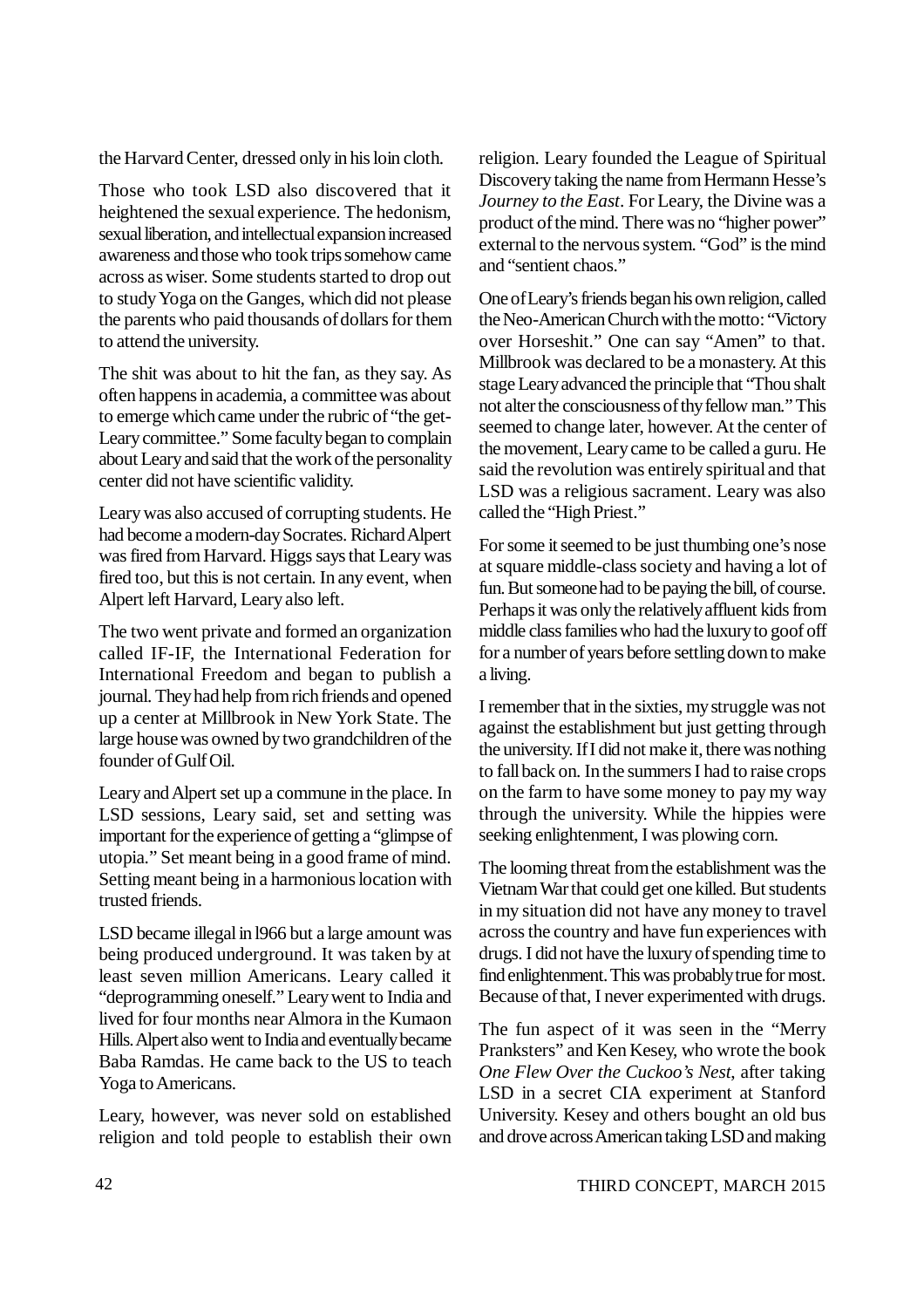fun of square Americans they met along the way.

Bringing the spiritual revolution to America was not as easy as Leary imagined, as it turned out. Just because the blinders fell from his eyes, did not mean that the institutional structures of society were about to collapse. The old society fought back. The US authorities moved against the drug culture. In particular, they were out to get Leary. Once they did, they would try to put him away forever.

The District Attorney in New York was G. Gordon Liddy. He raided Millbrook with his men. Leary knew the raid was coming, so they were mostly clean, but Liddy got the commune closed down and went on to the White House to carry out the Watergate burglary for President Richard Nixon.

Fake stories were made up and published about the dangers of drugs in the press. It was said that it damaged hormones. This was pure fiction. Leary argued that LSD is "non-toxic, non-addictive, and anti-narcotic." Nevertheless, Congress passed a law to make it illegal in l966.

Leary kept telling people to "turn on, tune in and drop out." By this he meant to drop out from the social norms of society. But without a job, most people could not even pay their rent.

When Richard Nixon was elected President in l968, he started to wage a war against Leary and the freelove, anti-war hippies. Nixon was paranoid and thought the Communists were trying to destroy America with drugs. Leary won a case against his marijuana conviction in the US Supreme Court and announced that he would run for Governor of California. He said there was no excuse for the people of California not to be happy and smiling if they followed the movement. John Lennon wrote the song "Come Together" for Leary's campaign, but before the election could happen, he found himself in prison in 1970.

Leary's political ideas came across as extreme libertarianism. He called his party FERVOR: Free Enterprise, Reward, Virtue and Order Party. There would be no taxes and a free market. Schools and prisons would be privatized and run for profit. It sounds quite naïve. Well, at least the last two have

THIRD CONCEPT, MARCH 2015 43

come true.

Now busted again, Leary was refused bail. At the trial, the judge called him an "insidious menace" and the "most dangerous man in America." America was out to burn Leary at the stake, after a fashion. It was the old inquisition once again. Leary smiled through it all as his years of prison sentencing built up. The heavy sentences were obviously political. He had preached expanded awareness and now said that it was his duty to escape. But in the end, "you can't outrun the long arm of the law."

In 1970, after seven months, his wife Rosemary was able to arrange it. The radical group, the Weather Underground, was paid twenty-five thousand dollars to hide Leary and get him out of the country, once he escaped. One member of the group, Bernadine Dohrn declared war on the United States. They were inspired by Marx, Che Guevara and psychedelic drugs.

Being in a low security prison, Leary was able to pull off the miracle and escape. The Weathermen hid him and helped him make it onto a flight to Paris and later Algeria. In Algiers, Leary and Rosemary linked up with Eldridge Cleaver who was a member of the radical Black Panther Party. The Algerian Government recognized Cleaver as the US Ambassador.

Leary declared, along with the Panthers, that the US Government had to be overthrown. Now it seemed that Leary had changed from being a peacenik to wanting to use force and militancy against the USA. It was the purist lunacy. He made the statement that "every policeman is an armed, fascist, bully murderer."

The panthers, however, did not like drugs and hippies. They imprisoned Leary and his wife, in an attempt to get money from them. But Leary was able to trick them and escape to Switzerland. Here he was protected by a wealthy arms dealer. The US application for extradition of Leary was rejected by the Swiss and he stayed, enjoying his life in exile for a time and having a luxurious life with famous people from around the world.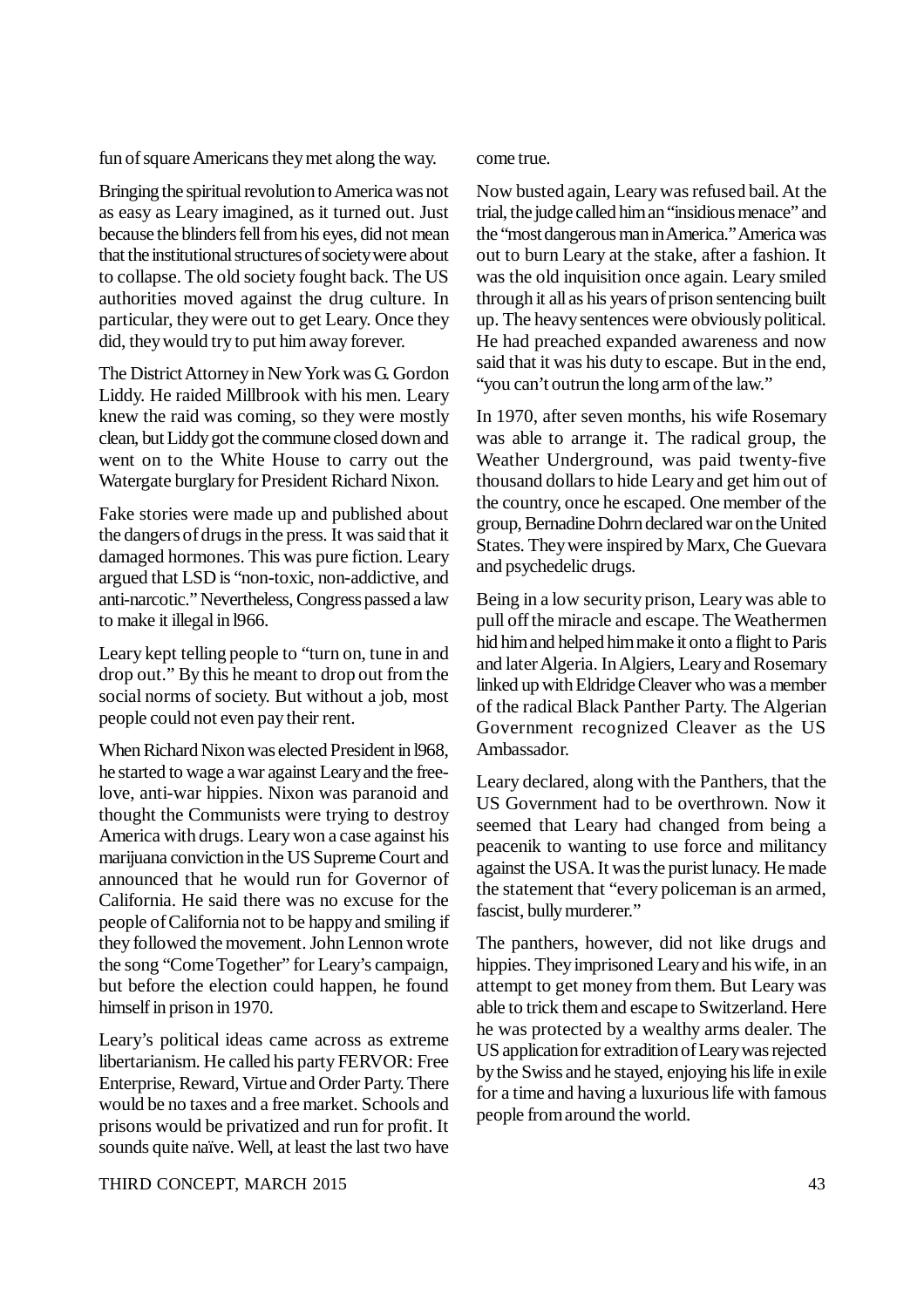Leary worked out his model of the human brain outlining the seven levels of consciousness. Level one was the basic survival circuit. Level two was the power level. Above that was the third level of social awareness and politics. The fourth level was the sexual circuit. These were the levels normally used by one living a normal life.

The fifth level was the hedonic circuit. This was pure pleasure that could be activated by cannabis. The sixth level is super-awareness, the realization that we are all one and this could be reached with the help of LSD. The seventh was the neurogenetic level that transcends space and time. These are the pure forms of Plato and Jung's "collective unconscious."

From Europe, Leary was persuaded to go to Kabul by a friend. From there he planned to travel overland to India. But the US arranged with the Afghanis to arrest Leary in Kabul and put him on a Pan Am flight back to California. Nixon was out to get him. His friend was probably secretly working for the US Government.

Back in the US, Leary was tried for his escape and argued that he was not responsible because he was someone else when he escaped. This defense carried no weight with the court. The judge added another five years to his sentence and sent him to Folsom Prison. In solitary, Leary wrote another book on the back of legal briefs and smuggled it out of prison. At Folsom, he was right next door to the famous murderer Charles Manson.

In prison again, Leary constructed his Starseed Theory. The idea originally came from the British mathematician, Lord Kelvin. The idea was that the seeds of life on earth came from outer space. These seeds were nucleotide templates that evolved into nervous systems. They could switch onto higher levels.

When a comet was approaching the earth, Leary began to think that it was coming to take him out of prison. He would be leaving the planet and a "New Age" of spiritual awakening would take place. The Age of Aquarius would be dawning to lead the world to peace and enlightenment. It never happened, of course.

Faced with something like seventy years of prison sentences, there was only one way that Leary was ever going to see the light of day outside of prison. That was to turn state's evidence. If he would sing for the officials they would let him out. It shows the power of the state to destroy the most creative people in society and the US authorities were about to destroy Leary and his reputation for good. No matter what he did, they were going to destroy him.

Leary agreed to the deal to provide information to the Government, but managed to get word out to the Weatherman that he was going to talk to the Feds. For most, this was the end of Leary's popularity and his reputation. He had joined with the enemy of those who wanted to be free. He had turned against his friends. They could never trust him again.

By the mid-seventies the hippie movement in America was dead. The Punk Movement that took over was of young kids who cared nothing about enlightenment. They just wanted to sniff glue and take cocaine in a mindless buzz. They wanted to kill all the hippies. By the eighties, the materialism of the Ronald Reagan era was taking over America.

The historical dialectic had swung sharply back to the right. But American society had nevertheless been changed by the mass numbers of individuals who had psychedelic experiences. Just how this affected society is not often realized. It brought in the PC, the personal computer.

Both Bill Gates and Steve Jobs took LSD. It led to the discovery of chaos theory in mathematics. Francis Crick invented DNA while on an LSD trip. Several other Nobel Prize winners made their discoveries as a result of LSD and Post-Modernism came about as a result of DNA. There was a paradigm change in theory.

Relativism became widespread. Identity politics arose along with the gay movement. The eighteenth century rationalist models were increasingly questioned. Where LSD was used the most in the US, these states became more open and more democratic. They were less politically conservative and less likely to support US imperialism.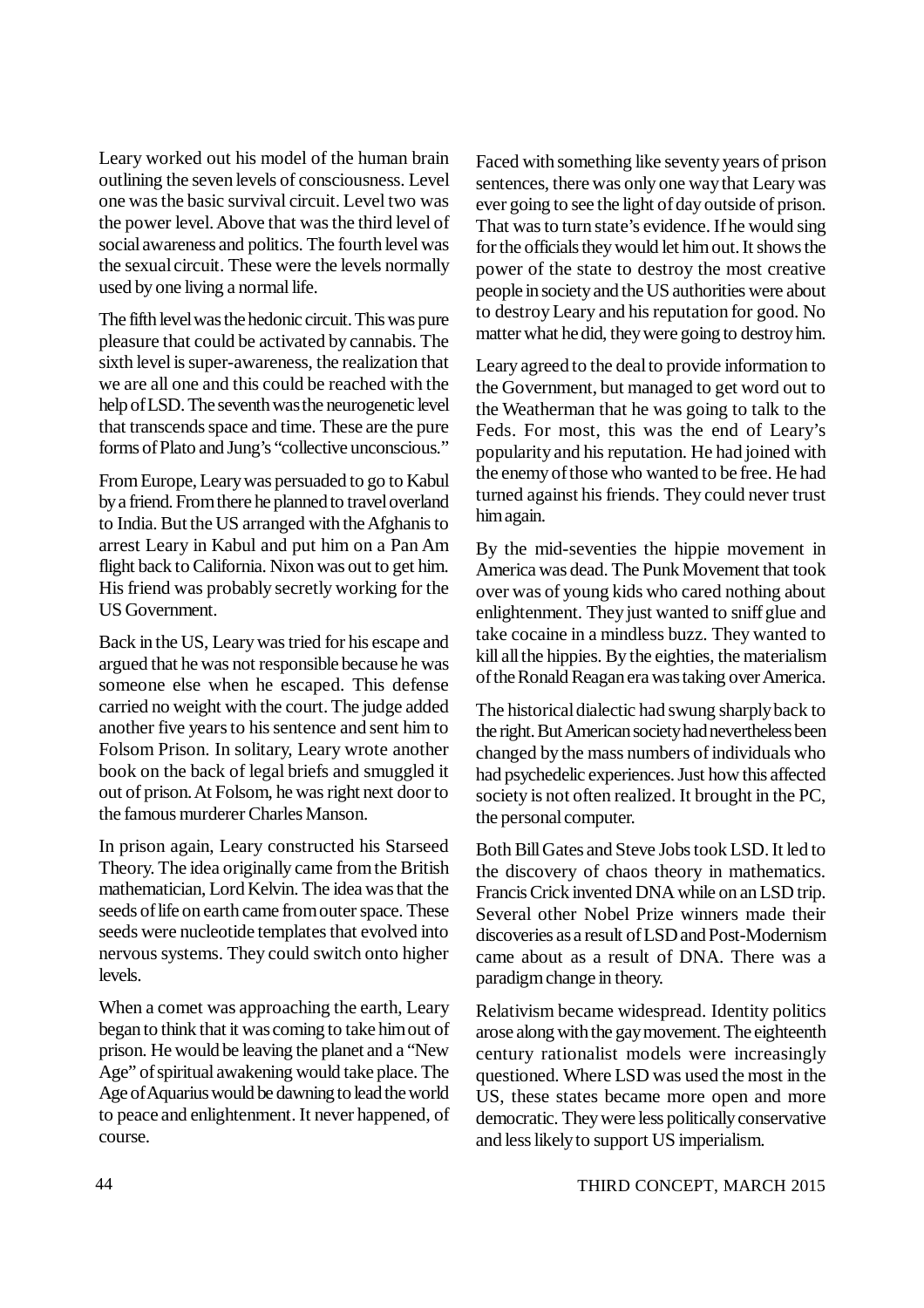When Timothy Leary died in l996, he had made a quite significant impact on American society and culture. Everyone who loves freedom should still get a big charge out of seeing Tim Leary telling the corporate chairmen and the generals to go to hell. Give peace a chance. We will not be a part of your wars. A portion of Leary's ashes were launched into outer space.

America today may be a more chaotic and fragmented society as a result of all the minds that

were expanded on LSD in the sixties but in my view it was a great and necessary development. Unfortunately, the sixties' struggle for freedom had to be crushed brutally as it was a dangerous threat to corporate capitalism and the American Empire itself. In a serious empire, it is not possible to give peace a chance. It is something for which the people always have to struggle.

*Eddie J. Girdner is author of Global Political Economy (Denver, USA: Outskirts Press)*



# **Democratic Aspects of Kebang System of the Misings**

### Dr. Nabo Kumar Pegu\*

*[When we are told "If the average man had his way there would probably never have been a state," one thing becomes clear that out of necessities only we put up together and evolve certain custom(s) to bind ourselves into a group for living together with our common purposes. This is how the primitive society evolved the political system necessary and suitable at that time.]*

**the society there was no summand the society in its particular stage.** hen it appears that at the initial stage of human society there was no such thing called 'polity' and the latter came along with growth of the

Such stage in different societies has been pointed out by Will Durant when he writes "In the simplest societies there is hardly any government. Primitive hunters tend to accept regulation only when they join the hunting pack and prepare for action. The *Bushmen* usually 'live in solitary families; the *Pigmies* of Africa and the simplest natives of Australia admit only temporarily of political organizations and then scatter away to their family groups; the *Tasmanians* had no chiefs, no laws, no regular government," and so on.

From this above quotation can be drawn a few factors which are responsible for the growth of polity. These factors are (a) security, (b) better performance, (c) imitation etc. Man, during his period of living in nature, had to go for hunting for subsistence at least. While in the jungle he found

himself beset not only by predatory animals like lion, tiger, elephant, bear etc. but also by spirits. To protect himself he had to take the help of others. So, he had developed the habit of going to the jungle in a group. Their going in a group alone would not help much if they had not learned the art of helping each other at a time of need through co-operation and co-ordination. The 'co-operation and coordination', later on stood as certain rules or tradition.

Scholars are of the opinion that this sort of traditions had been built up not only out of necessity but also through imitation of some other animals in nature. They must have seen the wild elephants, buffalos, deer, monkey, chimpanzees and others moving in the jungles in pack. Man must have also observed among baboons, chimpanzees, elephants and others that whenever there is an attack from some predator like a tiger or a lion or other some leader like strong male comes forward to counter attack the predator, and he is followed by other young brethren.

Other than in normal time when there is no chance of being attacked by any predatory creature, though man behaved as an individual animal, as it has been

<sup>\*</sup> Silapathar College, Silapathar (Assam) (nabokrpegu@gmail.com)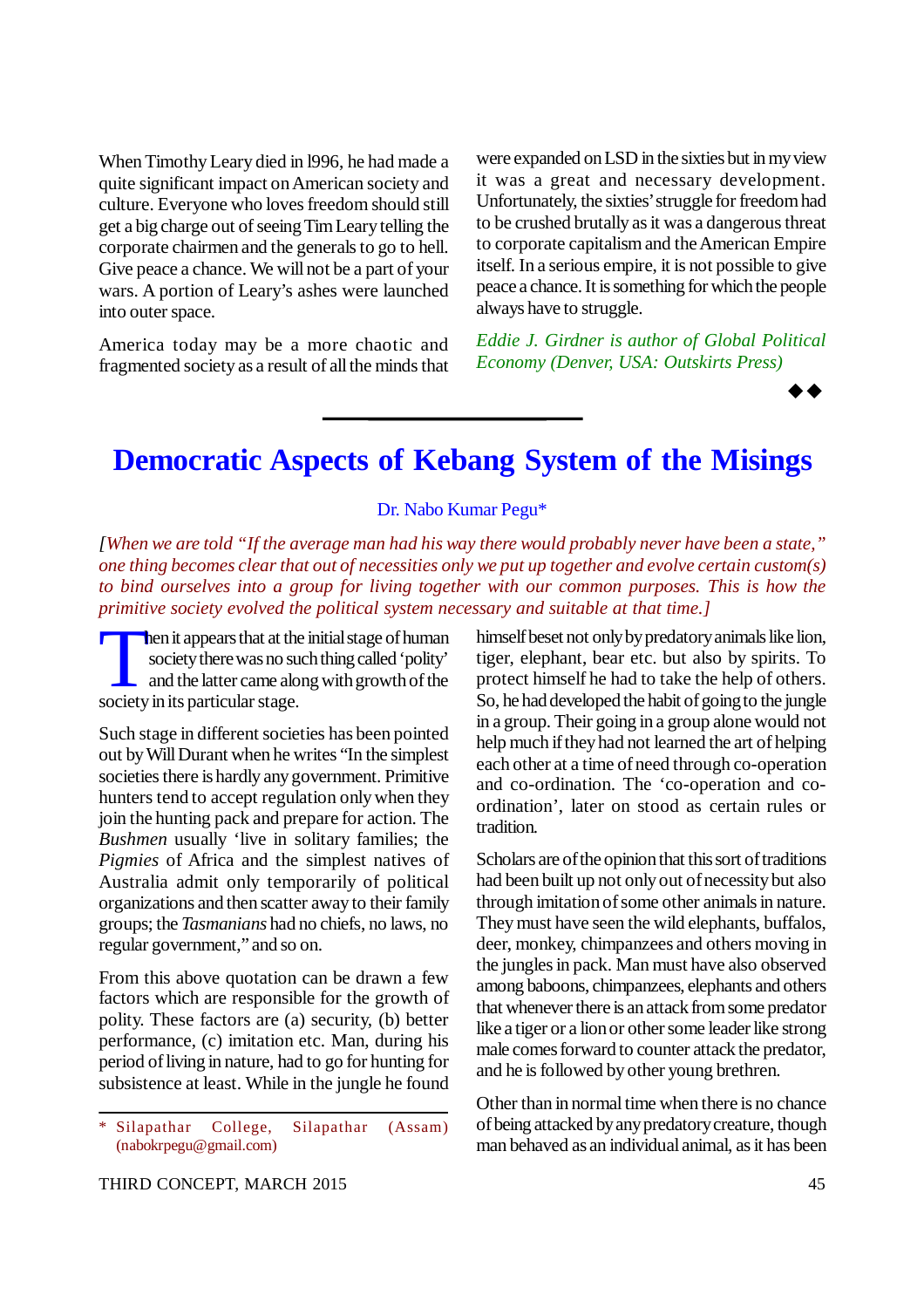noticed, in time of necessity he began to follow the rules dictated by the leader. Thus came up, in all probability, the importance of a chieftain in the primitive society.

Depending on the situation of lives in the jungle the people of Arunachal Pradesh were frequently victimized by not only human enemies but also by wild animals, spiritual beings like ghosts and spirits causing disease and epidemics; and as such they began to give shape to certain customs and traditions of administering themselves.

In this leadership, in most cases except with a *Naga* group of tribes, the *Singphos* and the *Khamtis*, they evolved a sort of democratic system. The exceptional tribes might have learnt in certain different situations in Burma from which only they migrated to Arunachal Pradesh, after giving shape for chieftainship system.

So far as the *Mising* polity is concerned one should go to the seventh century Tibet where, in the meantime, chieftainship had already evolved into monarchy. The *Misings* together with the tribes of the *Lopa* and *Monpa* groups seemed not to have relished monarchy imposed on them depriving them of their faith in shamanistic animism. That was one reason of leaving their motherland, Tibet, to an unknown land full of high mountains, deep gorges, turbulent rivers, hostile nature and so on.

Under such circumstances the tribes had almost to go back to the primitive stage without any light of civilization - neither from the north nor from the south; neither from the east nor from the west. One peculiar aspect to be noted with interest in that mountain country, now called Arunachal Pradesh, through vicissitudes of being called Frontier, Frontier Agency, North-East Frontier Agency etc., was a *terra incognita* from immemorial time in general and from seventh century in particular, up to the tenth year of the twentieth century.

From the expression - *terra incognita*, one may have the cultural picture of the tribes that escaped the wrath of Tibetan monarchy, on ground of religion, to enter into this very tropical forest region.

Their life-styles in this mountain region may draw

special attention of the scholars. Though they had to cross the Tibetan border to escape the wrath of Tibetan monarchy and that monarchy in itself was not an old one of civilized government. It was, in fact, the insistence of Weng Cheng, the Chinese queen of the Tibetan monarch, Tsrong-Tsan Gampo that the king had to introduce Buddhism as the state religion of Tibet.

Again, Tsrong Tsan Gampo was the first powerful king, after a series of kings of feudal nature ruling over different regions of that vast country, who consolidated the whole of Tibet. As such it could not, perhaps, be expected that Tibet, prior to introduction of Buddhism there, could attain certain standard of civilization so far as administrative pattern of the society is concerned.

From such a primitive society ruled by the chieftains, having an animistic shamanist culture, came the present tribes of Arunachal Pradesh, especially those of the northern bank of the Brahmaputra, including the *Misings*. In all probability, they plunged again into the hunting stage of human civilization on two grounds: (a) absence of agriculture providing them their mainstay (b) abundant forest regions, with rivers, providing natural food-stuff to scanty population.

Community hunting was a natural tradition with the society supplying them fish and meat for drying and preserving for future consumption.

By the eighth century the *Misings* seem to have plunged into a sort of primitivism in which one can hardly presume a developed form of polity permitting some chief to rule and administer the people. As seen earlier, they seemed to have lived a stateless life based on family and then on clans.

By the twelfth/thirteenth century when they are presumed to have come down from the mountains to the plains of the Brahmaputra Valley, they appear to have evolved some sort of a democratic administrative system based on the necessity of life. The society was, by then, an animistic shamanist one, the priest always having the upper hand in the society. Very often he has to play an important role in administering the society; and it is interesting to know that many such priests, (*Miri* in *Adi* language), were *gams* of the village council, *Kebang* in *Adi* language.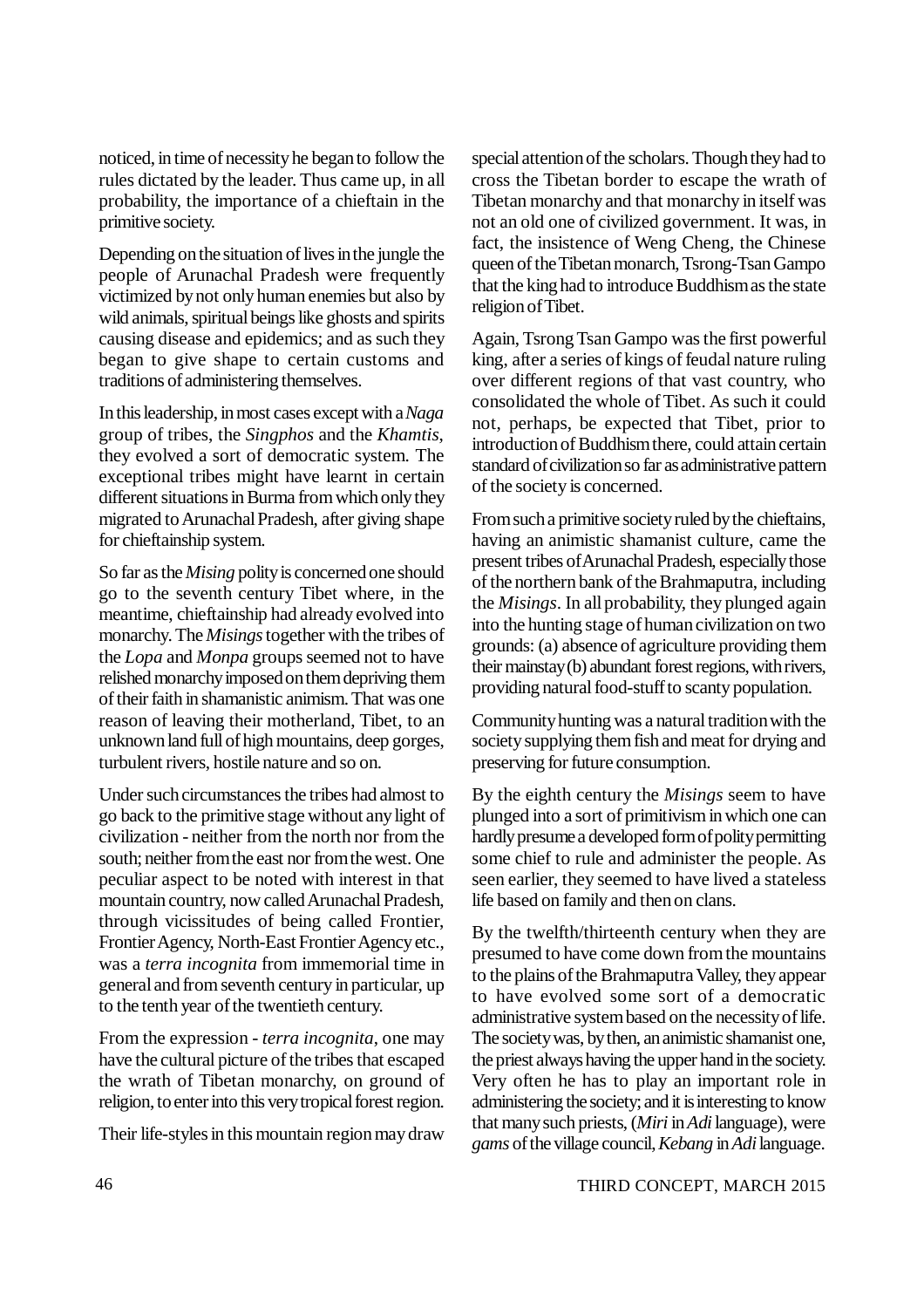As religion plays a significant role in state formation, it punctuated into the administrative system. It is, perhaps, because of such mental make-up of the people, the *Dolung Kebang* (village council) took the democratic base in the tribes of Arunachal on the right bank of the *Siang*; the *Mising Kebang*, received as legacy of the common institute -*Adi Kebang* was also democratic in nature.

Even if the sixty percent of the *Adi(Abor) Kebang* is absorbed by *Mising Kebang* then one should tend to say what Dr. Kuli has stated of the truncated *Mising Kebang* of last part of the twentieth century is not the *Kebang* of the *Misings* as in vogue from the 13th century, the period of *Mising* migration to the Assam plains.

The *Adi Kebang* functions like a law court in trying a dispute between two parties. The *Kebang Abu* moves the case from the deposition of the plaintiff and the accused and the witnesses, if any; it is followed by arguments for and against the plaintiff's case. Thus the case is open for arguments for and against supplied by some experts, called *Abe speaker*, (expert orator on history, customs and traditions of the tribe with reference to particular events in the past).

When an *Abe* speaker argues he uses an ornamental language which is different from the language used for day-to-day purpose. This separate language originated in Tibet during the age of shamanistic animism; and the language was meant for communicating with divinity. It has been pointed out by the author on *Religion and Religious Festivals of the Misings* that this language was used by the shamans as a link between divinity and man; so that language is called the divine language.

In *Kebang* also the divine interference is brought in through the use of this language. In administrative matters also divine sanction is thus sought through the use of that sacred language. The speakers in a *Dolung Kebang* usually use this language giving reference to previous cases as in a law court provided by the lawyers for the consumption of the judge for his arriving at a conclusion as judgment.

In this argument even a *Musup-ko,* the dwellers in the *Musup*, has the right to put forward his argument of the *Kebang* deliberation, though some inhibition crops up for those who have not acquired mastery in that secret language.

It may be doubted whether the *Misings* use that sacred language- *Gomku* - or not in the *Kebang* deliberation. That the *Mising Kebang Abus* also used '*Gomku'* in the past, they also, if they followed the procedures of an *Adi Kebang*, might have used that language. Even if the younger people do not know that language, they have the right to speak in the deliberation.

To our belief the *Mising Myrang Kos* spoke in the *Kebang* in the past for the council to come to a conclusion. According to that conclusion or decree reward or punishment was awarded to the disputing parties. In that case it appears that Dr. Kuli, Dr. Pegu and Mr. Mipun have expressed their views on the basis of recent *Kebang* procedures without much reference to their ancient *Kebang* system, i.e. *Kebang* of even 19th century *Mising* society.

In fact, it seems that in the *AdiKebang* all the people except the two major exceptions, (women and slaves) were involved. In fact, the power of the *Kebang* never allowed to be exercised by any leader, individual or collective. It always rests with the whole *Kebang*; they (he) are only to guide the deliberation in its sessions, And the procedure for their arriving at a conclusion to meet the end of justice to all or a national decision for social development is something like that of a law court.

In a law court any sort of dispute is tried through debates and arguments put forward by the lawyers engaged by the two parties- the plaintiff and the accused. So in an *Adi Kebang* session in a *Musup* in which all the adult members present are allowed to speak for or against the plaintiff or the accused, so that the *Kebang* could arrive at a decision announced by the *Kebang Abu*.

The *Adi* method of arriving at a decision is a kind of catechism which ultimately leads to a consensus. When these comments are pitted against what Pegu and Mipun, and even Kuli, have said of a *Mising Kebang* one may even arrive at either an incorrect decision or a vague picture of the latter.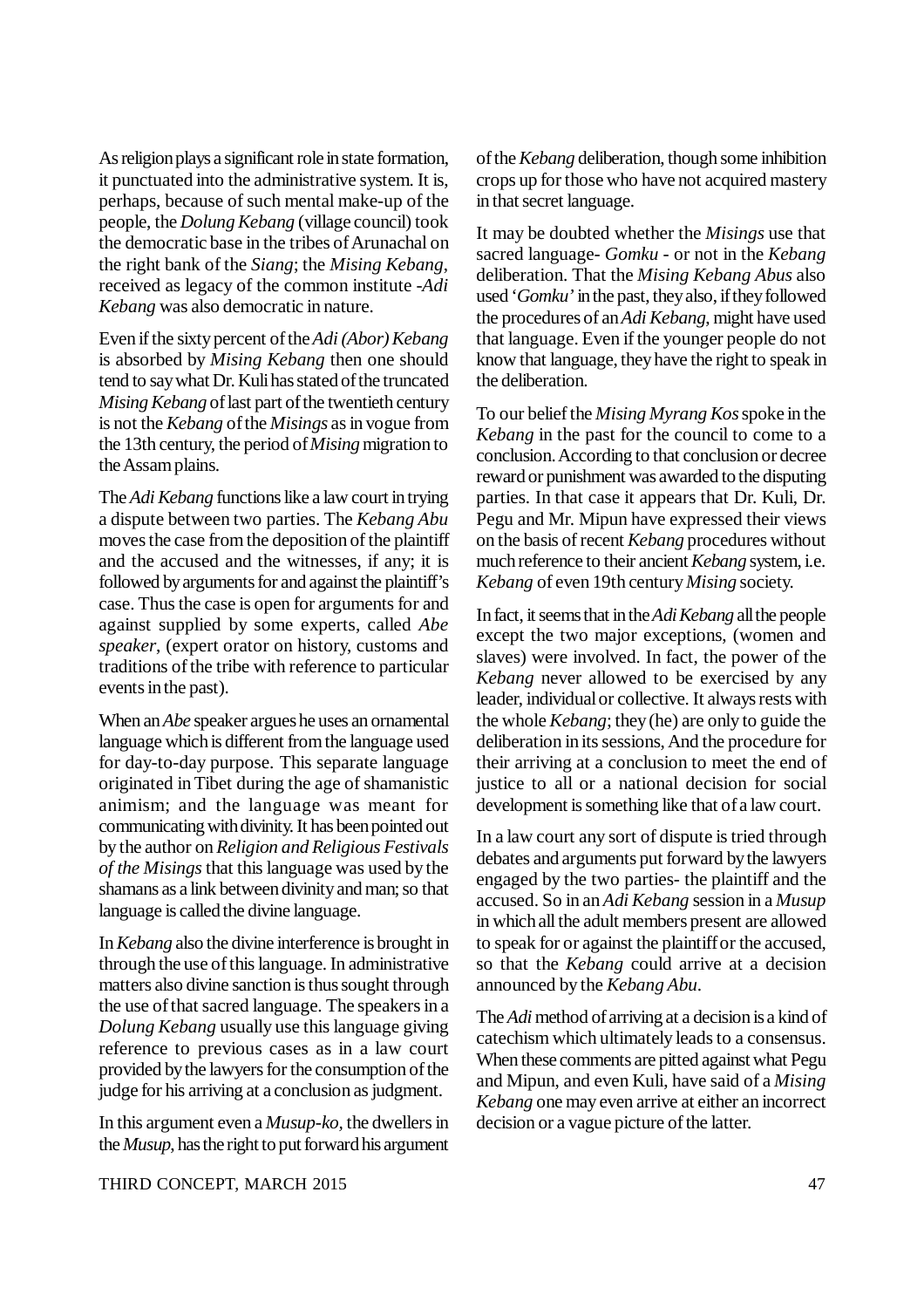One may even say that these authors' statements are not based on well studied sources. Rather the sources are vague guesswork rather than practical experiences of a traditional *Mising Kebang* in session that might have undergone basic changes through the Assam Frontier Regulation (Administration of Justice) 1945, and introduction of Panchayati Raj system after Indian independence and so on.

We get, perhaps, a partial picture of the *Mising Dolung Kebang* from the pen of Willcox, writing in 1825-26: "These singular people (the *Adis*) acknowledge no other authority but that of the *Raj* (from Assamese word *raij*, meaning the people) or people generally who make harangue in the councils assembled in the *Murang* where everyone has an equal vote." It is interesting to note the use of two words- *Raj* and *Murang*, which he, in all probability, came to know from some *Mising Kotoky*.

During those days; prior to 1873, the year of the introduction of Inner Line system, the British touring officers used to take with them some *Mising Kotokies* for interpretation of what he heard from the *Adis* and to interpret what he said to the villagers. Now, since the *Kebang* in session, in question, was at *Mebo* the *Mising Kotoky* might have used *Murang* (*Mising* Community Hall), instead of *Adi Musup*. and *Raj* [actually *raij* (people)] have some significance.

For, similar practice was still there among the *Misings* of the Murkongselek region. Since then, however, things have undergone vast changes during one and a half centuries. Since there is no proper picture of traditional *Mising Kebang* it is probable that the above *Mising* scholars simply presumed things without proper study.

What one may say about *Mising Kebang* is that it is a democratic institution so far as its structure is concerned - the *Kebang Abo*, generally the senior *Gam* of the village as its head for conducting the deliberation among the members of the *Kebang* presenting their own opinions based on the customary laws or statutes. The decision, however, is delivered by the *Kebang Abo,* the head *Gam*, and that is final. In spite of these, the *Mising Kebang* is a partially democratic institution as the institution of the Greek city states.

One more thing, in this respect, is that it attained sovereignty if it covered the whole tribe within its preview. To drive home the point, one is to have the correct picture of the tribes of Arunachal Pradesh since the point of their being covered by the British Indian Administrative machinery, since 1873 onward.

It has already been noticed that the vast mountain mass now called Arunachal was a *terra incognita* for centuries. Very thinly populated this region accommodated sometimes some people almost like nature society having no contact with the outside world for centuries. In such situation they had either to go back to the primitive stage of an aboriginal society to begin everything from the scrap or to continue with the earlier customs and traditions with occasional changes (reformations) as demanded by situation.

The *Misings* had also to live through such situations for some five centuries before their coming down to the Assam plains from 12th century onward. From the use of some vocabulary like *Gam, Migom* etc, the *Misings*, together with the other *Lopas*, seem to have continued with the customs and tradition formulated in Tibet itself. The Tibetan term *Gam* means leader as one finds in *Gam-Po* meaning king-*Gam* meaning leader and *Po* meaning people; *Ami*, meaning man and *Gang*, *Gom* meaning strong, courageous and *Migom* means a man of high status.

To that basic tradition they might have added some new rules and customs as demanded by situation. Living in small groups separated from other groups for long time led to some variations in their customs and traditions which are called the local variations The situation was such that one group of people began to suspect the other group as enemy whenever they confronted in the course of their movement.

The original meaning of the term *Kebang* is intelligent, wise man. So, originally *kebang* was a body of wise and intelligent people to look after the security, well-being and development of the tribal community. Gradually, this group of people began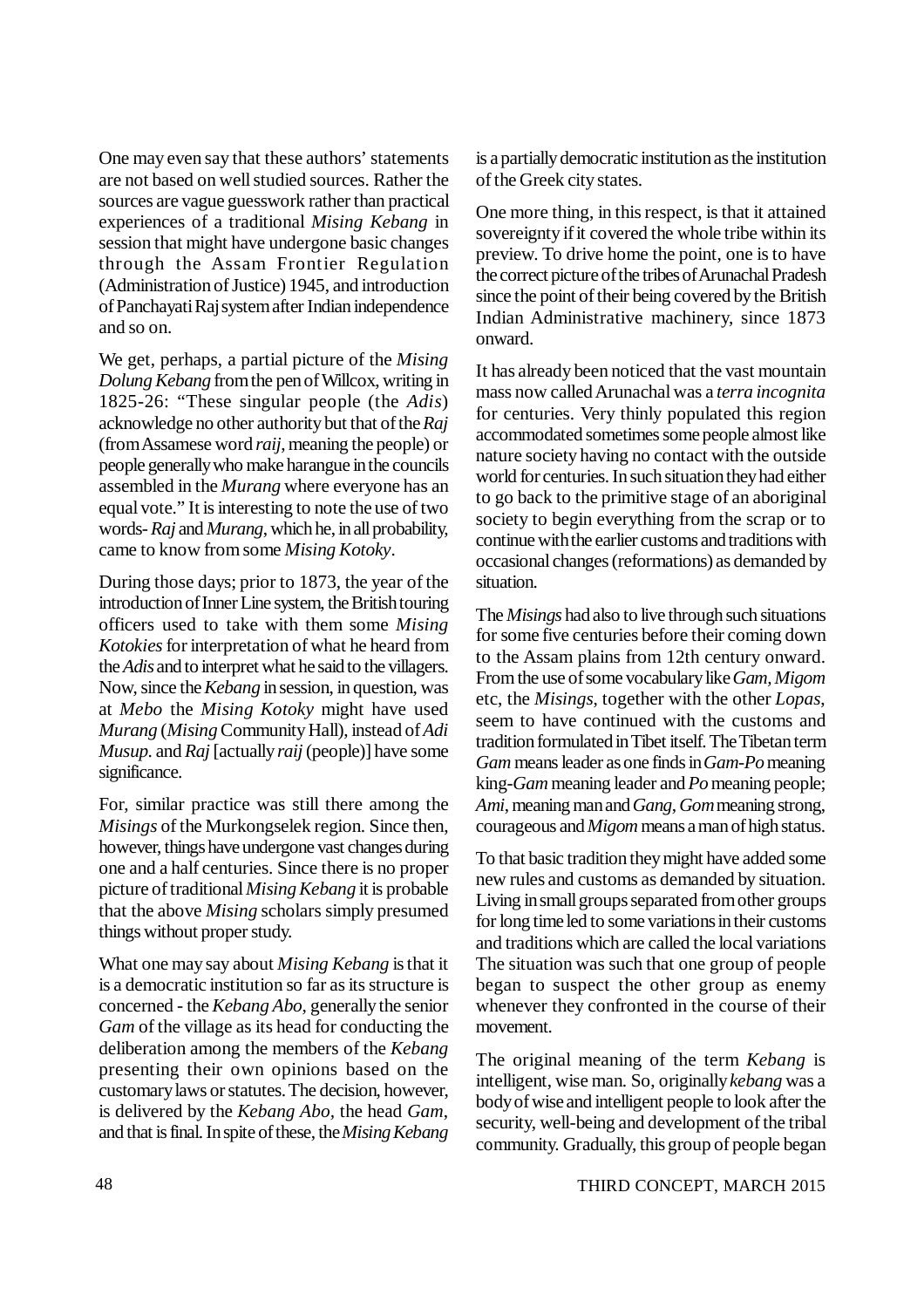to take help of other people also for strength and execution. There lies the reason of its development as a democratic institution, if woman and *Pagbo* were eliminated as too stupid; as it was in Tibet also.

It is again that situation the clan-based tribes of Arunachal Pradesh attained a kind of village-state attaining sovereignty comparable with the Greek city state sovereignty. The feature of village state sovereignty appears responsible for maximum power to the *Kebang*.

It would now be imperative to study the powers and functions of a *Kebang*. A *Mising Kebang* has ('had' till they were in the mountains almost as a sovereign power) the following powers and functions. (a) Legislative (b) Judiciary and (c) Executive.

Depending on the demands of the situation the *Kebang* could legislate on any aspect of their social life; and such law cannot be challenged by anybody; they executed the *Kebang* decision without waiting for a moment. In a sense the *Kebang* has got the administrative power for development activities like drawing an aqueduct from the water source to a convenient central point of the village, erecting community fencing for protecting the crops of the common agricultural area, constructing the *Murang* (unmarried young boys' dormitory) etc.

So, the *Murang* has a significant role to play in a *Mising* village. Its importance cannot simply be exaggerated. While still in the mountains, the *Murang* was everything - a guard post at night during which the unmarried boys used to guard the village from any possible attack from some enemy; at day time it is the immobile old men's club who sit and gossip telling the stories of life's experiences while still working on basketry and guarding the village against any out-break of fire in some house in which the fire keeps on burning twenty-four hours to expel mosquitoes and flies, and to keep the fire alive in view of non availability of match boxes (they used to lit fire with flint and cotton only).

It was the law-court in which the *Kebang* sat whenever there was some dispute between two or more families or clans, it is an administrative office

in which the *Kebang* sit for deciding on the development activities; it is the temple in which they propitiate the God of hunting whenever they decide to go for community hunting praying for God and occasionally on return from hunting too when a big prey was killed, and then celebrating *Ali-Aye-Ligang* festival, *Porag* etc.

The *Misings'* cognate tribe, the *Adis* especially the *Minyongs*, the *Padams* and the *Shimongs* had and in the interior villages still have a girl's dormitory called *Raseng*, to which the *Musup*-equivalent to *Mising Murang*, young boys visit the girls for premarital sex and other enjoyment. It is doubtful whether the *Misings* also had similar girls' dormitory. A number of old people cannot remember of such a social institution, but it is not very difficult to surmise that they might have had for the same purpose.

The possibility could be studied from the situation at *Pasighat* since the sixties of the last century. Coming into contact with the Indian non-tribal people the *Adis* there, began to consider the *Raseng* system a bad social institution for pre-marital sex, and so they began to make it a secret first and then abolished totally.

Any scholar going to study the *Adis* at *Pasighat* will have to come back blank about the existence of *Raseng*. In case of some scholars, however, who had been to the interior villages like *Milang*, *Damro*, *Adi Pasi* etc. had been to *Raseng* on different occasions that they are 100 percent convinced that *Raseng* is a reality; whereas a scholar visiting Pasighat may get nothing of it and in his writing he will not mention of such a thing.

Later on, of course, *Adi* scholars like Oshong Ering, Talom Gao (died since) wrote some articles in the local magazines. Drawing an analogy of situation at *Pasighat* from the sixties of the last century with that of the *Mising* since the thirteenth /fourteenth century, (the probable period of their migration to the Assam plains) one may surmise a similar social institution for free pre-marital sex.

There is even an echo of that institution in the *Mising Mimvir- Yame*, a *Mising* social institution for free

THIRD CONCEPT, MARCH 2015 49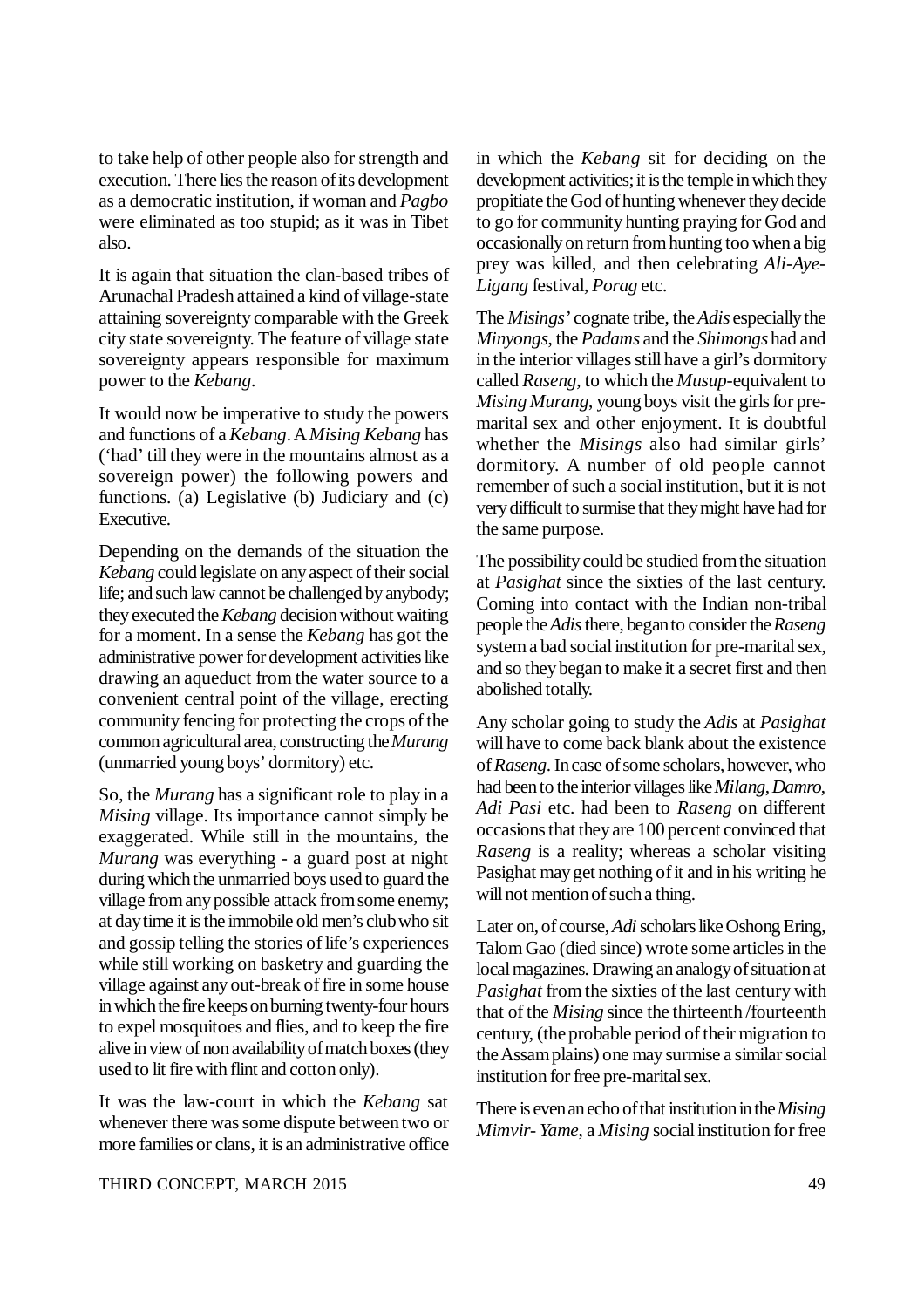movement of young boys and girls performing social welfare programme and even participating in the *Kebang* especially in matrimonial disputes of a couple of lovers.

Here is the point of the *Mising Kebang* deviating from the *Adi Kebang*. As it has already been noticed there is no place for woman in any kind of deliberations in an *Adi Kebang* except in distributing *Apong* among the members of the *Kebang*: but in a *Mising Kebang* in session to settle a dispute as to the objection of the groom; or of the bride's parents the *Mising* girls attending as the members of the *Mimvir-Yame* have got the right to plead for the marriage between the lovers which is about to be dissolved because of objection from either side of the bride or of the groom. Otherwise, there is no place of woman in the *Mising Kebang.*

This is the position of the *Mising Kebang* exercising the supreme power over its subject citizen - the members of the village- till the promulgation of the Assam Frontier Regulation (Administration of Justice) 1945, which imposed, theoretically at least, restriction on unlimited power of the *Kebang* in imposing penalty or fine and even death sentence on the accused. The Regulation, however restricted the *Kebang* from imposing fine more than Rs. 50/ or passing a life sentence on the perpetrator of the traditional rules and customs.

One example one gets on record is the *kebang* decree on lives of the hero and the heroine of Rajani Kanto Bordoloi's novel in Assamese - *Miri Jiyari* in which they were both found guilty of violating the social moral code in their love for each other; and in the *Kebang* trial they were sentenced to death. And in exercise of the executive power of the *Kebang* the lovers were bound hands and feet, and then were thrown into the turbulent river.

That was the sovereign power of the *Kebang* with no authority above it to restrict in decreeing unlimited punishment and its execution without interference from any other authority. With the advancement of the society, especially after their coming into contact with the Assamese society, and then coming under the *Ahom* rule, followed by British Administration, the rigidity of customs and rules of a *Mising Kebang*

gradually got mellowed down.

And now the judicial and administrative powers of the *Kebang* have been relegated to the background whereas the Indian Administration has practically replaced the *kebang* rule by Indian law codes etc.

By *Kebang* it is generally meant the *Dolung Kebang* (village council) whose authority is generally confined to a particular village only. In case a particular village has not attained sovereignty it may have social and other relations with the neighboring *Mising* village or villages. In case of some disputes involving two or more villages the *Dolung Kebang* does not have authority for settling such dispute.

The *Misings* have a wider *Kebang* called *Bane Kebang* comprising all the groups of *Mising* villages within easy reach. In other words, a *Bane Kebang* may consist of a group of *Mising* villages inhabited by one or more *Mising* clans. Similar group or groups of villages may be there of the *Mising* people across an un-fordable river or a mountain or at a long distance. Such villages or group of villages shall not come within the jurisdiction of another *bane Kebang*.

Apart from settling the disputes between two or more village, under a particular *Bane Kebang*, the chief functions are mostly developmental activities like road construction of inter-village interest, language and culture of the tribe. One characteristic of a *Kebang* seems to have been shunned by the *Misings* after their arrival in the Assam plains and that is the supreme body of the tribe enjoying sovereignty of a state.

It has already been noticed that, while still in the mountains of present Arunachal Pradesh, all the tribes were individually independent with complete sovereignty, due to absence of any higher authority to rule over them - neither from Assam's side because of weak government in Assam during the *Ahom* rule, and of non-interference policy of British Indian Government since 1826 till 1914 the year of founding of the Mc Mahon Line; nor from Tibet's side considering the peonies in the mountain mass as too savage to be ruled by any civilized government.

Hence was this region, comprising more or less the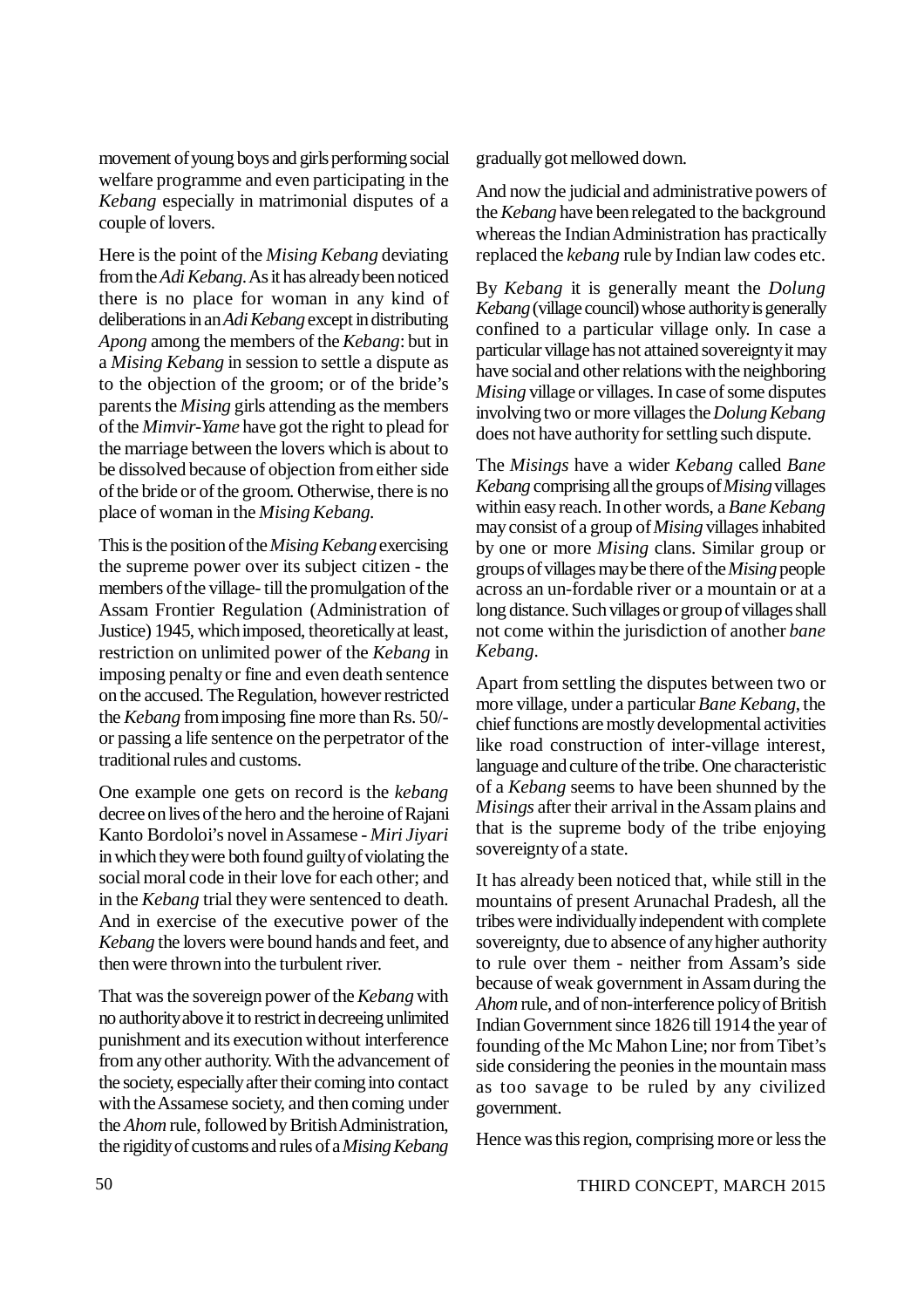present Arunachal Pradesh known as the *Ajanti Mulak* in Assamese and *terra incognita* in European language, as has already been pointed out? As a sovereign state comprising the total tribe there should have been a supreme body to defend their territory inhabited by that particular tribe.

What Dr. Kuli speaks of the 'Supreme authority' of a village *Kebang* is the defending authority from any attack of another *Mising* clan or a village. Similarly a *Bane Kebang* comprising a group of *Mising* villages within easy reach, have some authority in respect of developmental activities and settling inter-village disputes only, but not of defence when a different tribe like the *Mishimis* or the *Tagins* make an attack on a *Mising* village of a particular *Bane Kebang*.

With them the sovereignty rested on defence from attack from another tribe and to some extent in maintaining foreign relation. The question of currency was not at all there for all kinds of exchanges were conducted through barter only. The *Adis*, cognate to the *Mising*, had a supreme body covering all the villages of the tribe, if not separated from the main tribe by an inaccessible distance or barrier, for defence and foreign relation only; and it was called *Bogum Bokang*.

For the *Adis* the *Bogum Bokang* was situated at *Bomdo Zambo* area towards the north-west of Yinkiyong. It became nonfunctional when, after McMahon Line was introduced in this mountain region by the British Indian Administration, followed by the Administration of Independent India. After the *Mising* migration from the mountains to Assam plains they came more or less under the *Ahom* Administration, then British Indian Administration and ultimately Indian Administration.

During this long period of some seven-eight centuries, the *Bogum Bokang* like institutions might have withered into forgetfulness because of non-utility of such a political institution. Even *Bane Kebang* appears to have lost its teeth because of non- utility during British period till very recent time. It appears to have been revived among the *Misings* by the first quarter of the twentieth century.

In 1924, some educated *Mising* youths decided in a conference to form a semi-political organization of the entire *Mising* people in order to bring the entire community into one platform and to retain its distinctive identity and to put themselves in the progressive trend. This organization was later converted to *Mising Banke Kebang* in 1953.

Thus, it revived in the wake of revivalism from sixties of the last century with all verve and virility when autonomy demand came to the fore. On the other hand, the most powerful (in the language of Dr. Kuli and Dr. Pegu) *Dolung Kebang* began to lose almost all its teeth with the promulgation of the Panchayati Raj Act bringing in a new era; the sanctity of a *Dolung Kebang* with women kept at a distance except the young girls of the *Mimvir-Yame*, began to give way to various bodies - cultural, administrative and others with ladies either as chairperson or as vocal members etc.

In addition, there are women bodies to tackle their own issues without any interference from the male counterpart. That is the *Takam Mising Mime Kebang* comprising all the *Mising* women of the state.

#### **Reference**

- 1. Will Durant: *The Story of Civilization, part one,* New York, 1953, p.21.
- 2. Ibid, p. 21.
- 3. J. Nath, *Cultural Heritage of Tribal Societies*, vol. IV, with no Regret, Delhi 2011, pp. 36-37.
- 4. Tsung Liem Shen and Shen Chi Lieu- *Tibet and the Tibetans* .California 1953, p. 22.
- 5. Atul Chandra Talukdar, *Political Transition in the Grassroots in Tribal India*, D e l h i 1987, p. 40.
- 6. J. Nath, *Cultural Heritage of Tribal Societies*, vol-I, The Adis New Delhi-2000, p.95.
- 7. Father N.M. Crick *Father Crick Among the Abors, Account of an E x p e d i t i o n among the Abors* in 1853 reproduced by Verrier Edwin, in his *India's North-East Frontier in 19th century,* Madras*,* 1959, p. 245.  $\rightarrow \rightarrow$

THIRD CONCEPT, MARCH 2015 51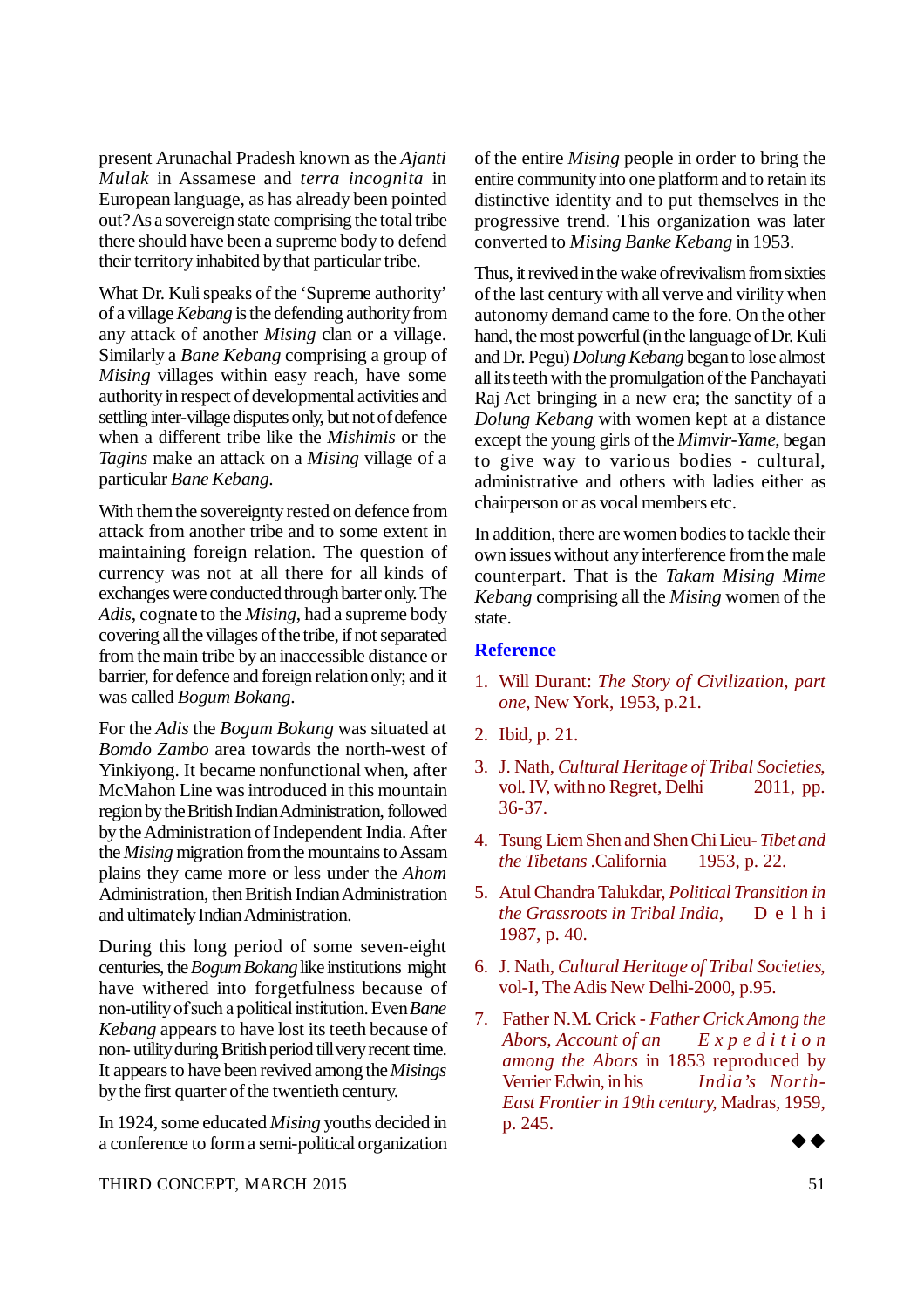# **Issues and Strategies in Digital Preservation**

V. Harineeswaran\*

*['Digital preservation' or 'digital archiving' essentially aims at taking steps to ensure the longevity of electronic documents. It applies to the documents that are either "born digital", stored on-line or available on CD.RROM, diskettes and other physical carriers) and for the product converted from analog-to-digital, if long –term access is intended.]*

D igital preservation policies document an organization's commitment to preserve digital content for future use; specify file formats to be preserved and the level of preservation to be provided; and ensure compliance with standards and best practices for responsible stewardship of digital information.

For the purpose of clarity, it is worth establishing some basic distinctions between common terms which will occur in this article. Even among experts there are misunderstandings based on subtle differences in the way terms are defined. The current lack of accepted terminology in this area makes progress more difficult. Digital Preservation involves various stakeholders from different communities; thus clarity of language is critical. For librarians, archivists and technologists a term like "archive" or "metadata "can mean very different things.

Digital preservation is a process by which data is preserved in the digital format for ensuring the usability, durability and intellectual integrity of the information contained therein. A more precise definition is: the storage, maintenance, and accessibility of a digital object over the long term, usually as a consequence of applying one or more digital preservation strategies.

These strategies may include technology

preservation, technology emulation or data migration, all of which are discussed in more details. According to Hendley, at a basic level, all digital preservation strategies involve the following tasks:

- <sup>3</sup> Preserving the digital medium that hold the digital information by storing it in the correct environment and following agreed storage and handling procedures;
- <sup>3</sup> Copying the digital information onto newer, fresher media before the old media deteriorates past the point where the digital information can be read or becomes so obsolete that we can no longer find a storage device to read it on
- <sup>3</sup> Preserving the integrity of the digital information during the copying process. Likewise, Jeff Rothenberg suggests that all digital objects have a set of "core digital attributes" which must be retained through any preservation process. For Rothenberg these attributes include the ability to be
- <sup>3</sup> Copied perfectly;
- <sup>3</sup> Accessed without geographic restraint;
- <sup>3</sup> Disseminated at virtually no incremental cost (given the appropriate technical infrastructure);

Librarian & Ph.D Scholar, Vinayaga College of Education, Chennai. (harinees.lis@gmail.com)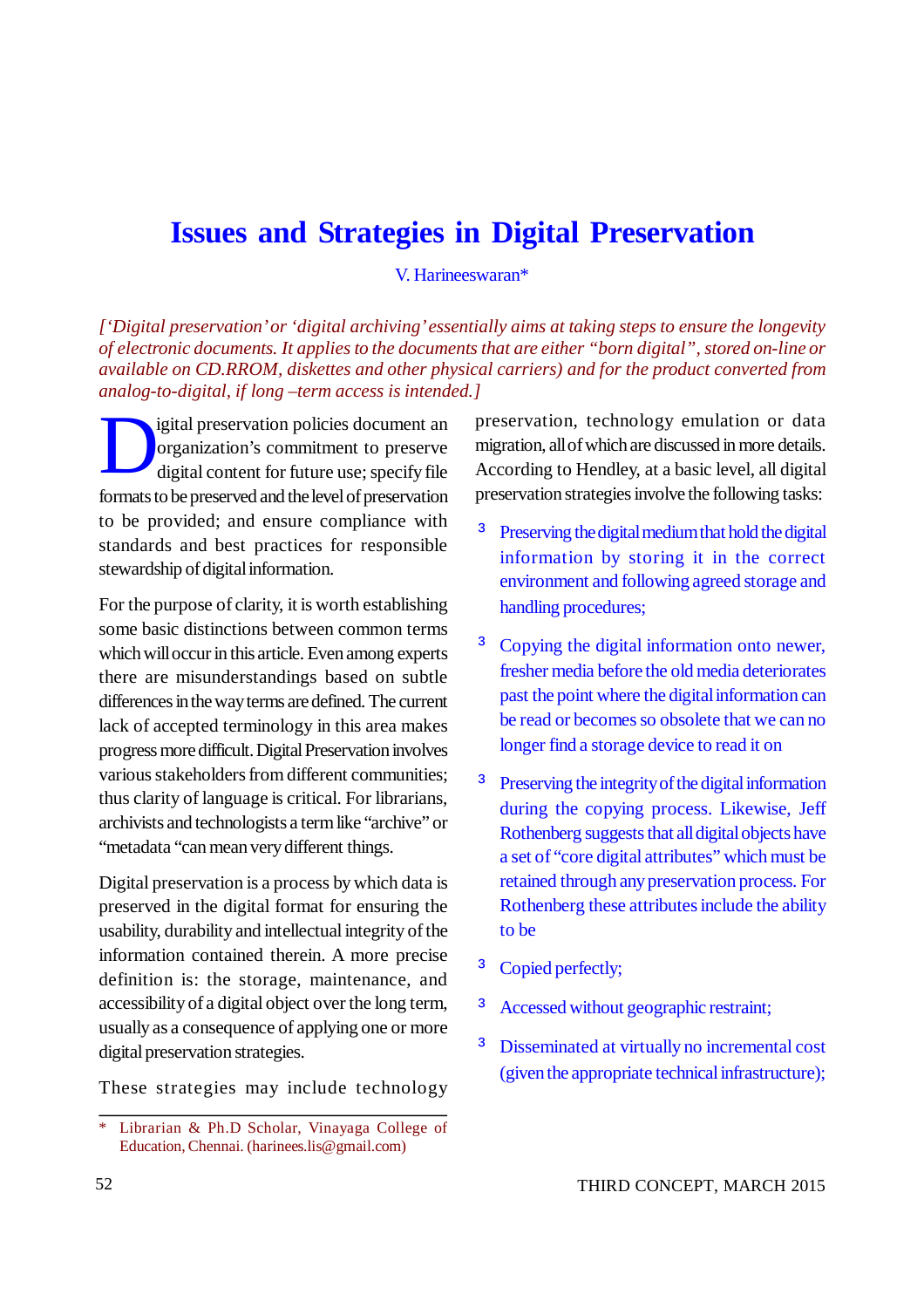³ Machine –readable so that they can be accessed, searched and processed by automated mechanisms.

Digital preservation often refers to different things. For example, preservation digitization (sometimes referred to as digital preservation) is a means of reformatting rare or fragile materials to digital form as part of a preservation strategy. In the early 1990s a number of high profile projects were funded in the US and focused on what was termed "digital preservation" at the time but is perhaps more accurately described as preservation digitization.

### **Issues**

The fundamental issues of preserving electronic documents or "digital objects" stems from the fact that the object unlike non-digital formats is accessible only by using combinations or computer hardware and software. Market competition means that this hardware and software can become obsolete within a short period. Ensuring ongoing access, therefore, calls for currency with technology changes and moving digital objects from obsolete to current file formats, storage media, operating systems and so on. Numbers of other technical, social and legal issues add to the difficulty or the task and these Include, *inter alia*, include:

- <sup>3</sup> The Increasing complexity of digital objects ( incorporating text, images , audio, video in various formats) and their increasing software dependence ( e.g. storage in databases);
- <sup>3</sup> The rapidly increasing number of digital objects and proliferation of document standards and formats;
- <sup>3</sup> The lack of planning to incorporate preservation needs in systems and lack of availability of offthe shelf products supporting preservation needs;
- <sup>3</sup> The lack of consideration of long-term access requirements when creating digital products;
- <sup>3</sup> The absence of widely-accepted standards which will assure access overtime;
- <sup>3</sup> Copyright/intellectual property rights that may interfere with the ability to preserve digital objects through systematic copying;
- <sup>3</sup> Unstable storage media ( e.g.. diskettes whose life span is limited ; and
- <sup>3</sup> A lack of technical expertise in collection managers and preservation experts; etc.

## **Preservation Fundamentals**

Archival appraisal (or, alternatively selection) refers to the process of identifying records and other materials to be preserved by determining their permanent value. Several factors are usually considered when making this decision. It is a difficult and critical process because the remaining selected records will shape researches' understanding of the body of records, or fonts.

Appraisal is identified as A4.2 within the Chain of Preservation (COP) model created by the Inter PARES 2 Project. Archival appraisal is not the same as monetary appraisal, which determines fair market value.

Archival appraisal may be performed once or at the various stages of acquisition and processing. Macro appraisal, a functional analysis of records at a high level, may be performed even before the records have been acquired to determine which records to acquire. More detailed, iterative appraisal may be performed while the records are being processed.

# **Types of Preservation**

## *Integrity*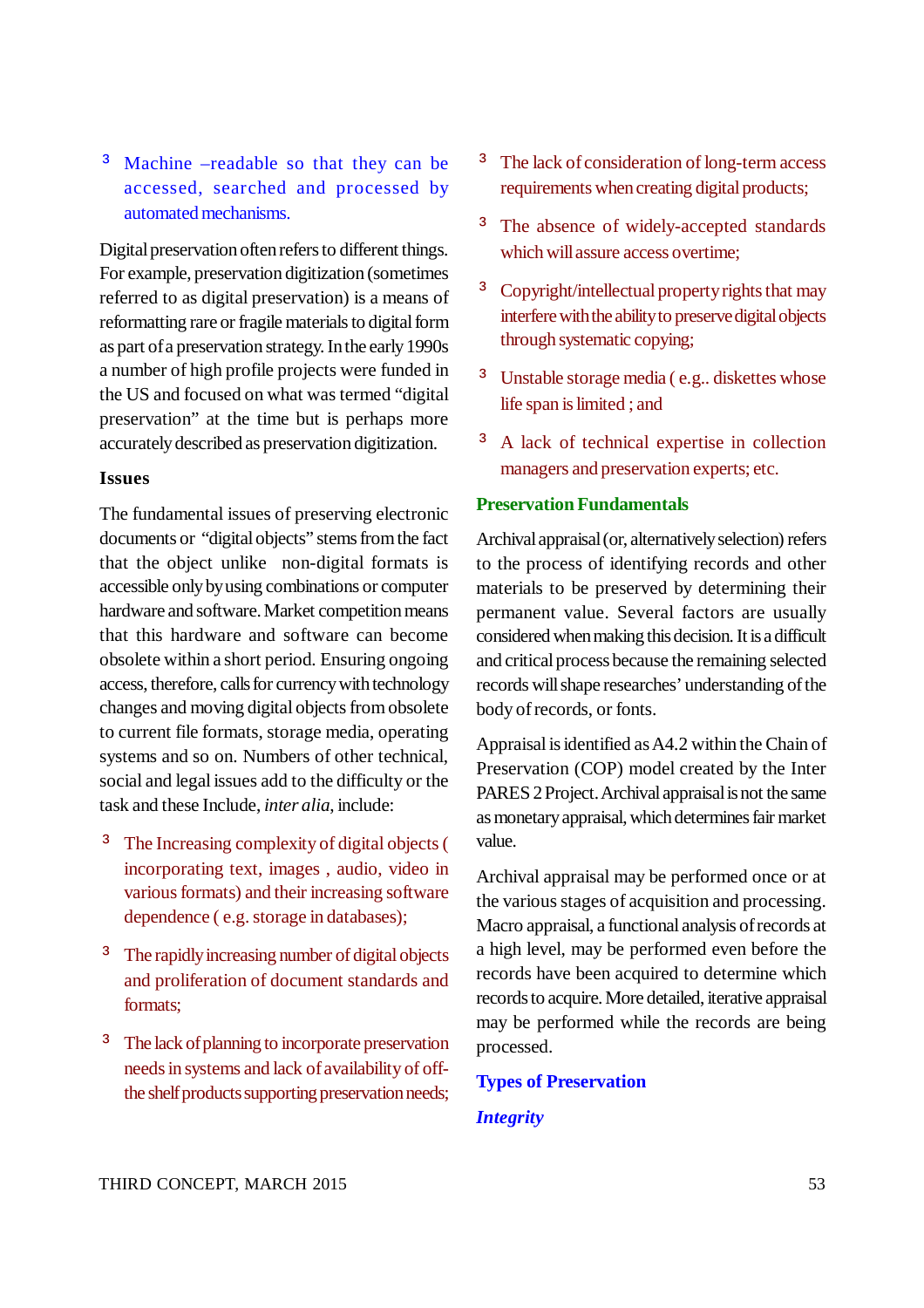Data integrity provides the cornerstone of digital preservation, representing the intent to "ensure data is recorded exactly as intended […] and upon later retrieval, ensure the data is the same as it was when it was originally recorded." Unintentional changes to data are to be avoided, and responsible strategies put in place to detect unintentional changes and react as appropriately determined.

However, digital preservation efforts may necessitate modifications to content or metadata through responsibly-developed procedures and by welldocumented policies. Organizations or individuals may choose to retain original, integrity-checked versions of content and/or modified versions with appropriate preservation metadata. Data integrity practices also apply to modified versions, as their state of capture must be maintained and resistant to unintentional modifications.

### *Fixity*

File fixity is the property of a digital file being fixed, or unchanged. File fixity checking is the process of validating that a file has not changed or been altered from a previous state. This effort is often enabled by the creation, validation, and management of checksum

While checksums are the primary mechanism for monitoring fixity at the individual file level, an important additional consideration for monitoring fixity is file attendance. Whereas checksums identify if a file has changed, file attendance identifies if a file in a designated collection is newly created, deleted, or moved. Tracking and reporting on file attendance is a fundamental component of digital collection management and fixity.

## *Characterization*

Characterization of digital materials is the identification and description of what a file is and of its defining technical characteristics often captured

by technical metadata, which records its technical attributes like creation or production environment.

## *Sustainability*

Digital sustainability encompasses a range of issues and concerns that contribute to the longevity of digital information. Unlike traditional, temporary strategies, and more permanent solutions, digital sustainability implies a more active and continuous process. Digital sustainability concentrates less on the solution and technology and more on building an infrastructure and approach that is flexible with an emphasis on interoperability, continued maintenance and continuous development.

Digital sustainability incorporates activities in the present that will facilitate access and availability in the future. The ongoing maintenance necessary to digital preservation is analogous to the successful, centuries-old, community upkeep of the Uffington White Horse (according to Stuart Shieber) or the Ise Grand shrine (according to Jeffrey Schnapps.

## *Renderability*

Renderability refers to the continued ability to use and access a digital object while maintaining its inherent significant properties.

## *Physical Media Obsolescence*

Physical media obsolescence can occur when access to digital content requires external dependencies that are no longer manufactured, maintained, or supported. External dependencies can refer to hardware, software, or physical carriers.

## *Format Obsolescence*

File format obsolescence can occur when adoption of new encoding formats supersedes use of existing formats, or when associated presentation tools are no longer readily available. Factors that should enter consideration when selecting sustainable file formats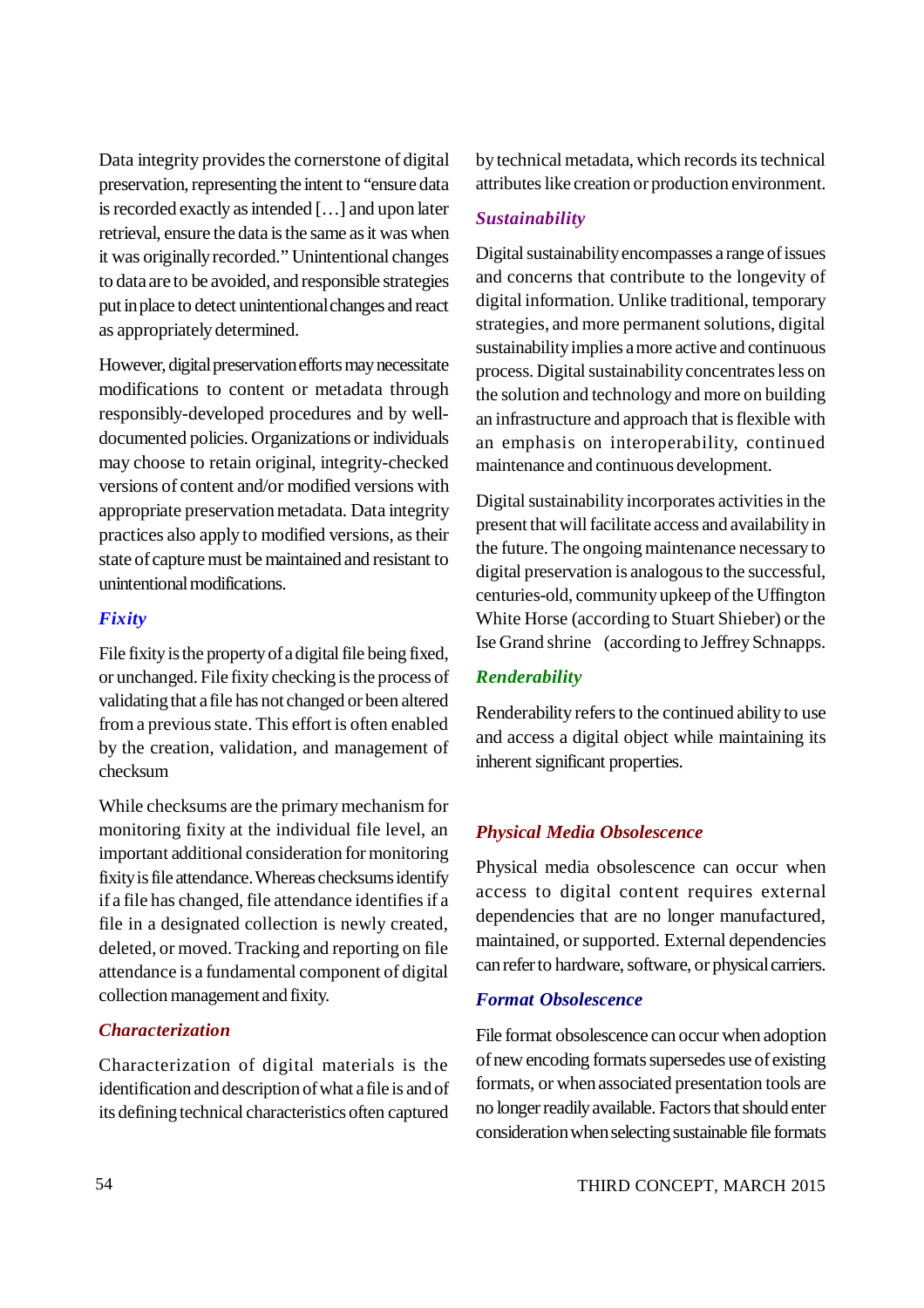include disclosure, adoption, transparency, selfdocumentation, external dependencies, impact of patents, and technical protection mechanisms.

## *Significant properties*

Significant properties refer to the "essential attributes of a digital object which affect its appearance, behavior, quality and usability" and which "must be preserved over time for the digital object to remain accessible and meaningful." Proper understanding of the significant properties of digital objects is critical to establish best practice approaches to digital preservation.

It assists appraisal and selection processes in which choices are made about which significant properties of digital objects are worth preserving; it helps the development of preservation metadata, the assessment of different preservation strategies and informs future work on developing common standards across the preservation community."

### *Authenticity*

Whether analog or digital, archives strive to maintain records as trustworthy representations of what was originally received. Authenticity has been defined as ". . . the trustworthiness of a record as a record; i.e., the quality of a record that is what it purports to be and that is free from tampering or corruption". Authenticity should not be confused with accuracy;[an inaccurate record may be acquired by an archives and have its authenticity preserved.

The content and meaning of that inaccurate record will remain unchanged. A combination of policies, security procedures, and documentation can be used to ensure and provide evidence that the meaning of the records has not been altered while in the archives' custody.

### *Access*

Digital preservation efforts are largely to enable decision-making in the future. Should an archive or

THIRD CONCEPT, MARCH 2015 55

library choose a particular strategy to enact, the content and associated metadata must persist to allow for actions to be taken or not taken at the discretion of the controlling party.

### *Preservation Metadata*

Preservation metadata is a key component of digital preservation, and includes information that documents the preservation process. It supports collection management practices and allows organizations or individuals to understand the chain of custody Preservation Metadata: Implementation Strategies (PREMIS), an international working group, sought to "define implementable, core preservation metadata, with guidelines/ recommendations" to support digital preservation efforts by clarifying what the metadata is and its usage.

### **Intellectual foundations of digital preservation**

The challenges of long-term preservation of digital information have been recognized by the archival community for years. In December 1994, the Research Libraries Group (RLG) and Commission on Preservation and Access (CPA) formed a Task Force on Archiving of Digital Information with the main purpose of investigating what needed to be done to ensure long-term preservation and continued access to the digital records.

The final report published by the Task Force (Garrett, J. and Waters, D., ed.,: 1996), *Preserving digital information: Report of the task force on archiving of digital information,* became a fundamental document in the field of digital preservation that helped set out key concepts, requirements, and challenges.

The Task Force proposed development of a national system of digital archives that would take responsibility for long-term storage and access to digital information; introduced the concept of trusted digital repositories and defined their roles and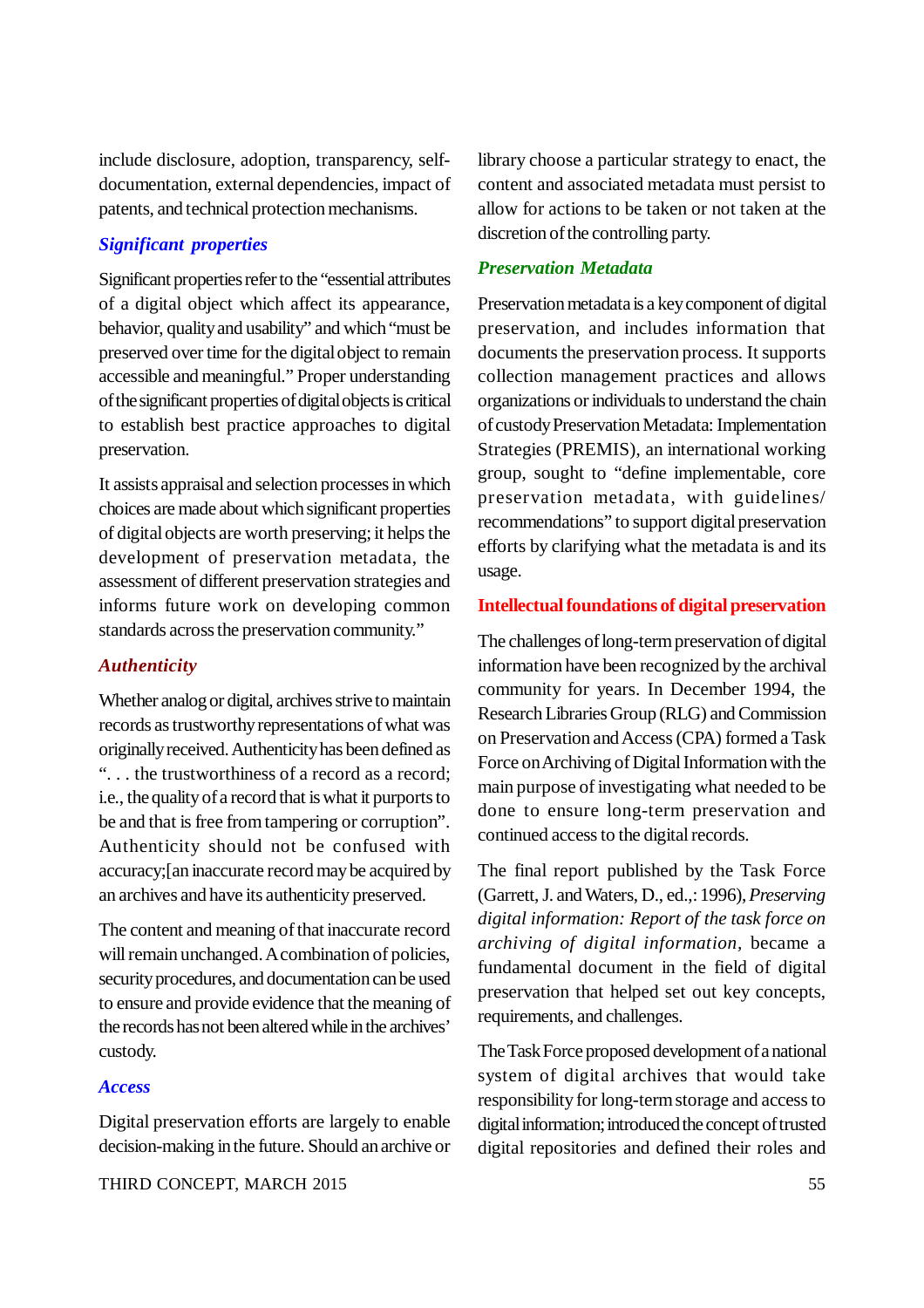responsibilities; identified five features of digital information integrity (content, fixity, reference, provenance, and context) that were subsequently incorporated into a definition of Preservation Description Information in the Open Archival Information System Reference Model; and defined migration as a crucial function of digital archives.

The concepts and recommendations outlined in the report laid a foundation for subsequent research and digital preservation initiatives.

## **OAIS**

To standardize digital preservation practice and provide a set of recommendations for preservation program implementation, the Reference Model for an Open Archival Information System (OAIS) was developed. OAIS is concerned with all technical aspects of a digital object's life cycle: ingest archival storage, data management, administration, access and preservation planning.

The model also addresses metadata issues and recommends that five types of metadata be attached to a digital object: reference (identification) information, provenance (including preservation history), context, fixity (authenticity indicators), and representation (formatting, file structure, and what "imparts meaning to an object's bit stream").

### **Preservation Strategies**

There are various theories on the best way to preserve digital material, and a number of different approaches have been developed which in turn have variants. They range from preserving the original technology on which the archival digital objects ran, to preserving only the significant properties of an object, which are defined independently of any specific hardware or software platform.

Thidoeau suggests that a digital archive should take the following criteria into consideration while selecting a preservation strategy:

- <sup>3</sup> Feasibility : possession of hardware and software capable of implementing the chosen method
- <sup>3</sup> Sustainability : the method should be capable of being applied indefinitely into the future ; or there should be another path which will offer a sequel to the method if it ceases being sustainable
- <sup>3</sup> Practicality: Implementation should be within reasonable limits of difficulty and expense.
- <sup>3</sup> Appropriateness: the chosen approach should be appropriate for the particular types of digital objects to be preserved and the objectives of their preservation.

In Particular, he emphasizes appropriateness and applicability as important factors in deciding on an approach:

- <sup>3</sup> Decisions about appropriateness should be based on an informed evaluation of the significant properties of the object(s) to be preserved;
- <sup>3</sup> Some preservation methods only apply to specific hardware or software platforms, some to individual data types or formats, while others are very general. Depending on the range and variety of digital to be preserved by a repository, selection of approach might be limit to methods that are optimal for this range, or (if very wide ranging) a method with broad applicability should be chosen.

The two principal competing strategies are migration and emulation. These two approaches and some of their variants are considered here.

## **Migration**

Migration is the preservation approach which has been most widely practiced to date. At its simplest it is defined as the copying or conversion of digital objects from one technology to another.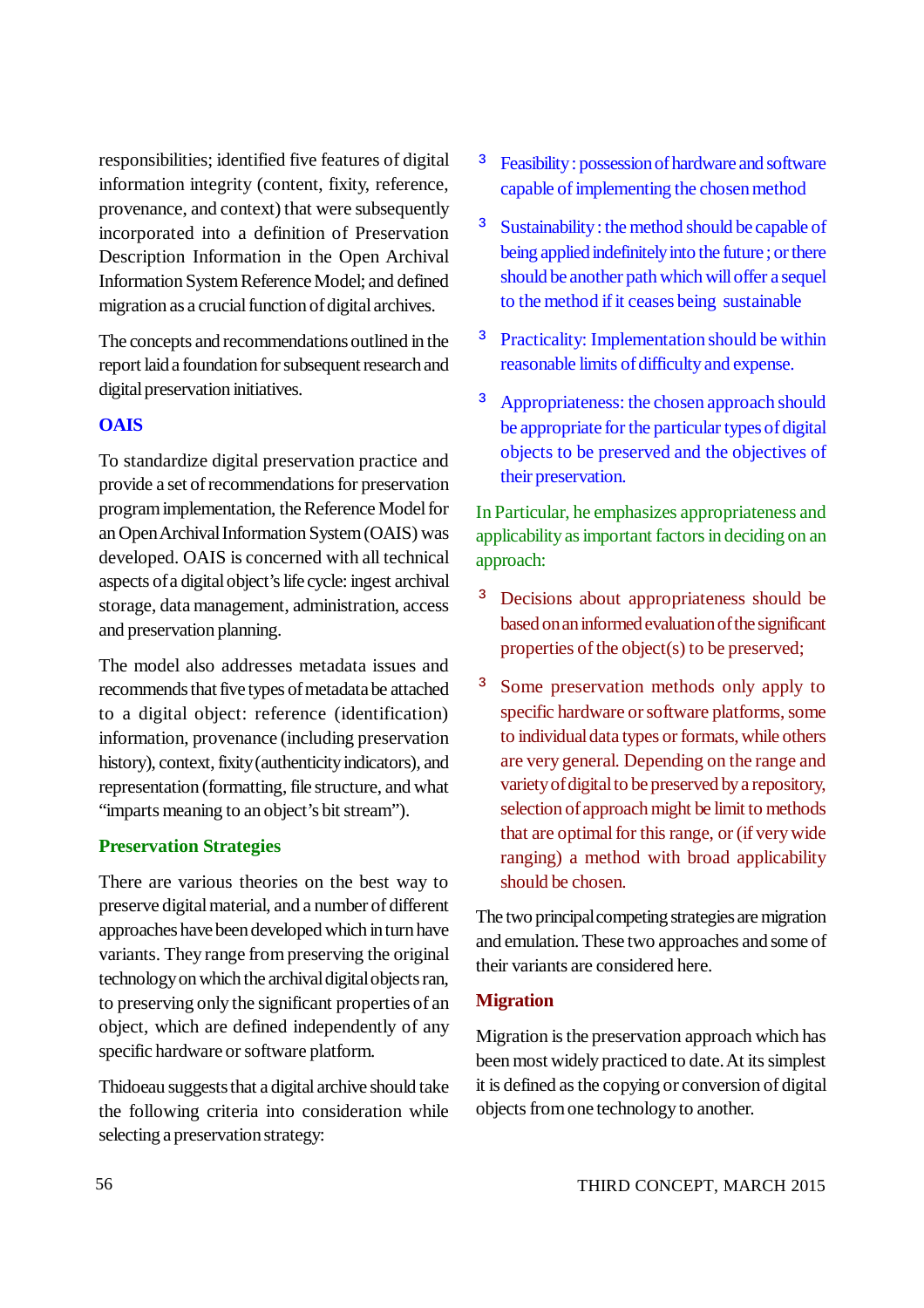Whilst preserving their significant properties, Migration focuses on the digital object itself, rather than its environment; it aims to change the object in such a way that hardware and software developments will not affect its accessibility. It therefore applies to:

- <sup>3</sup> Hardware: Copying digital object from one generation or configuration of hardware to another.
- <sup>3</sup> Software: transferring digital objects from one software application or file format to another.

### **Emulation**

Emulation refers to creating new software that mimics the operations of older hardware and software in order to reproduce its performance. Thus, not only the physical presence and content preserved, but also digital objects display original features (e.g., layout) and functionality available with the older software. Emulation has recently attracted attention as a potential to assist preservation recognizing that some electronic material that is highly dependent on particular hardware and software will not lend itself to migration.

Emulation is used to provide "backward compatibility" for video games, and to model how future systems might run. Emulator exists for some obsolete systems; however, emulation for preserving digital objects over the long term has not been widely tested or priced.

### **Software emulating hardware**

This approach is aimed at enabling the technology of the future to emulate the original computer on which the creating software ran. In order to achieve this, three elements are preserved:

- <sup>3</sup> The original file
- <sup>3</sup> software suite that rendered it

<sup>3</sup> The hardware that ran the software.

### **Out of paper or Microfilm**

Outputting a hard copy of a digital file is a " low tech" solution that can result in a well- several hundred years. Certainly, this strategy could fix the object as a whole and preserve content and to some extent layout. However, a decreasing number of or publications (flat files, printable formats) lend loss for hypertext documents, and cannot capture multimedia. Despite these drawbacks, a "hybrid strategy" of creating both microfilm and digital copies enhances access and functionality, and microform copy acts as archival surrogate.

### **Preservation Technology**

Another method for ensuring ongoing access to digital objects would be to simply keep older technology available for use. Although this would preserve content and enable future generations to view digital objects in their native format with original layout and functionality, creating hardware or software "museums" is prohibitive in cost, space and technical support requirements. At best, this method is an interim measure when migration is not possible.

### **Conclusion**

It would be beneficial to both the preservation community and to those conducting research on issues of longevity, migration, and conversion if there were more venues for exchange of ideas, requirements and recent developments, Without a continuing dialogue between humanists, preservation, and the endeavors, and it is challenging for those of us outside the scientific community to keep up with and evaluate new product. It is hoped that the process of inter-sectoral dialogue on these and other related issues will lead to more regulated and formal processes for linking the needs of